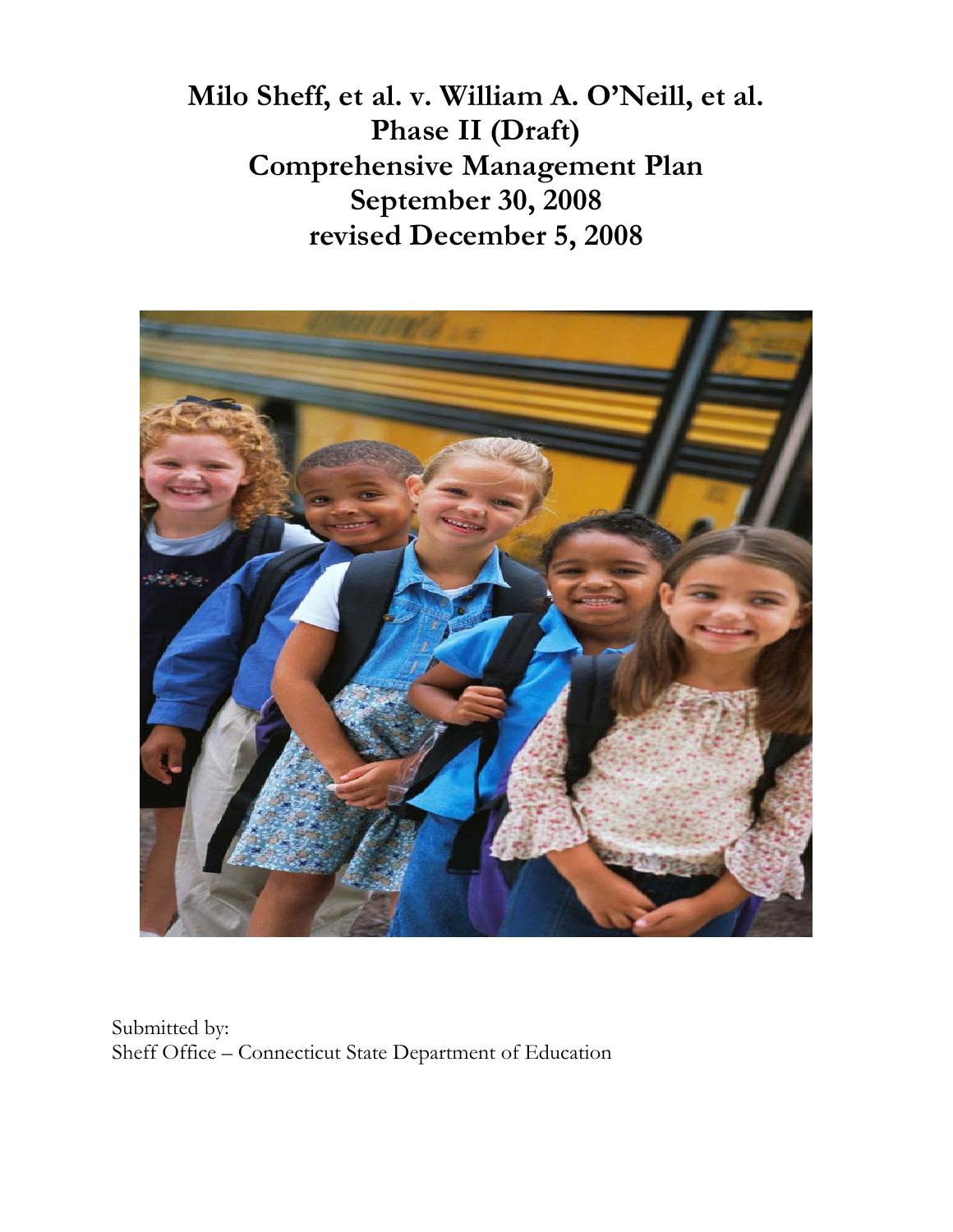# **Sheff Phase II Comprehensive Management Plan**

### **Table of Contents**

| IV. Supports Necessary for Creating and Sustaining Successful Programs  27 |  |
|----------------------------------------------------------------------------|--|
|                                                                            |  |
|                                                                            |  |
|                                                                            |  |
|                                                                            |  |
|                                                                            |  |
|                                                                            |  |
|                                                                            |  |
| <b>Appendices</b>                                                          |  |

- **A. Organizational Responsibility for Sheff**
- **B. Regional School Choice Office Contracts** 
	- **C. Enrollment Management Plan Template**

| Table 2 Projected Number of Hartford Minority Students in Reduced-Isolation Settings (Existing Magnet Schools)10 |  |
|------------------------------------------------------------------------------------------------------------------|--|
| Table 3 Projected Number of Hartford Minority Students in Reduced-Isolation Settings (Open Choice)19             |  |
| Table 4 Projected Number of Hartford Minority Students in Reduced-Isolation Settings (CTHSS)22                   |  |
| Table 5 Projected Number of Hartford Minority Students in Reduced-Isolation Settings (Agriculture)22             |  |
| Table 6 Projected Number of Hartford Minority Students in Reduced-Isolation Settings (New Choice Schools)23      |  |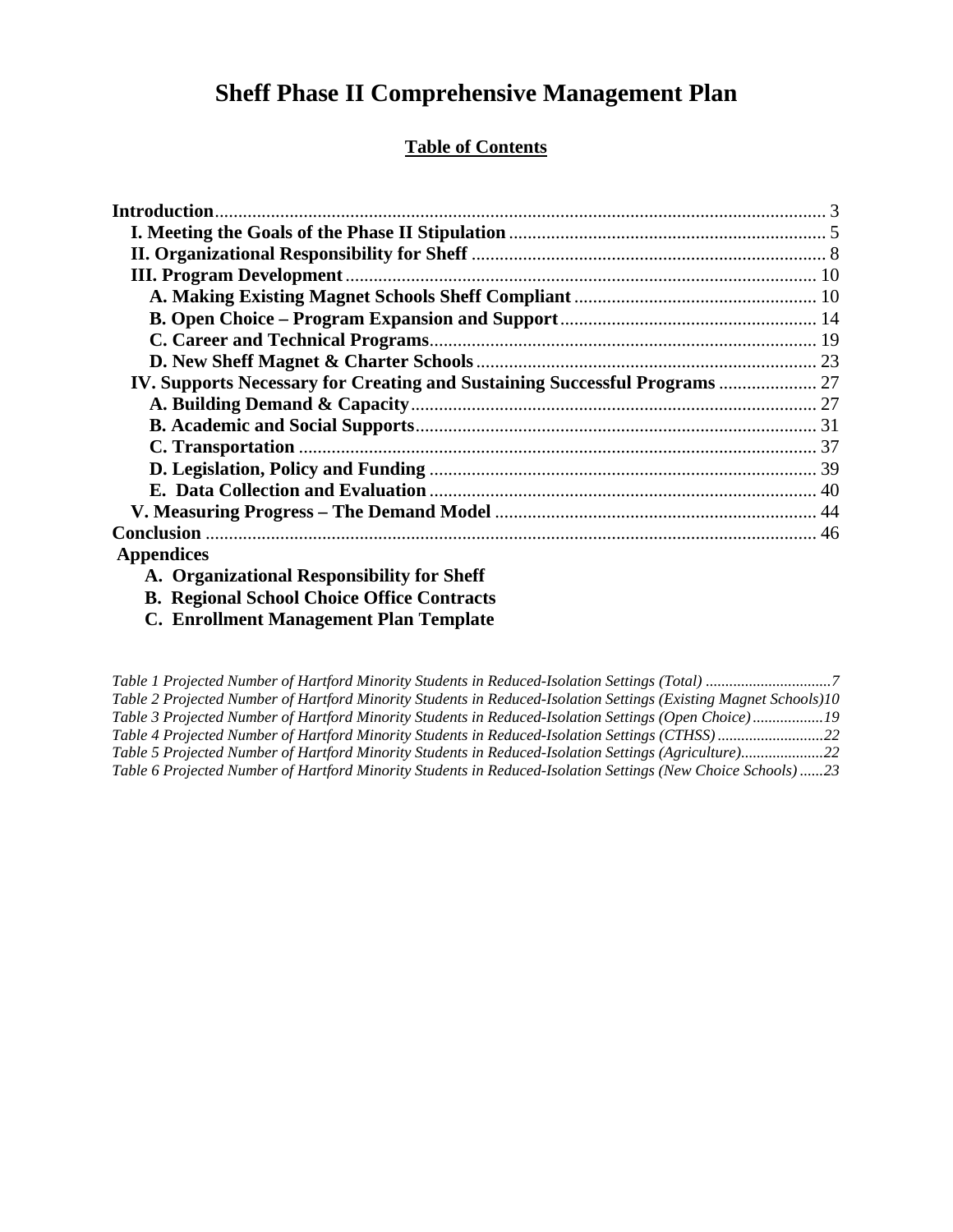### **Introduction**

On July 9, 1996 the Connecticut State Supreme Court held that the public school students in the City of Hartford attended schools that were racially, ethnically, and economically isolated in violation of the Connecticut Constitution, and urged the State to take prompt steps to seek to remedy the violation. Measures taken by the State since that time, including those provided for in the Phase I Stipulation of 2003, have failed to make significant progress towards reducing the racial, ethnic, and economic isolation of Hartford's resident minority public school students.

With the July 1, 2007 expiration of the Phase I Stipulation, the State and the plaintiffs entered into an agreement known as the Phase II Stipulation and Order, which was approved by the court on June 11, 2008. The Phase II term shall be from the date of its execution to June 30, 2013. The Phase II term may extend to include school year 2013-14. However, by September 15, 2012, the parties to the stipulation will meet to review the progress made under the stipulation and commence negotiations for a Phase III settlement, the purpose of which shall be to meet the demand for integrated education of Hartford-resident minority students.

The effective implementation of Phase II is to be accomplished by the State through the creation and performance of the strategies identified in a Comprehensive Management Plan (CMP), and with implementation assistance from a newly created Regional School Choice Office (RSCO). The CMP *"must set out a connected series of goals, implementation methods, and measurements of success; centralize authority and accountability; ensure coordination of key facets of desegregation, including transportation, recruitment, and student support; provide strategic targets for evaluating progress; and evaluate and address education funding needs throughout the Region"*. It will frame and direct state and local efforts in the Hartford Region necessary to increase and sustain the numbers of Hartford-resident minority students in reduced-isolation educational settings, and move the State in a thoughtful and deliberate way toward meeting the demand of Hartford-resident minority students seeking placement in such settings.

Importantly, it is the State's intention through the implementation of the CMP to create wherever possible the opportunity for continuous PreK-12 or K-12 educational pathways for students and families interested in those programs in the Sheff Region. Opportunities for continuation in voluntary interdistrict programming for a child's entire school career will be developed by examining the themes and pedagogy of existing programming, and exploring and forming natural pathways based on grade configuration, student interest, seat availability, and applicable program preferences. The State will support and has requested new Sheff programming that creates opportunities for feeder patterns that promote continuous educational pathways for students, including those that provide post-secondary education opportunities. Indeed it is expected that Hartford-resident minority school children in the Open Choice program in the Sheff Region will have the ability to attend schools in suburban districts without a break in their educational experience in that district if they so choose.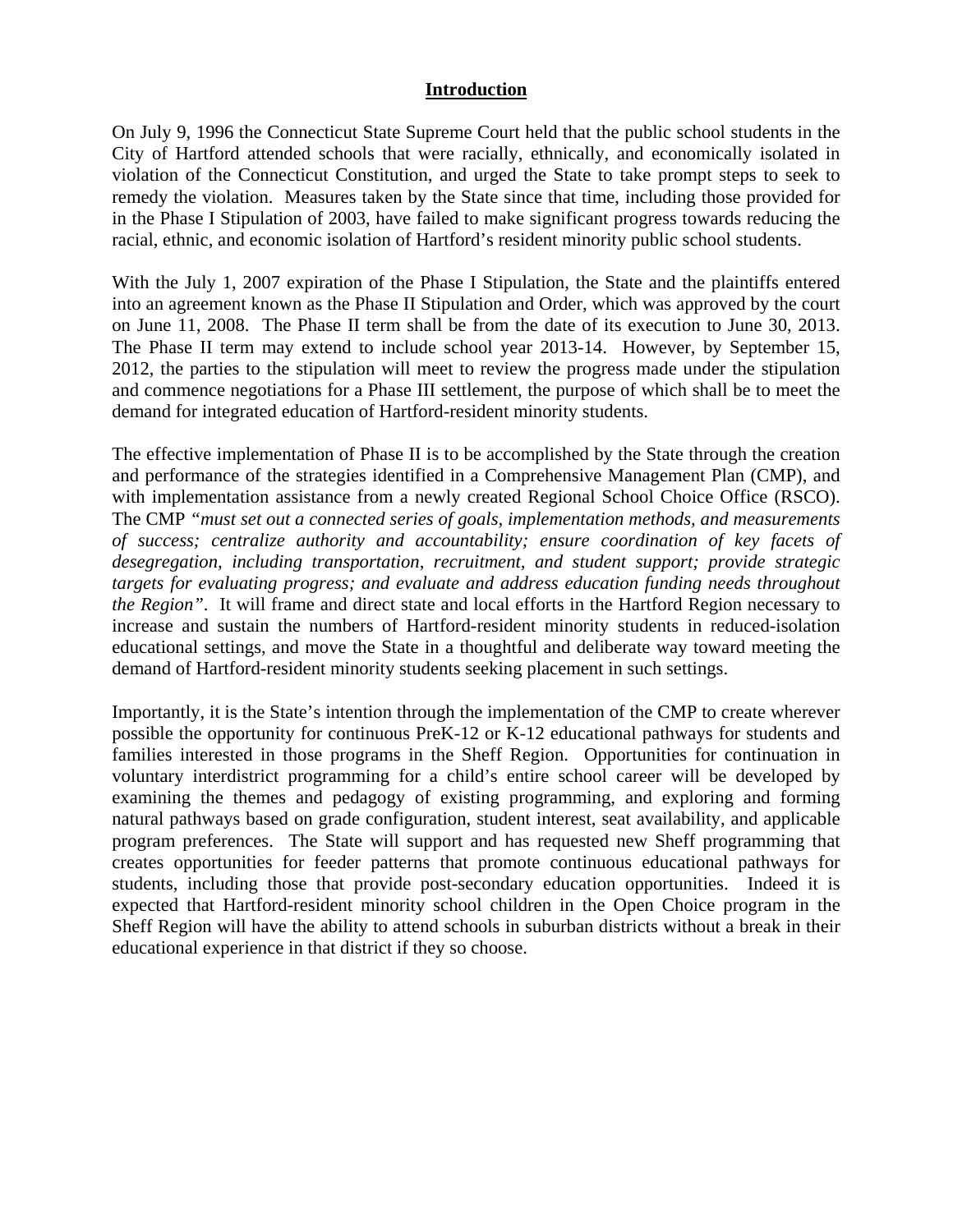### *This Plan Envisions:*

- The creation of a variety of high quality, accessible, reduced-isolation educational programming options for Hartford-resident minority students through Open Choice, interdistrict magnet schools, State technical high schools, charter schools, regional vocational agriculture centers and/or interdistrict cooperative grants.
- The development of a comprehensive and coordinated system of program supports, including but not limited to community education and outreach, financing, marketing, transportation, and social and academic supports, designed to ensure the successful participation of Hartford area students, families, schools and school districts in reducedisolation choice program settings.
- Implementation of an integrated system directed by the State through a Regional School Choice Office comprised of the Hartford Public Schools, the Capitol Region Education Council, the State, and other area stakeholders as appropriate.
- The development of data collection and survey systems to inform the development of programs and supports which will be most effective in achieving State education and integration goals.
- The development of a demand model designed to determine Hartford-resident minority students' demand for reduced-isolation educational settings.
- The development of a system to support integrated education and best practices to improve academic achievement and quality education goals among all Hartford educational programs through training centers and pairing of non-magnet schools with interdistrict programs.
- The creation of a process for the State to accommodate and respond to such demand through the planning and managing of a system of reduced-isolation environments.

### *Organization of the Document*

The Sheff II Stipulation and Proposed Order define performance benchmarks, specifying a percentage of Hartford-resident minority students to be educated in reduced-isolation settings, increasing annually. This CMP outlines objectives and strategies the State intends to employ to accomplish these benchmarks. "Measurements of Success" refer to successful implementation of described strategies; such process measures are in place to ensure fidelity of implementation of the CMP. While ultimate responsibility for meeting the goals of the Stipulation lies with the State certain activities have been contracted for by the State and in such cases a "Responsible Agency" is identified and defines the organization responsible for the implementation of specific activities: the Connecticut State Department of Education (CSDE), the Regional School Choice Office (RSCO), the Capitol Region Education Council (CREC), or Hartford Public Schools (HPS). Progress toward the performance benchmarks will be continuously reviewed. If data indicate that the anticipated progress may not be made, strategies will be revised accordingly.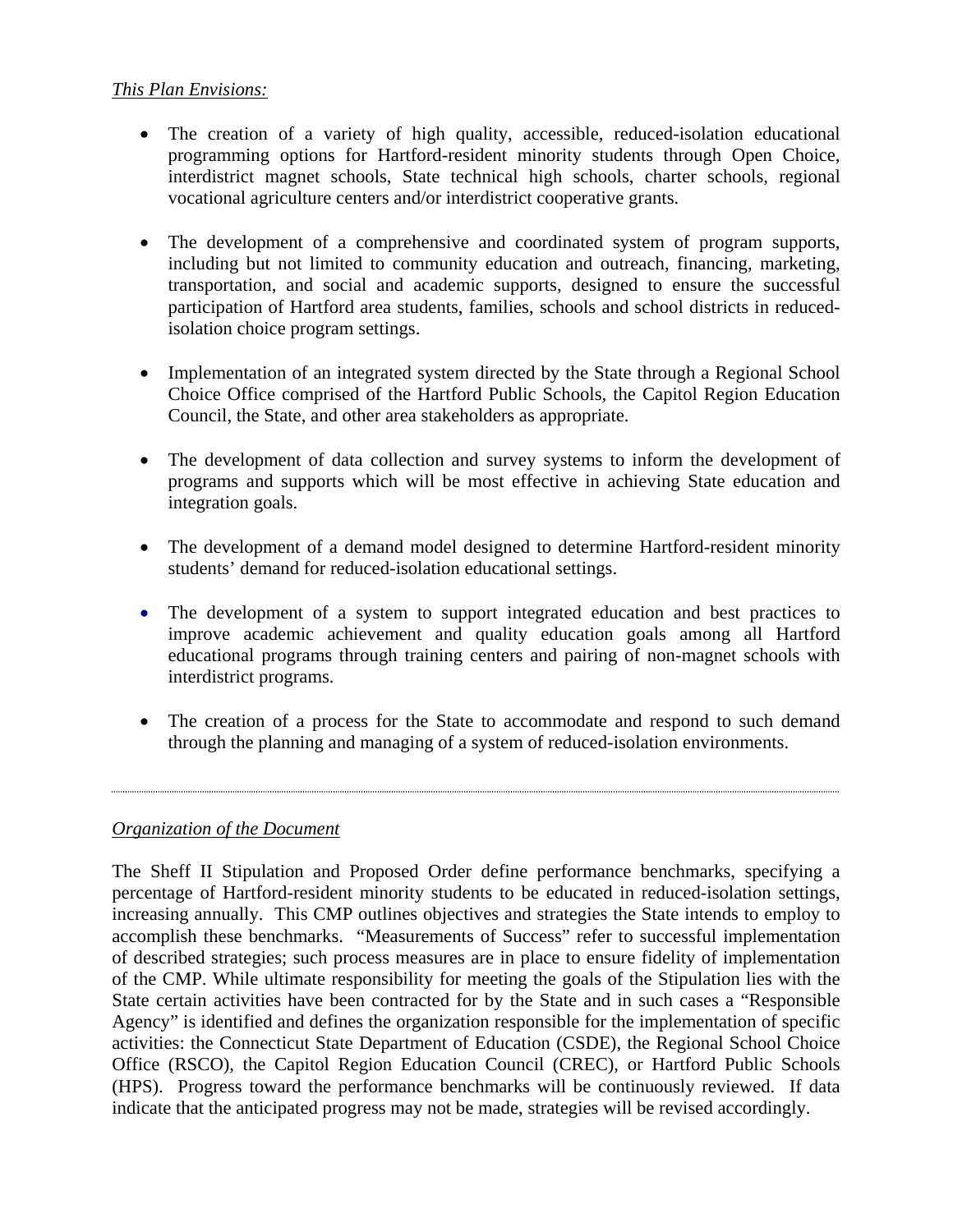### **I. Meeting the Goals of the Phase II Stipulation**

A. The goal of this Stipulation is to increase the number of Hartford-resident minority students in a reduced-isolation educational setting, and to move toward meeting the demand of Hartfordresident minority students seeking placement in such settings. The goal is attained by the State if:

- 1. By Year 5 of this Stipulation, at least 80% of the demand for a reduced-isolation setting is met; or
- 2. Notwithstanding Part IV.C.1.c of the Stipulation, failure to meet the 80% demand standard, subject to any adjustment pursuant to Part IV.B.4 shall not constitute a material breach if a minimum of 41% of Hartford-resident minority students are in a reducedisolation setting by Year 5.

B. In accordance with the Stipulation, the goal is to be attained through implementation of the following Voluntary Interdistrict Programs provided they meet the "Desegregation Standard" (as defined below):

- o Interdistrict Magnet Schools, including Hartford Host Magnets, Regional Magnet Schools, Suburban Host Magnet Schools, and Incubator Magnet Schools;
- o Charter Schools
- o CT Technical High Schools
- o Regional Agricultural Science and Technology Centers
- o Open Choice
- o Interdistrict Cooperative Grant Programs (up to a maximum of 3%)

*Desegregation Standard – Shall be the lesser of the Sheff Region's aggregate minority percentage enrollment plus thirty percentage points or seventy-five percent (75%). The Standard shall be calculated for each year of the Stipulation based on that year's aggregate minority percentage enrollment figures but in no event shall it exceed seventy-five percent.* 

C. The State is required to provide sufficient resources to plan, develop, open and operate the schools and programs (identified above) necessary to achieve each of the performance benchmarks, which are described below:

### *Interim Performance Benchmarks:*

In accordance with the Stipulation the State is required to attain the following benchmarks for the first two years of the Phase II term:

- 1) In **Year I (2008-09), 19%** of Hartford-resident minority students shall be in a reducedisolation educational setting. This translates into over **3,600** Hartford-resident-minority students attending a reduced-isolation voluntary interdistrict program and **1,500** participating in meaningful part-time interdistrict cooperative programs.
- 2) In **Year 2 (2009-10), 27%** of Hartford-resident minority students shall be in a reducedisolation educational setting. This translates into approximately **5,500** Hartford-resident minority students attending a reduced-isolation voluntary interdistrict program and **1,500** participating in meaningful part-time interdistrict cooperative programs.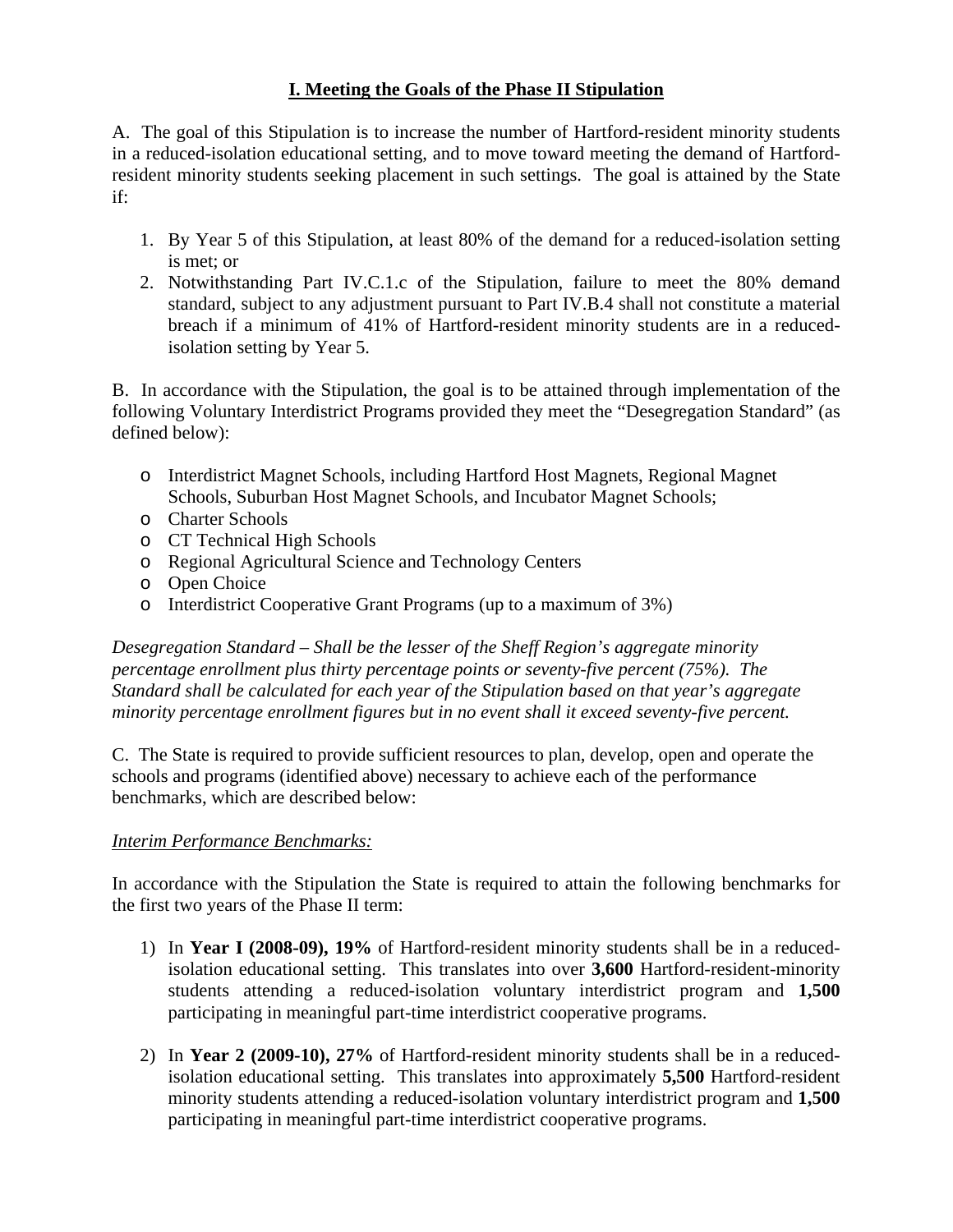1) Beginning in **Year 3 (2010-11),** the State shall examine the demand for seats in reducedisolation settings by Hartford-resident minority students based on the number of Hartford-resident minority applicants for a Voluntary Interdistrict Program for the next school year.

*Demand, for the purposes of this stipulation, shall include only the number of those Hartford-resident minority students who apply, via an approved application form, to either (a) Open Choice, or (b) at least three placement choices in a Voluntary Interdistrict Program that meets the Desegregation Standard at the time of application.* 

2) In November of **Year 4 (2011-12),** the State shall evaluate the number of Hartfordresident minority students on a waitlist for a Voluntary Interdistrict Program to determine the degree to which existing programs and planned new programs meet demand for seats in reduced-isolation settings by Hartford-resident minority students. The Comprehensive School Choice Waitlist shall reflect the aggregate number of Hartford-resident minority students who submit applications for placement in Voluntary Interdistrict Programs that meet the Desegregation Standard at the time of application but are not offered a seat in any such program for that school year. To be included on the Comprehensive School Choice Waitlist the student (1) must not be offered a seat in any such program for that school year, and (2) meet all of the program admission requirements, and (3) have indicated their intent as part of the application process, as defined in the CMP, to be placed on a waitlist if not accepted.

If less than 65% of the demand for seats in reduced-isolation settings by Hartfordresident minority students is met then the State, in consultation with the Regional School Choice Office, shall amend the Comprehensive Management Plan, as described in Part III.B, to plan additional capacity for seats in reduced-isolation settings. *"Met demand" shall be defined as one hundred minus the percentage of Hartford-resident minority students on the waitlist for a Voluntary Interdistrict Program as calculated by dividing the number of Hartford-resident minority students on the waitlist as of November 15th, by the total number of Hartford-resident minority applicants for a Voluntary Interdistrict Program for that school year who apply to either Open Choice or at least three Voluntary Interdistrict Programs that meet the Desegregation Standard.*

3) If in November of the **final year (2012-2013)** of Phase II, the State is unable to demonstrate its attainment, through reasonable efforts, of the goal of meeting 80% of demand, the parties shall convene to revisit the Comprehensive Management Plan and to determine what steps are necessary to meet the demand standard by the following year.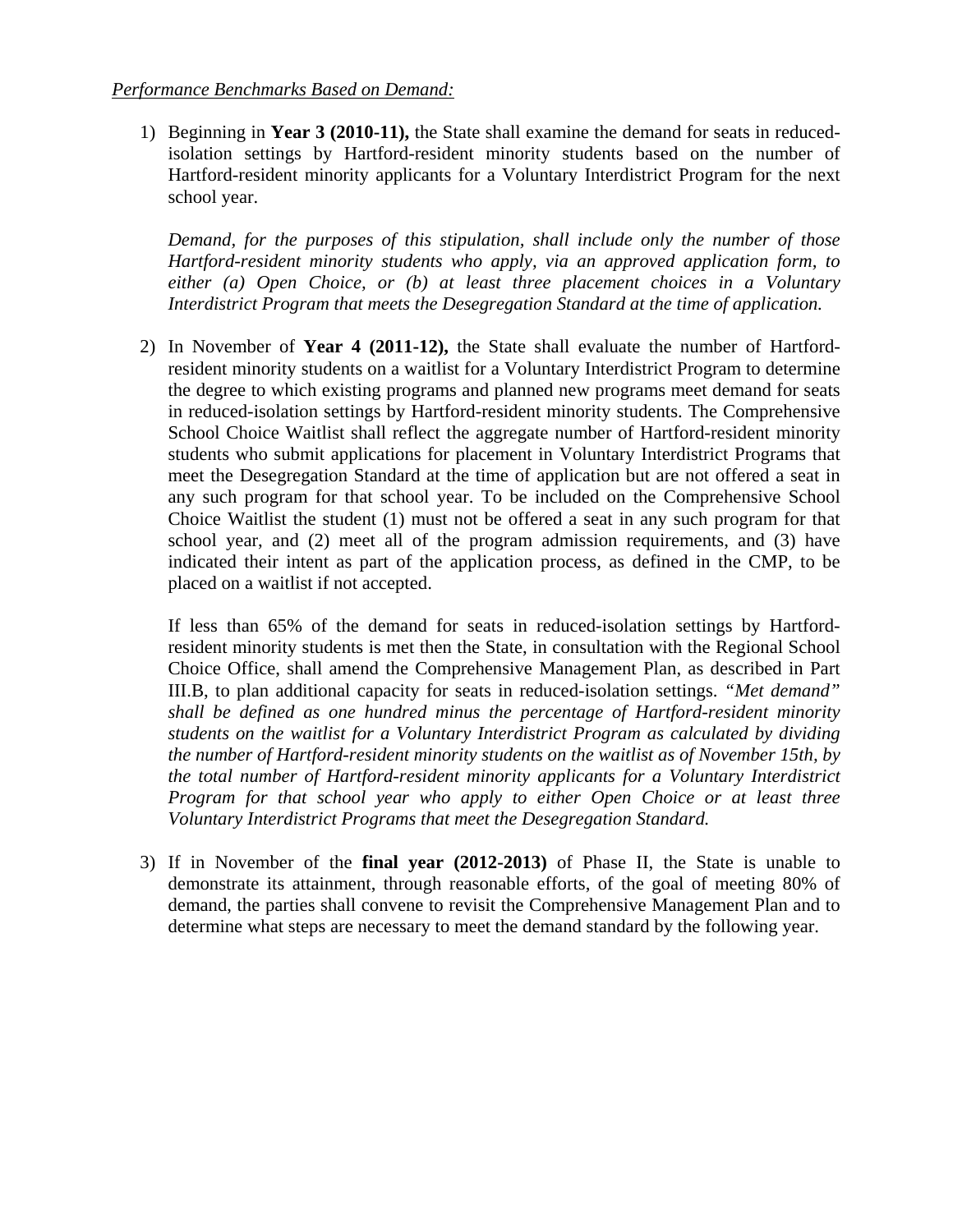Please find below a **projected summary** of where Hartford-minority students may be educated in order to meet the terms of the Stipulation. Summary Table 1 includes projected numbers which will be modified in accordance with data collections during the applicable year.

|                              | Number of Hartford-Resident Minority Students in Reduced-<br>isolation Settings (Based on 10/1/08 Estimated) |         |         |         |         |
|------------------------------|--------------------------------------------------------------------------------------------------------------|---------|---------|---------|---------|
| Program                      | 2008-09                                                                                                      | 2009-10 | 2010-11 | 2011-12 | 2012-13 |
| <b>Magnet Schools</b>        | 2,291                                                                                                        | 3,493   | 4.907   | 5,583   | 5,833   |
| Open Choice                  | 1,123                                                                                                        | 1.500   | 1,800   | 2,200   | 2,500   |
| <b>Charter Schools</b>       | 58                                                                                                           | 90      | 125     | 125     | 125     |
| Career & Technical Prog.     | 74                                                                                                           | 210     | 285     | 350     | 795     |
| <b>Total Participation</b>   | 3,546                                                                                                        | 5,293   | 7,117   | 8,258   | 9,253   |
| % Participation              | 16.1%                                                                                                        | 24%     | 32.3%   | 37.4%   | 41.9%   |
| Interdistrict %              | 3%                                                                                                           | 3%      | 3%      | 3%      | 3%      |
| <b>Total % Participation</b> | 19.1%                                                                                                        | $27%$ . | 35.3%   | 40.4%   | 44.9%   |

*Guiding Questions Relevant to Meeting the Goals of the Phase II Stipulation\** 

- To what degree is the State on track to meet the desegregation goals outlined in the stipulation agreement?
- At what rate do special education students and English language learners participate in choice options? Are participating students representative of eligible students?
- Which strategies have not resulted in the anticipated participation rates? Which strategies have resulted in greater than anticipated success?

**\*Please Note:** The Guiding Question Sections throughout the report are intended to be representative of the types of questions the State will ask in order to determine how successful various strategies have been in assisting the State in meeting the goals of the agreement.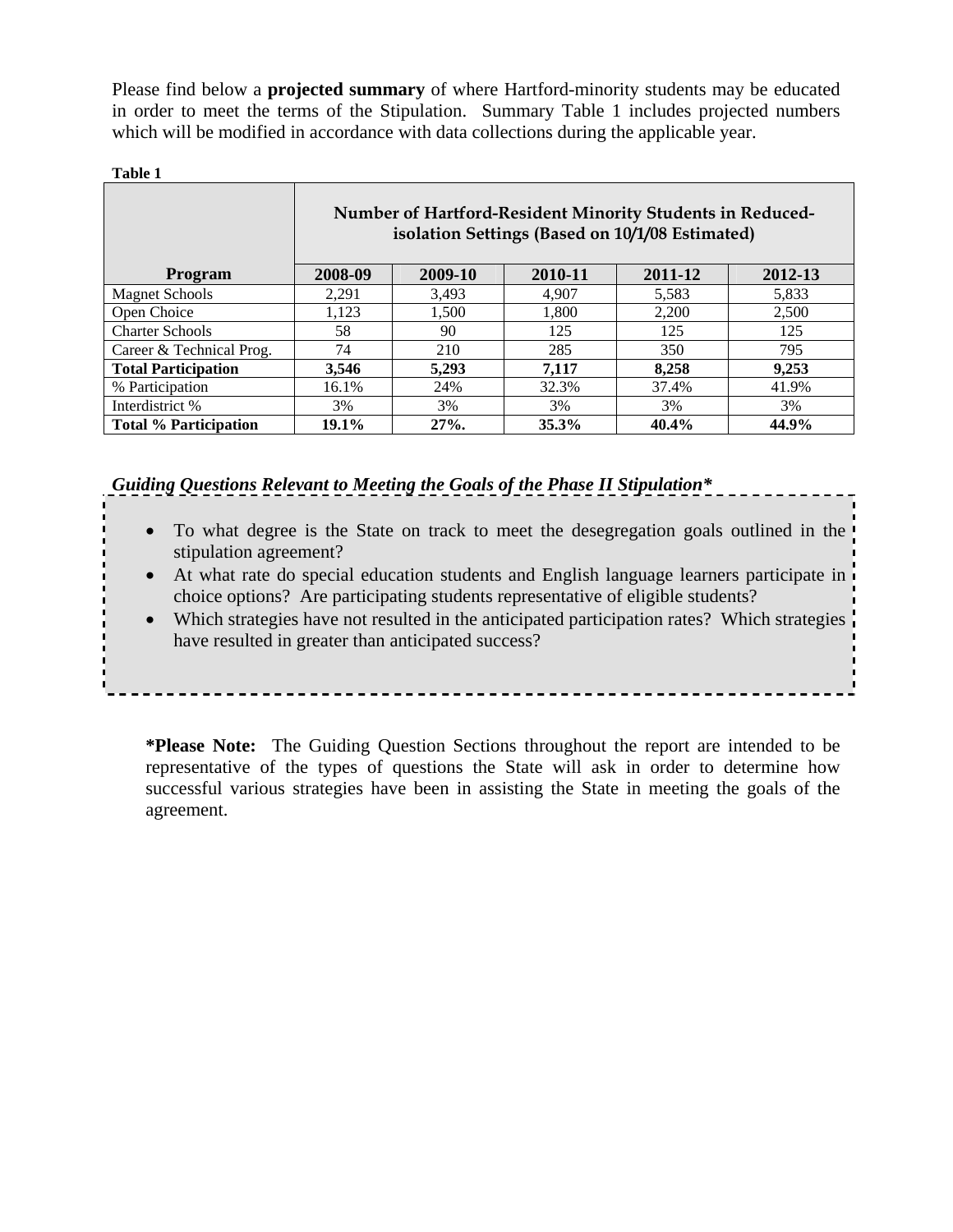### **II. Organizational Responsibility for Sheff**

(*Please see Appendix A for Organization Chart)*

### *State Department of Education - Sheff Office:*

To ensure the State meets its obligations under the Phase II Stipulated Agreement, the Commissioner of the State Department of Education created the Sheff Office which is dedicated to the administration, implementation, and oversight of the State's efforts. The Office has a staff of five and operates under the direction and supervision of the Deputy Commissioner. Staff is responsible for the:

- Creation, development and implementation of the Comprehensive Management Plan.
- State's outreach, communication, and education of area stakeholders and policy makers around the role of Sheff in the Hartford Region.
- Planning and development of programs to meet the demand of Hartford-minority students for educational opportunities in a reduced-isolation setting.
- Support, evaluation, monitoring and reporting on the progress of all programs in the Greater Hartford Region devoted to reducing the racial, ethnic and economic isolation of Hartford-resident minority students.
- Continuously review data to inform efforts to generate and accommodate demand for reduced isolation educational settings in the Hartford Region.
- Administration of contracts for activities to be carried out by the Regional School Choice Office.
- Review and approval of Enrollment Management Plans for all Sheff magnet schools, in particular those not in compliance with the desegregation standard.
- Development of legislative and policy initiatives to support the implementation of the Stipulation.

### *Regional School Choice Office (RSCO):*

The State has established and funds a Regional School Choice Office (RSCO). Located at 43 Vernon Street, in Hartford's educational complex known as the Learning Corridor, RSCO facilitates collaborative efforts between the State, the Hartford Public Schools and the Capitol Region Education Council (CREC) to promulgate and support Sheff II goals. The State is in the process of contracting with a person who will function as the Executive Director of RSCO and coordinate on the State's behalf the day-to-day activities of the office. Please note that a representative of the plaintiffs is participating in the process currently underway to find the Director. The Executive Director will report directly to the Deputy Commissioner at the State Department of Education.

To support the operation of the office, the State has contracted for a five-year period, beginning May 30, 2008, directly with CREC and the Hartford Public Schools to provide the following services through the RSCO office:

- Development and implementation of exemplary school models to serve as training centers for teachers and administrators in the Greater Hartford Region;
- Development of a comprehensive marketing and recruiting strategy for all Sheff programming;
- Transportation of Hartford and suburban students who participate in Sheff programs;
- Developing and implementing a common application process for Sheff programming in the Greater Hartford region;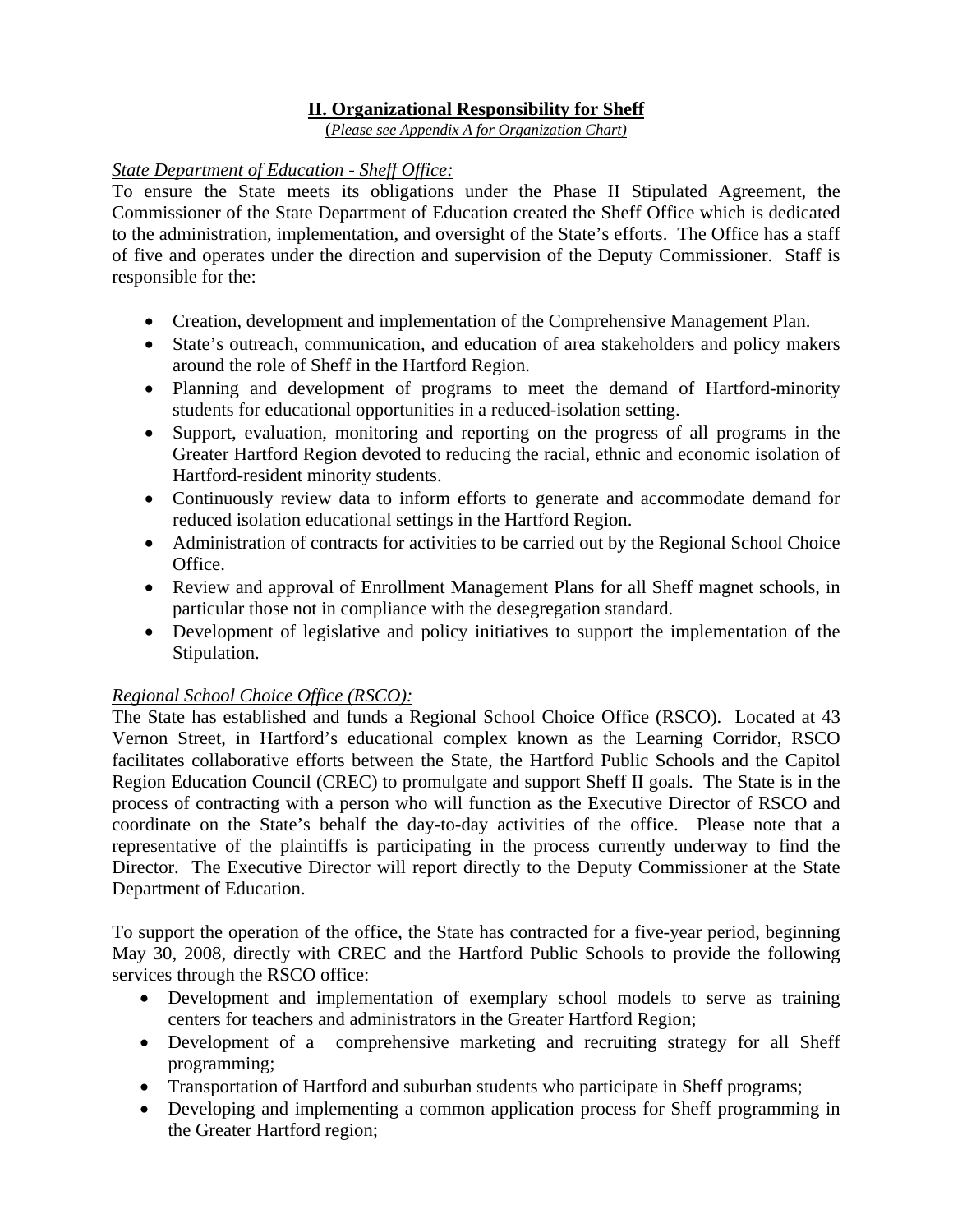- Developing and implementing a lottery process for Sheff programming in the Greater Hartford region;
- Collection and maintenance of statistics and data regarding demand, enrollment, retention and wait list data for reporting purposes.

The contracts total \$12.5 million over the five-year period. *(Please see Appendix B for copies of contracts.)* The Sheff Plaintiffs have selected a representative to serve as a participant in the planning responsibilities of the RSCO and a member of the State Department of Education - Sheff Office is also assigned on a part-time basis to the RSCO.

### *Regional School Choice Office – School Choice Information Service Center:*

The State has also contracted with both parties for the operation, within the RSCO office, of a School Choice Information Service Center. The Center will be the main vehicle through which the State increases regional awareness of quality school choice options and provides parents easy access to information about the application and enrollment processes. The Center is a critical component of the State's efforts to engage and educate prospective student and family participants, particularly underserved populations like English language learners and special education or special needs students. Importantly, the Center will utilize bilingual staff, employ flexible scheduling for staff, and partner with community-based agencies and organizations to ensure that the needs of families are met. The Center will be a one-stop location where families can either call or visit to obtain:

- information available in multiple languages regarding the broad spectrum of PreK-12 voluntary interdistrict programming options, including those opportunities for continuous pathways;
- information on transportation available to the various interdistrict programming options;
- assistance with the completion and filing of applications; and
- individual consultation with Parent Intake Specialists about specific voluntary interdistrict programming options.

The charge to the Center is to communicate effectively and continuously with families in the Hartford Region to support their efforts to make informed choices for quality, reduced-isolation interdistrict programming for their children. Particular attention has been placed on outreach to Hartford's significant Latino population using Spanish media (television, print, radio) and making certain that communications are available in Spanish and English.

As a direct result of working with organizations in Hartford like the Refugee Assistance Centerand the Center for Children's Advocacy, Hartford has identified nine distinct minority groups (Burundian, Bosnians, Ghanaian, Hispanic, Iraqi, Karen, Liberian, Portuguese, and Somali-Bantu) within its borders. In an effort to provide members of these communities with meaningful access to all the voluntary interdistrict program options, Hartford has utilized the resources provided by the State though its RSCO contract to develop a multi-faceted plan for outreach to these constituents. Application materials are available in multiple languages (e.g., Spanish, Karen, Portuguese, Somali and Bantu). Additionally, partnerships with agencies and community-based organizations in Hartford such as Grandparents Raising Grandchildren, Catholic Charities, Hartford Public Schools Welcome Center, Brazilian Alliance, Community Renewal Team, Hispanic Health Council, Department of Children and Families, Sheff Movement, and the Mayor's Office For Young Children, have allowed the Center and RSCO to reach families, and agencies and organizations that serve Hartford families.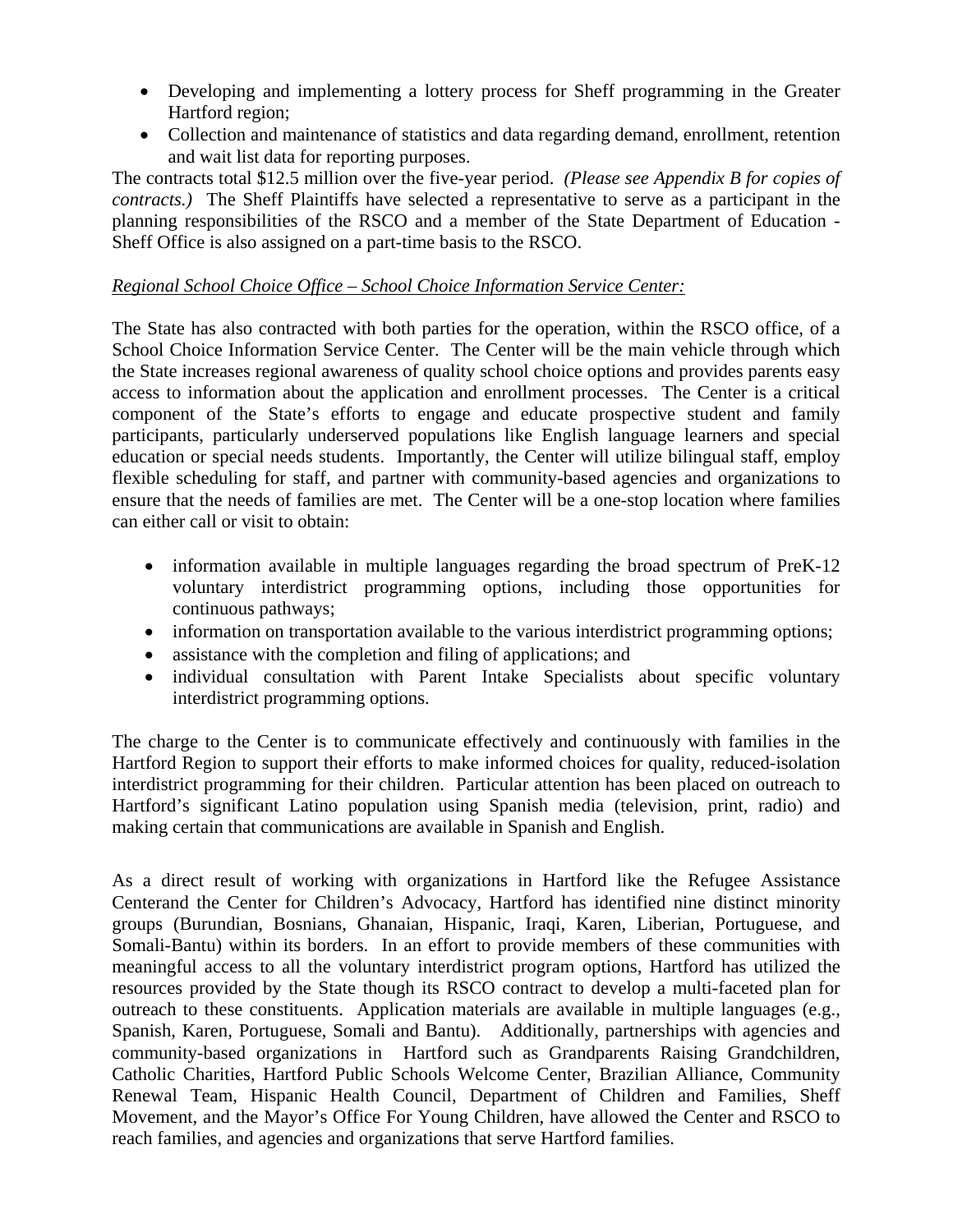### **III. Program Development – Meeting Demand**

To meet the 19% and 27% goals outlined for the first two years of the Phase II stipulation, the State has focused on the quality and desegregation status of existing interdistrict magnet school programs and expansion of quality Open Choice placements. Connecticut Technical High Schools in the Sheff Region, regional vocational agricultural programs, charter school programs, and additional magnet programming are also options the State will utilize as appropriate to ensure that 80% of Hartford-resident minority student demand is met.

### **A. Making Existing Magnet Schools Sheff Compliant**

On October 1, 2007 two of the twelve Hartford Host Interdistrict Magnet schools—Breakthrough Magnet and Hartford Magnet Middle School—were Sheff compliant. Of the seven CREC magnet schools that accepted Hartford applicants four schools**—**Greater Hartford Academy of the Arts, Two Rivers Magnet Middle School, Great Path Academy and Greater Hartford Academy of Mathematics and Science—were Sheff compliant. As a result, in 2007 Enrollment Management Plans (EMPs) were required of non-compliant Hartford and CREC Sheff interdistrict magnet schools. Each EMP contained a comprehensive action plan for bringing non-compliant schools into compliance by a specified date. The EMPs included information and data concerning: marketing and recruitment efforts; demographic information for students who applied and accepted placement; enrollment and retention numbers; strategies to engage parents; and an action plan for professional development. Both Hartford and CREC submitted their plans to the department for all schools not meeting the Sheff Desegregation Standard. A list of existing magnet schools and the anticipated numbers of Hartford-resident minority students in reduced-isolation settings can be found below. Please note - data will be modified in accordance with the annual October 1 collection during the applicable year.

|                            | Number of Hartford-Resident Minority Students in Reduced-isolation<br>Settings (Based on 10/1/08 Estimated) |              |         |         |         |
|----------------------------|-------------------------------------------------------------------------------------------------------------|--------------|---------|---------|---------|
| <b>Magnet School</b>       | 2008-09                                                                                                     | 2009-10      | 2010-11 | 2011-12 | 2012-13 |
| Hartford:                  |                                                                                                             |              |         |         |         |
| Hartford Middle Magnet     | 304                                                                                                         | 320          | 320     | 320     | 320     |
| Pathways to Technology     | $\Omega$                                                                                                    | $\mathbf{0}$ | 240     | 240     | 240     |
| Sport and Medical          |                                                                                                             |              |         |         |         |
| Sciences Academy           | 289                                                                                                         | 325          | 325     | 325     | 325     |
| University High School     |                                                                                                             |              |         |         |         |
| of Science and             |                                                                                                             |              |         |         |         |
| Engineering                | $\boldsymbol{0}$                                                                                            | 200          | 200     | 240     | 240     |
| Kinsella Performing Arts   |                                                                                                             |              |         |         |         |
| Magnet                     | $\mathbf{0}$                                                                                                | $\Omega$     | 462     | 462     | 462     |
| <b>Breakthrough Magnet</b> | 169                                                                                                         | 170          | 170     | 170     | 170     |
| <b>Classical Magnet</b>    | 355                                                                                                         | 355          | 355     | 355     | 355     |
| Capital Preparatory        |                                                                                                             |              |         |         |         |
| Magnet                     | $\boldsymbol{0}$                                                                                            | 150          | 200     | 207     | 207     |
| Noah Webster               |                                                                                                             |              |         |         |         |
| MicroSociety Magnet        | $\Omega$                                                                                                    | 300          | 300     | 300     | 300     |
| <b>Sub-total Hartford:</b> | 1,117                                                                                                       | 1,820        | 2,572   | 2,619   | 2,619   |
| <b>CREC</b>                |                                                                                                             |              |         |         |         |
| Two Rivers Magnet          |                                                                                                             |              |         |         |         |
| Middle School              | 151                                                                                                         | 151          | 151     | 151     | 151     |

#### **Table 2**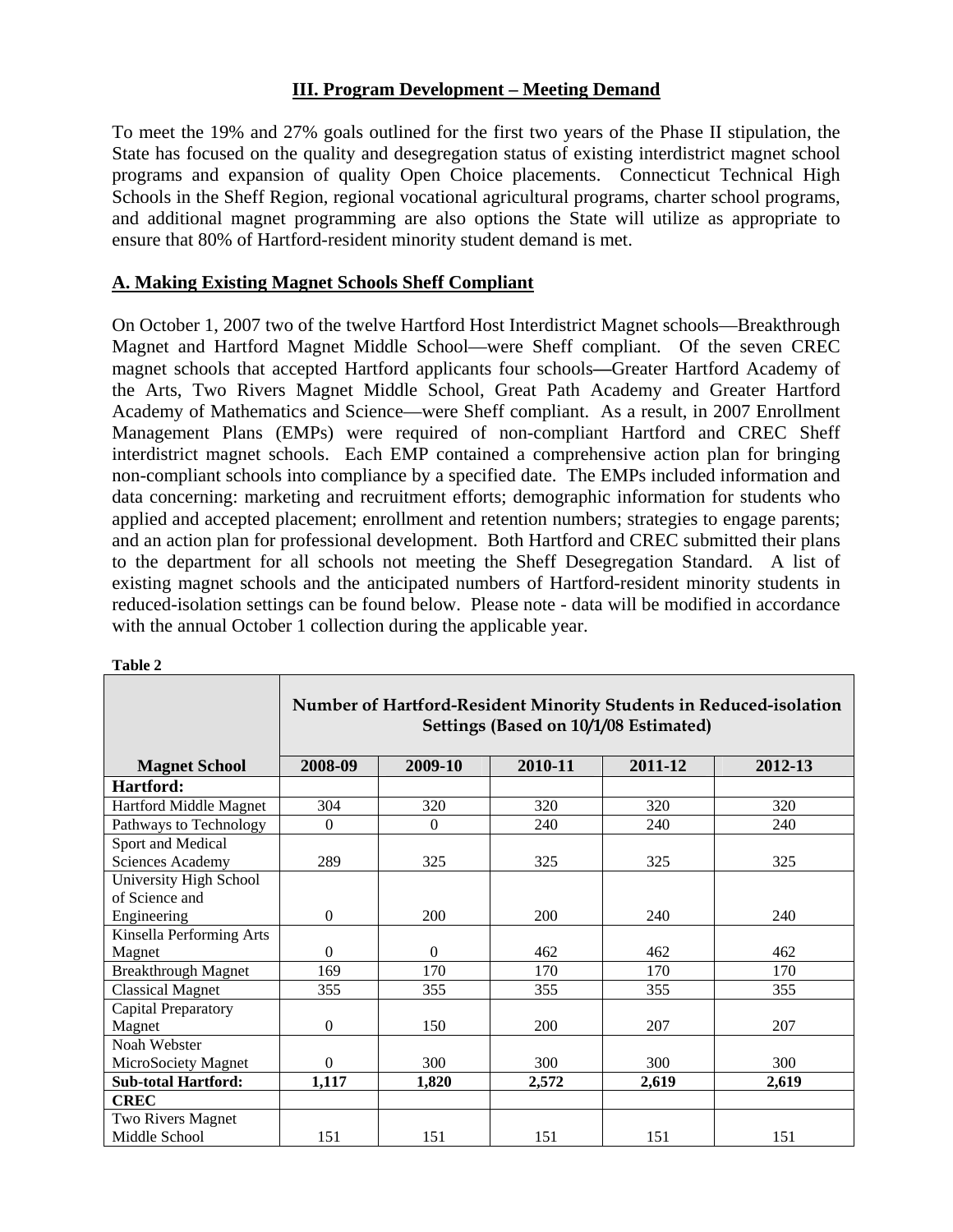|                           | Number of Hartford-Resident Minority Students in Reduced-isolation<br>Settings (Based on 10/1/08 Estimated) |              |              |         |         |
|---------------------------|-------------------------------------------------------------------------------------------------------------|--------------|--------------|---------|---------|
|                           |                                                                                                             |              |              |         |         |
| <b>Magnet School</b>      | 2008-09                                                                                                     | 2009-10      | 2010-11      | 2011-12 | 2012-13 |
| <b>Greater Hartford</b>   |                                                                                                             |              |              |         |         |
| Academy of Math and       |                                                                                                             |              |              |         |         |
| Science (total full and   |                                                                                                             |              |              |         |         |
| part-time students)       | 74                                                                                                          | 150          | 192          | 192     | 192     |
| <b>Greater Hartford</b>   |                                                                                                             |              |              |         |         |
| Academy of the Arts       |                                                                                                             |              |              |         |         |
| (total full and part-time |                                                                                                             |              |              |         |         |
| students)                 | 94                                                                                                          | 115          | 156          | 160     | 160     |
| Metropolitan Learning     |                                                                                                             |              |              |         |         |
| Center                    | 216                                                                                                         | 216          | 220          | 220     | 220     |
| Montessori Magnet         | 155                                                                                                         | 163          | 163          | 163     | 163     |
| Great Path Academy        | 56                                                                                                          | 100          | 150          | 150     | 150     |
| East Hartford -           |                                                                                                             |              |              |         |         |
| <b>Glastonbury Magnet</b> | $\boldsymbol{0}$                                                                                            | $\mathbf{0}$ | $\mathbf{0}$ | 100     | 150     |
| University of Hartford    |                                                                                                             |              |              |         |         |
| (Multiple Intelligences)  |                                                                                                             |              |              |         |         |
| Magnet                    | 192                                                                                                         | 205          | 205          | 205     | 205     |
| <b>Sub-total CREC:</b>    | 938                                                                                                         | 1,100        | 1,237        | 1,341   | 1,391   |
| <b>East Hartford:</b>     |                                                                                                             |              |              |         |         |
| International             |                                                                                                             |              |              |         |         |
| Baccalaureate (High       |                                                                                                             |              |              |         |         |
| School)                   | 23                                                                                                          | 23           | 23           | 23      | 23      |
| <b>TOTAL MAGNETS</b>      | 2,078                                                                                                       | 2,943        | 3,832        | 3,983   | 4,033   |

**Note: Zero (0) in the above chart is entered where an interdistrict magnet school did not or is not expected to meet the Sheff Desegregation Standard for that school year and therefore Hartford-resident minority students enrolled in the school could not be included in the Sheff compliant enrollment count.** 

After consultation with both Hartford and CREC, the State developed an EMP template for magnet program operators to use to identify the strategies and actions that can produce compliant Sheff programming. The intention is not to record failures, but rather to cultivate and sustain successful learning communities. The EMP process is intended to promote ongoing external (State) and internal (program) review so that successes can be highlighted and shared, and obstacles to success can be identified with meaningful opportunity for remediation using existing resources, or through targeted planning for additional resources.

Beginning with the 2008-09 school year non-compliant program operators submitting an EMP will use the prototype included here as Appendix C. Additionally, the State has determined that each Sheff magnet program operator submitting an EMP for a non-compliant program must conduct periodic assessments of program quality, participant satisfaction, and enrollment demographics. Presently, three times per year enrollment data is reported to the State by schools (in October, January and June.) Therefore, three times per year program operators of noncompliant schools will be required to do more than simply collect and report the numbers. Noncompliant schools will be expected to examine their data relative to: student achievement, participant satisfaction, and student enrollment and retention. Analysis of the data by the collecting school, including the methods and dates of collection, and the resulting action plan must be reported in the EMP. Data analysis will be used to inform programming changes and create an action plan that establishes timelines, measurable objectives and goals for implementing modifications designed to provide higher quality programming, targeted recruitment and retention efforts, and compliance with the Desegregation Standard. EMPs will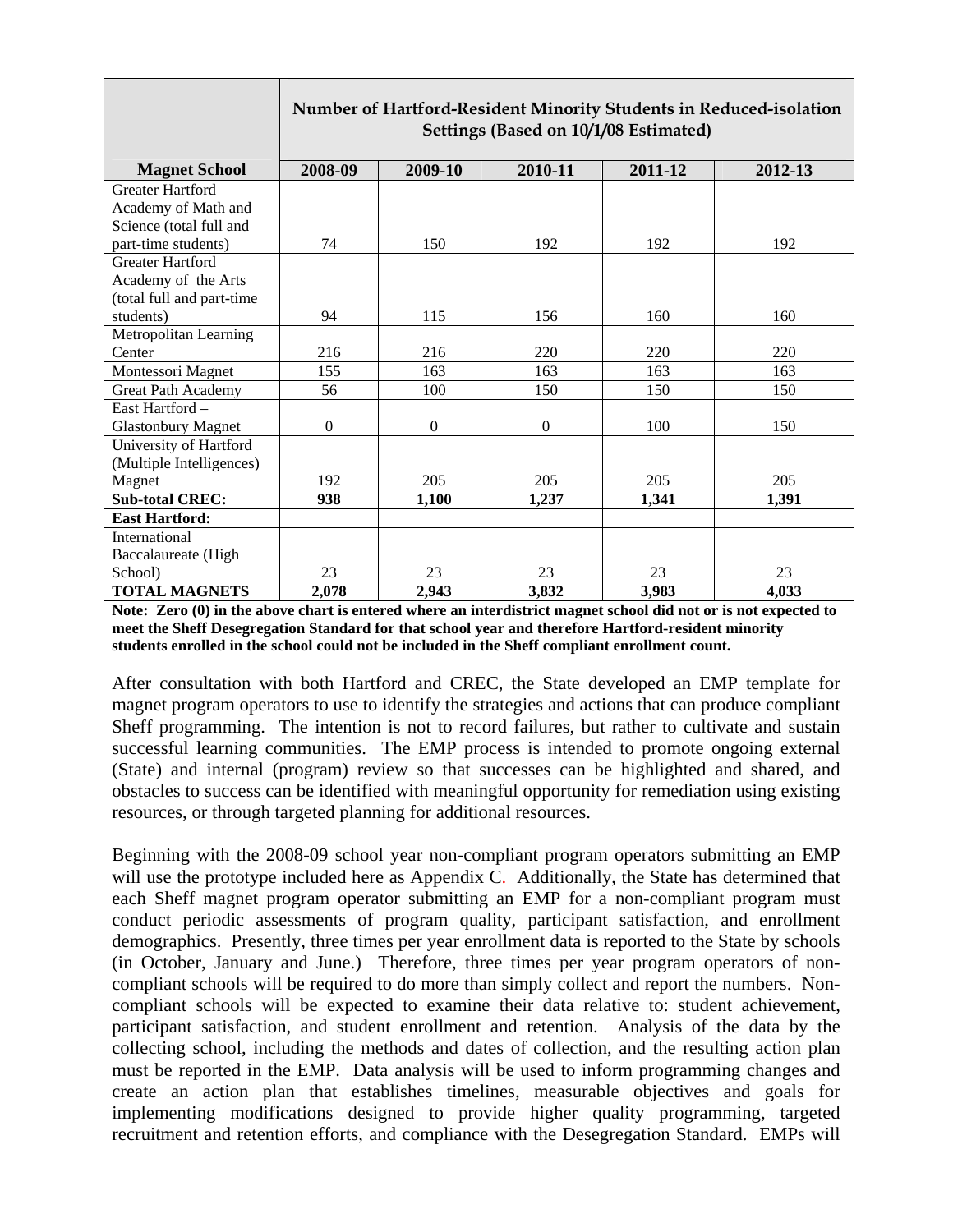receive an annual review by the State Department of Education each fall to determine their effectiveness as measured by the likelihood that the school's student enrollment will meet the Desegregation Standard. Where necessary, program themes and structures will be modified or redesigned to promote Sheff goals and reflect best educational practices. Where EMPs do not result in improved educational programming and Sheff compliance within the stated timeframe, despite efforts by the State and school operators to get the program on track towards meeting the Desegregation Standard, the State may determine that the program is not a viable interdistrict magnet opportunity and de-magnetize the program or take it off line as an interdistrict magnet to facilitate the redesign process. In either case, the cessation of operation as an interdistrict magnet school will result in the loss of interdistrict magnet funding for that school.

Because the State is committed to building and supporting a system of interdistrict magnet schools in the Hartford Region that enrich the lives of the students that attend them and the communities where they are located, beginning in school year 2009-10 all Sheff magnet program operators will be required to submit an EMP. Since both compliant and non-compliant program operators will prepare and file an EMP, this will provide another opportunity for the State to use and share specific information and strategies from successful educational models to assist programs with overcoming challenges. Working in concert with the program operators, the State will continue to provide the human capital, legislative efforts and available resources to ensure high quality, integrated programming with opportunities for continuous educational pathways for all children in the Hartford Region. **Making the existing programs Sheff compliant would provide opportunities for approximately 3,800 (17%) of Hartford-resident minority students to attend school in quality reduced-isolation settings without creating any new schools.**

### **Existing Magnet Programs Action Plan**

**Goal:** Monitor and evaluate the effectiveness of recruitment and enrollment strategies to attract and retain students, and identify and provide for academic and social supports necessary to establish and maintain Sheff compliant enrollment in quality reduced-isolation educational settings.

**Sheff II Stipulation References**: III.B.2.f; C.2.d, f-g; D.2.a-c. (Implementation); IV.A. 3.(Accountability)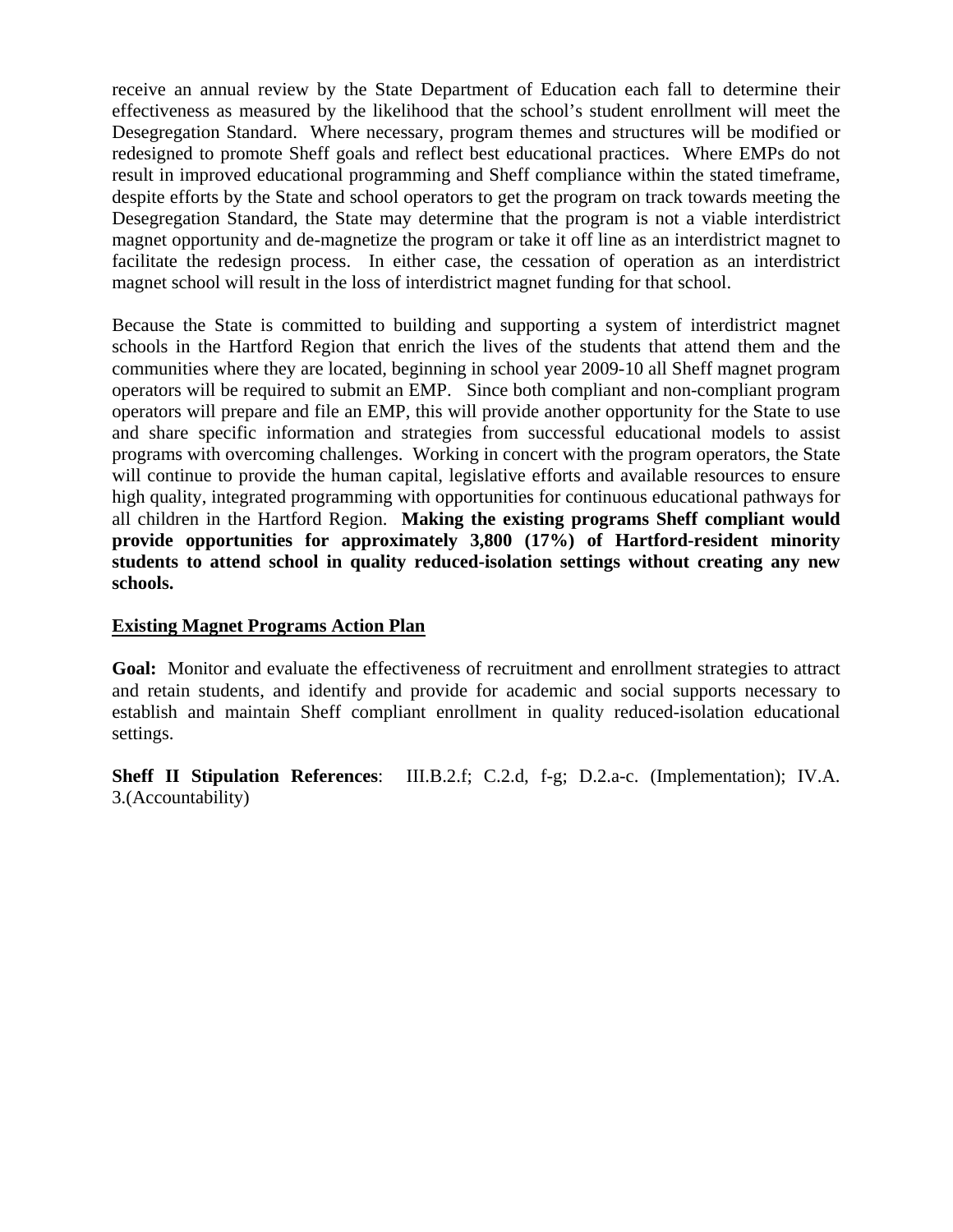**Objective #1:** Oversee the work of the Regional School Choice Office through the Capitol Region Education Council to develop, implement, and continuously review a comprehensive and collaborative marketing plan informed by factors that impact recruitment and retention of underrepresented students and staff. (See also *Building Demand & Capacity.*)

| <b>Strategy</b>                                                                                                                                                                                              | <b>1. Measurements of Success</b><br>2. Responsible Agency                                                                                                                                |
|--------------------------------------------------------------------------------------------------------------------------------------------------------------------------------------------------------------|-------------------------------------------------------------------------------------------------------------------------------------------------------------------------------------------|
| a) Develop a system of marketing that develops and<br>targets strategies based on factors such as theme,<br>partnerships and/or the desegregation status of the<br>schools and programs in the Sheff Region. | 1. By $12/31/08$ , a marketing plan<br>will be created based on specific<br>factors including theme and<br>desegregation status of the<br>programs in the Sheff Region.<br>2. RSCO (CREC) |

**Objective #2:** Review data and information regarding student enrollment patterns and ride times, existing transportation routes, current and projected program needs and costs, and the geographic area comprising the Greater Hartford Region to plan and implement a regional transportation system which encourages and supports the participation of Hartford and suburban students in Sheff programming. (See also *Transportation*.)

| <b>Strategy</b>                                                                                                                                                                     | <b>1. Measurements of Success</b><br>2. Responsible Agency                                                                                                                                                                |
|-------------------------------------------------------------------------------------------------------------------------------------------------------------------------------------|---------------------------------------------------------------------------------------------------------------------------------------------------------------------------------------------------------------------------|
| a) Create and implement a plan to pilot a regionalized<br>transportation approach.                                                                                                  | 1. Pilot will be ready for<br>implementation for the 2009-10<br>school-year.<br>2. RSCO                                                                                                                                   |
| b) Evaluate the success of the pilot and make necessary<br>modifications, based on the evaluation of the pilot<br>program to fully implement a regional transportation<br>strategy. | 1. By $10/31/09$ complete an<br>evaluation of the success of the<br>pilot program. If pilot is<br>successful begin full<br>implementation of a regional<br>transportation model in the<br>2010-11 school-year.<br>2. RSCO |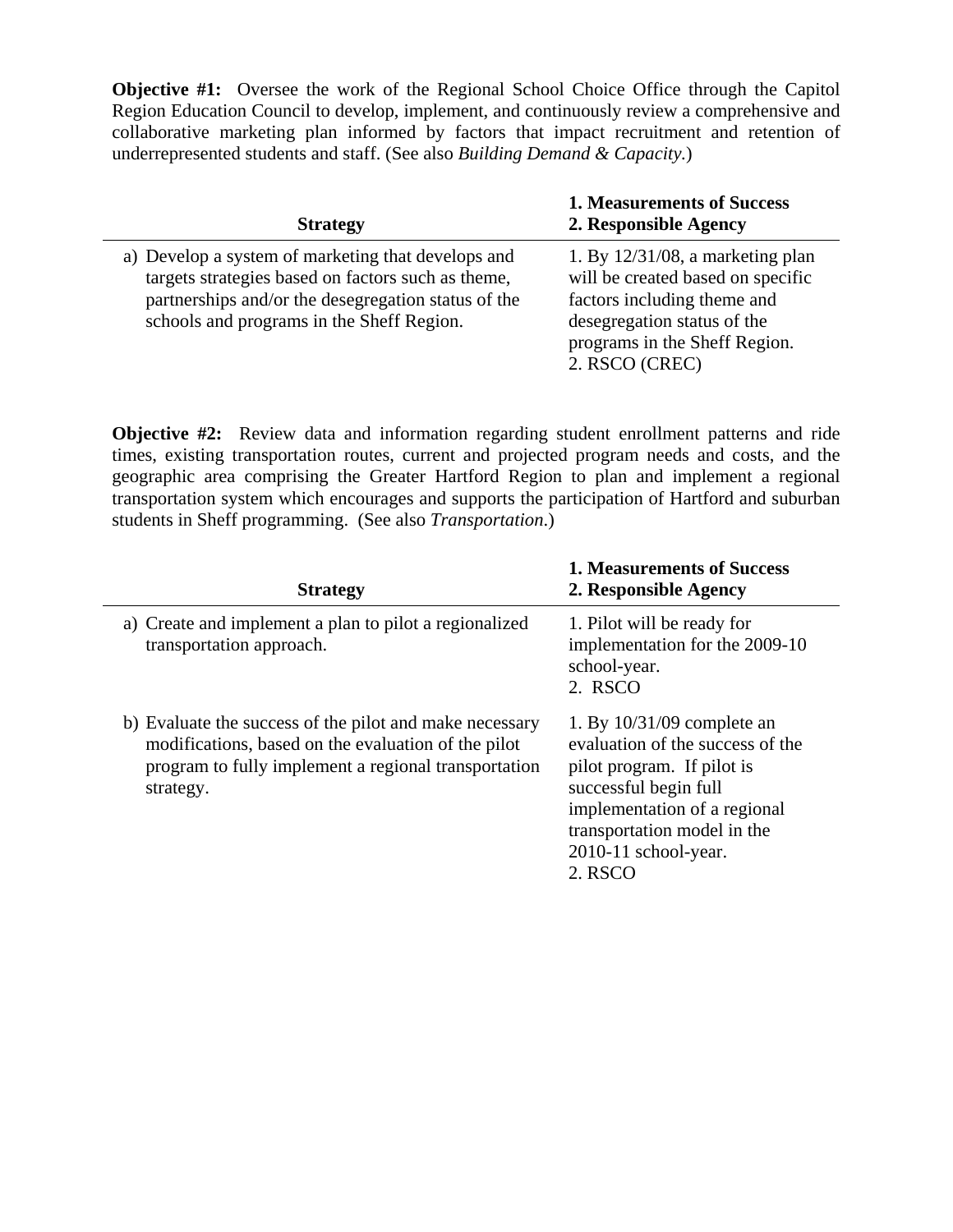**Objective #3:** Review and update objectives and strategies for academic and social supports to reflect the results of data collection and analysis of current conditions and experiences in order to support the implementation of strategies with the best chance of success. (See also *Academic and Social Supports*, and *Data Collection and Evaluation*.)

| <b>Strategy</b>                                                                                                                                                                                                                                                                                                                                                                         | <b>1. Measurements of Success</b><br>2. Responsible Agency                                                                          |
|-----------------------------------------------------------------------------------------------------------------------------------------------------------------------------------------------------------------------------------------------------------------------------------------------------------------------------------------------------------------------------------------|-------------------------------------------------------------------------------------------------------------------------------------|
| a) Develop and issue a request for proposals directly<br>related to best- and promising practices, and fund<br>programs including extended year, extended day,<br>academic enrichment and other approaches that show<br>the best potential for providing appropriate and<br>adequate academic and social supports to meet the<br>needs of participating students, families and schools. | 1. By $3/6/09$ and annually, the<br>request for proposals is issued to<br>fund supports for the upcoming<br>school year.<br>2. CSDE |

# *Guiding Questions Relevant to Existing Magnet Schools*

- Do existing interdistrict Magnet Schools in the Sheff Region have a viable strategy for attracting and retaining students in a quality reduced-isolation educational setting?
- Do students participating in interdistrict Magnet Schools in the Sheff Region experience academic success?
- Do students and families feel satisfied with their educational and social experiences in those magnet schools?
- Do students experience more success in some programs than others? If so, why?
- Do all students, including special education students and English Language Learners, have equal opportunities for success in the existing interdistrict magnet schools?

### **B. Open Choice – Program Expansion and Support:**

The Open Choice program allows Hartford-resident minority students to attend public schools in nearby suburban communities. Those same suburban communities may also send children to Hartford if parents choose to participate in a Hartford program. It is expected that Hartfordresident minority school children in the Open Choice program in the Sheff Region will have the ability to attend schools in suburban districts without a break in their educational experience in that district if they so choose. Open Choice is intended to reduce racial, ethnic, and economic isolation, improve student achievement and provide parents with a choice for educational programming. This program is a significant focus of the Sheff II effort and offers the opportunity to advance reduced-isolation goals in quality educational settings using existing programming in most cases. As we look at Sheff Region district enrollments the State will consider the changing demographics of some communities and examine the grade levels where suburban districts report seats for Hartford-resident minority school children. The focus of the Commissioner and the Sheff Office is to raise awareness of Open Choice, increase the scope and level of academic and social supports for participating students, their families, and receiving suburban districts, and thereby encourage Hartford families and suburban communities to significantly increase participation in the program. The critical focus of the strategies proposed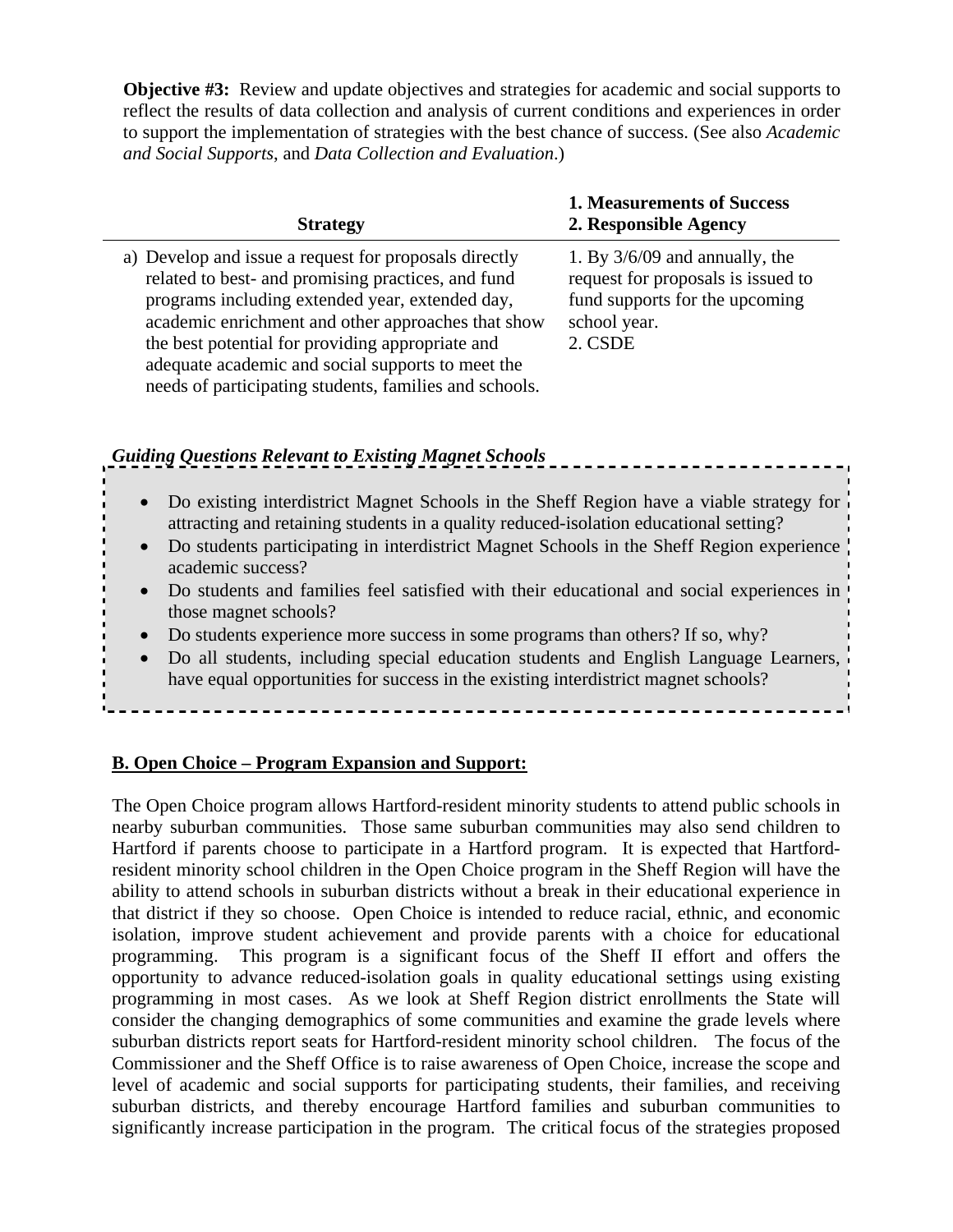in this Comprehensive Management Plan is the best interests of Hartford-resident minority school children and their families.

In the Hartford Region the program is operated by the Capitol Region Education Council (CREC). For the 2007-08 school year, 1,092 children participated in the program, with one child coming into Hartford and 1,091 children leaving Hartford. Of those 1,091 children 1,080 were children of color. These children went to 27 different suburban communities, 18 of which were in the Sheff Region.

**The Commissioner's long-term goal is to increase each suburban district's participation to at least 3% of its student population. This would enable approximately 3,000 additional Hartford-resident minority students to be enrolled in quality reduced-isolation settings**. **In combination with making the existing magnet programs compliant as described above, this would mean approximately 6,800 (30%) of Hartford's students of color would be able to attend school in reduced-isolation settings. It is important to note that this outcome is**  without a single new school being created. In fact this result could be bolstered by applying the existing Open Choice construction bonus to appropriate existing, pending and planned school construction projects in the Sheff Region.

Past program history, along with recent outreach to Sheff Region superintendents has indicated that the State can achieve this goal by offering greater levels of academic and financial support *(Please see Academic and Social Supports & Financial Sections)*. Another critical component will be the significant expansion of opportunities for pre-school and kindergarten children to enroll in full-day programs in quality suburban programs. Where appropriate, the Commissioner, the Sheff Office and RSCO will seek opportunities to help suburban communities expand their pre-school and kindergarten spaces so they can offer high quality, fullday programming to their own children while increasing their commitment to Open Choice students. In keeping with the State's commitment to provide all children with quality early childhood settings the Sheff office will collaborate with the Early Childhood Education Cabinet and School Readiness offices to determine where space can be expanded in public school settings and funding coordinated to allow a greater number of Hartford and suburban children a quality, integrated preschool experience without a break in their education program.

### **Open Choice Action Plan**

**Goal:** Increase recruitment, enrollment, achievement and retention of Open Choice students in quality reduced-isolation educational settings that provide pathways for continuous education.

**Sheff II Stipulation References**: III.B.2.e-j, m, r-t (Implementation)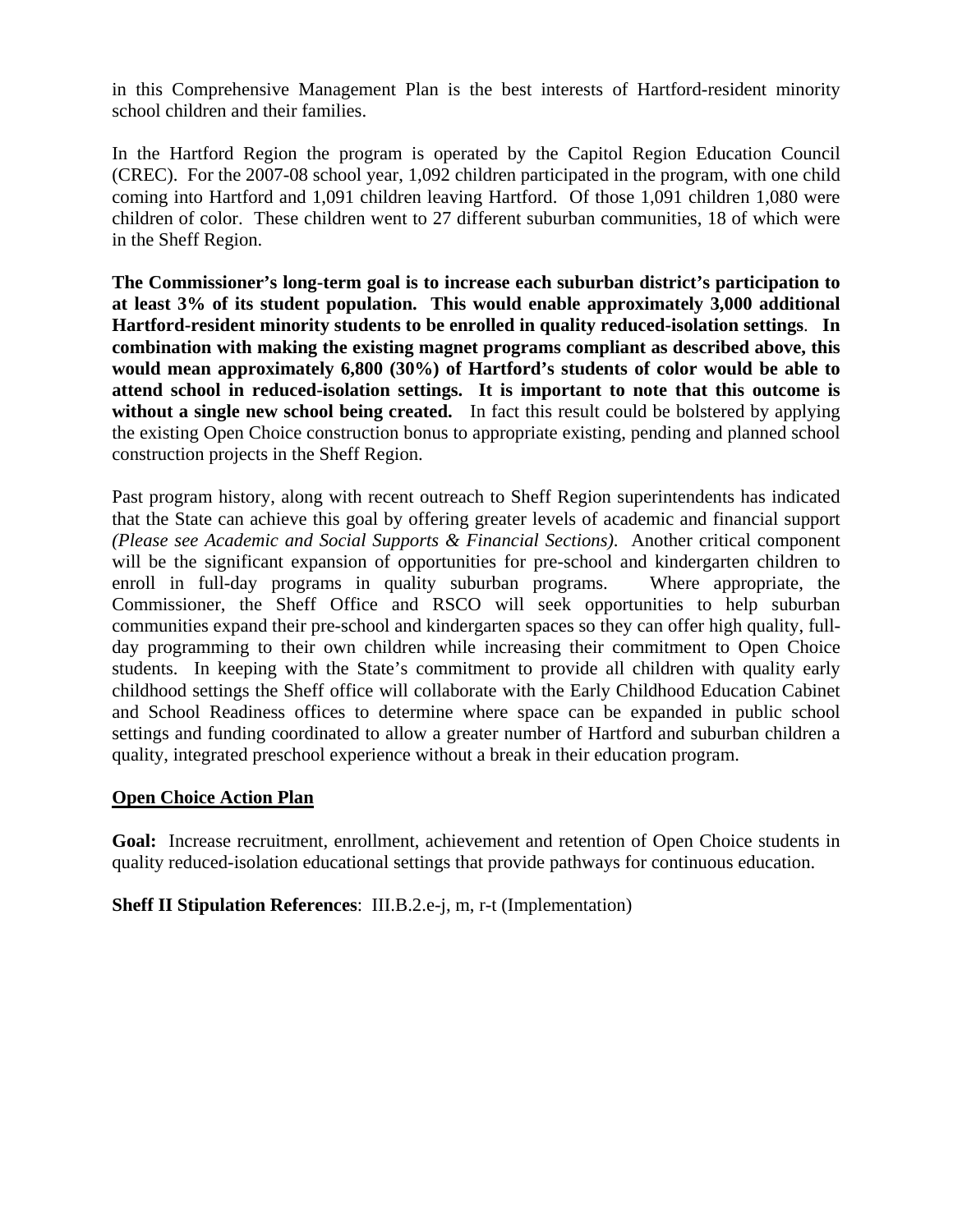| <b>Strategy</b>                                                                                                                                                                                                                                                                                                                                                                                                                                                                   | <b>1. Measurements of Success</b><br>2. Responsible Agency                                                                                                                                             |
|-----------------------------------------------------------------------------------------------------------------------------------------------------------------------------------------------------------------------------------------------------------------------------------------------------------------------------------------------------------------------------------------------------------------------------------------------------------------------------------|--------------------------------------------------------------------------------------------------------------------------------------------------------------------------------------------------------|
| a) Collect, analyze and report the following data and<br>attendant costs, where applicable, for Project Concern<br>and/or Open Choice participation:<br>Enrollment<br>$\bullet$<br>Retention<br>$\bullet$<br>Educational (e.g., academic, extracurricular, and<br>$\bullet$<br>summer)<br>Transportation (e.g., regular day, extended day,<br>$\bullet$<br>and extended year or summer opportunities)                                                                             | 1. By $11/28/08$ and annually, data<br>will be compiled, analyzed and<br>made available to inform funding<br>and programmatic decision-<br>making.<br>2. CSDE, CREC                                    |
| b) Examine existing school facilities and pending school<br>construction projects, including existing full-day<br>preschool and kindergarten programming to:<br>determine the functional building capacity of<br>$\bullet$<br>suburban districts in the Sheff Region;<br>identify projects eligible for an Open Choice<br>$\bullet$<br>construction bonus; and<br>identify districts where incentives could assist in<br>$\bullet$<br>the expansion of Open Choice opportunities. | 1. By $11/28/08$ and annually, data<br>will be compiled, analyzed and<br>made available to inform program<br>expansion efforts.<br>2. CSDE                                                             |
| c) Collect, analyze and report student/teacher ratios and<br>class size data for suburban Sheff Region districts.                                                                                                                                                                                                                                                                                                                                                                 | 1. By $11/28/08$ and annually,<br>student/teacher ratios are reviewed<br>and made available to inform<br>program expansion efforts.<br>2. CSDE                                                         |
| d) Identify grade levels where seats will become<br>available, then establish minimum numbers for<br>Hartford cohorts, and clear timeframes for enrolling<br>Open Choice students in suburban districts receiving<br>the Open Choice construction bonus.                                                                                                                                                                                                                          | 1. By $3/6/09$ and annually<br>thereafter on a date to be<br>determined, potential seats will be<br>identified and timeframes for<br>enrolling Open Choice students<br>will be established.<br>2. CSDE |

**Objective #1:** Collect, analyze, and report data and information relevant to Project Concern/Open Choice participation to inform program expansion.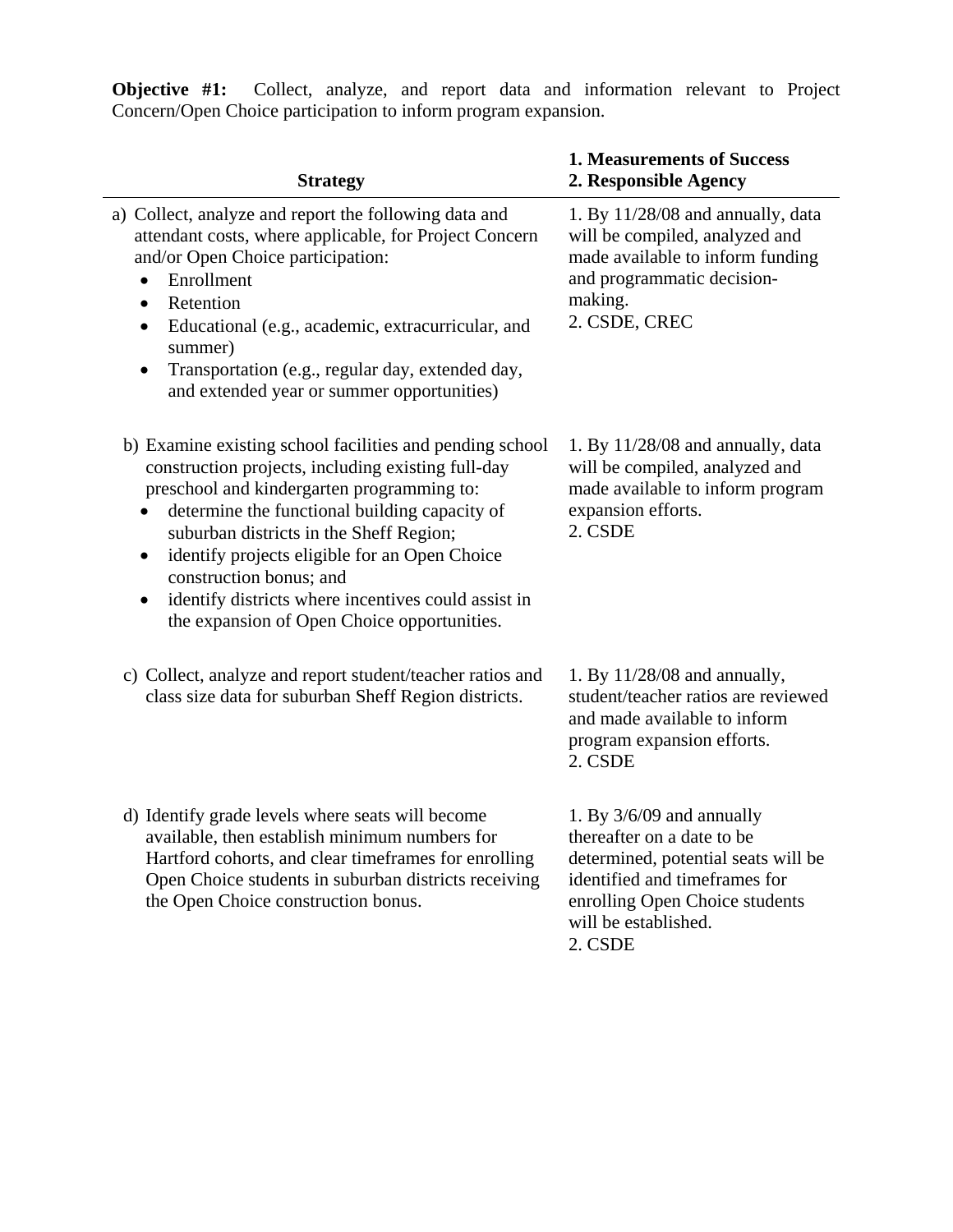| <b>Strategy</b>                                                                                                                                                                                                                                                                                                                                                                                                                                                                                                                                                                                                                                      | <b>1. Measurements of Success</b><br>2. Responsible Agency                                                                        |
|------------------------------------------------------------------------------------------------------------------------------------------------------------------------------------------------------------------------------------------------------------------------------------------------------------------------------------------------------------------------------------------------------------------------------------------------------------------------------------------------------------------------------------------------------------------------------------------------------------------------------------------------------|-----------------------------------------------------------------------------------------------------------------------------------|
| e) Establish an action plan for expanding Open Choice<br>capacity by considering factors such as:<br>a district's enrollment patterns and projections;<br>$\bullet$<br>prior history of enrolling Open Choice siblings so<br>$\bullet$<br>that families can stay together and enter the<br>program in the same district;<br>whether seats have been or could be made<br>$\bullet$<br>available for English language learners (ELL);<br>space usage in schools and the resulting impact on<br>$\bullet$<br>space availability for placements; and<br>the district's percentage participation in Project<br>$\bullet$<br>Choice/Open Choice over time. | 1. By 3/6/09, a plan for the 2009-<br>10 school year will be developed,<br>reviewed annually and revised as<br>needed.<br>2. CSDE |

**Objective #2:** Collect, analyze and report data to assess the suitability of suburban districts in the Sheff Region to provide a quality reduced racial isolation educational setting for Hartfordresident minority school children through Open Choice, including the Project Choice Early Beginnings program.

j.

| <b>Strategy</b>                                                                                                                                                                                                                                                                                                                                                                                                                                                                                                                                                                                                                                                                                                                                                                                                                                                                                     | <b>1. Measurements of Success</b><br>2. Responsible Agency                                                                                                                                              |
|-----------------------------------------------------------------------------------------------------------------------------------------------------------------------------------------------------------------------------------------------------------------------------------------------------------------------------------------------------------------------------------------------------------------------------------------------------------------------------------------------------------------------------------------------------------------------------------------------------------------------------------------------------------------------------------------------------------------------------------------------------------------------------------------------------------------------------------------------------------------------------------------------------|---------------------------------------------------------------------------------------------------------------------------------------------------------------------------------------------------------|
| a) Collect, analyze and report data on the supports<br>necessary to create and maintain quality integrated<br>educational settings in participating schools and<br>districts. For example:<br>types of educational programming available in<br>districts (enrichment and remedial) for district and<br>Open Choice students;<br>programming and resources for district and Open<br>Choice families;<br>frequency and content of professional<br>development for staff and teachers; and<br>State Department of Education academic and<br>$\bullet$<br>social outcome indicators for students (e.g.,<br>percentage of Open Choice students taking AP<br>courses and exams, receiving ELL services;<br>attending a four-year college after high school<br>graduation, attendance rates, suspension/expulsion<br>rates, and participation in extended-day, summer<br>and/or extended-year activities.) | 1. By 6/6/09, data will be analyzed<br>and made available to identify<br>supports needed to ensure the<br>successful participation of<br>Hartford minority students in<br>Open Choice.<br>2. CSDE, CREC |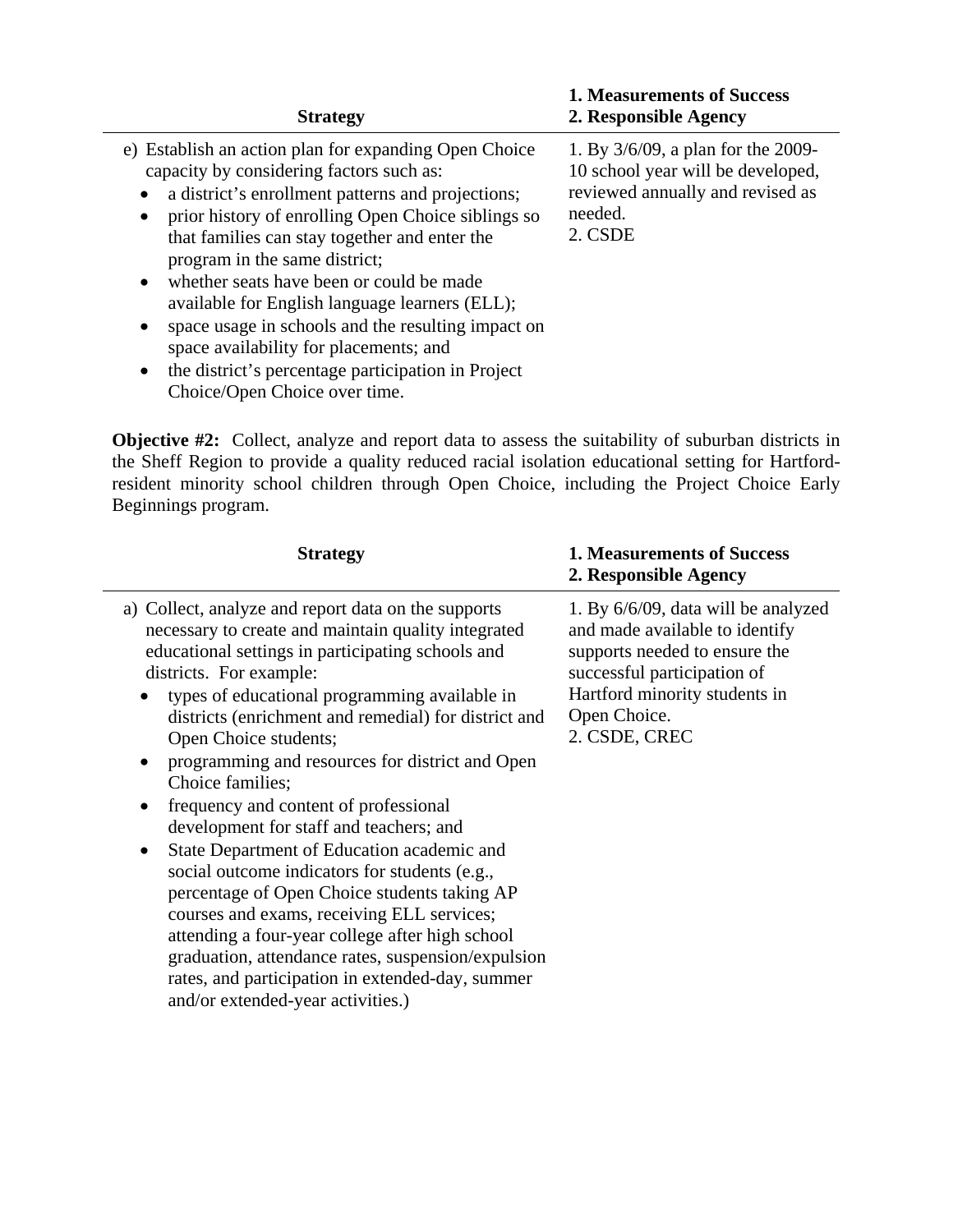| <b>Strategy</b>                                                                                                                                                                                                                                                                 | <b>1. Measurements of Success</b><br>2. Responsible Agency                                                                                                                               |
|---------------------------------------------------------------------------------------------------------------------------------------------------------------------------------------------------------------------------------------------------------------------------------|------------------------------------------------------------------------------------------------------------------------------------------------------------------------------------------|
| b) Collect, analyze and report student, family, and<br>teacher satisfaction, discipline, retention, attendance<br>and teacher/staff demographic data for each<br>participating district.                                                                                        | 1. Data are collected and reported<br>to inform decision making:<br>Satisfaction data: by 12/09<br>and biennially<br>Other data: by 1/30/09 and<br>annually<br>2. CSDE                   |
| c) Monitor Open Choice placements to ensure that they<br>do not result in increased racial isolation in schools in<br>the receiving districts.                                                                                                                                  | 1. By $1/30/09$ and annually,<br>student ethnicity data are collected<br>and analyzed for schools receiving<br>and potentially receiving Open<br>Choice students.<br>2. CSDE             |
| d) Collect, analyze and report data pertaining to district<br>and teacher needs and satisfaction related to Open<br>Choice to identify existing and potential barriers to<br>implementation of a successful program and to<br>identify districts where students are successful. | 1. By $8/1/09$ and annually, data<br>will be analyzed and reported to<br>identify professional development<br>needs for staff in districts<br>receiving Open Choice students.<br>2. CSDE |

**Objective #3**: Develop an action plan which encourages and supports school districts in the successful expansion of Open Choice programming to access continuous Prek-12 or K-12 opportunities.

| <b>Strategy</b>                                                                                                                                                                                                                                                                                                                                                 | <b>1. Measurements of Success</b><br>2. Responsible Agency                                      |
|-----------------------------------------------------------------------------------------------------------------------------------------------------------------------------------------------------------------------------------------------------------------------------------------------------------------------------------------------------------------|-------------------------------------------------------------------------------------------------|
| a) Hold regular monthly meetings with the<br>Commissioner and the Hartford Area<br>Superintendents, and school board chairs to discuss<br>Sheff II expectations related to sustaining and<br>increasing district and student participation levels in<br>Open Choice as a voluntary strategy to reduce racial<br>isolation in sending and receiving communities. | 1. Monthly meetings are held and<br>attended by superintendents and<br>board chairs.<br>2. CSDE |
| b) The Regional School Choice Office, in cooperation<br>with CREC's Open Choice Office and the SDE, will<br>develop a targeted marketing plan for boards of<br>education, school districts, families and communities<br>to educate them about the opportunities Open Choice<br>provides for sending and receiving districts.                                    | 1. By $1/23/09$ , the marketing plan<br>is developed.<br>2. CSDE, RSCO, CREC                    |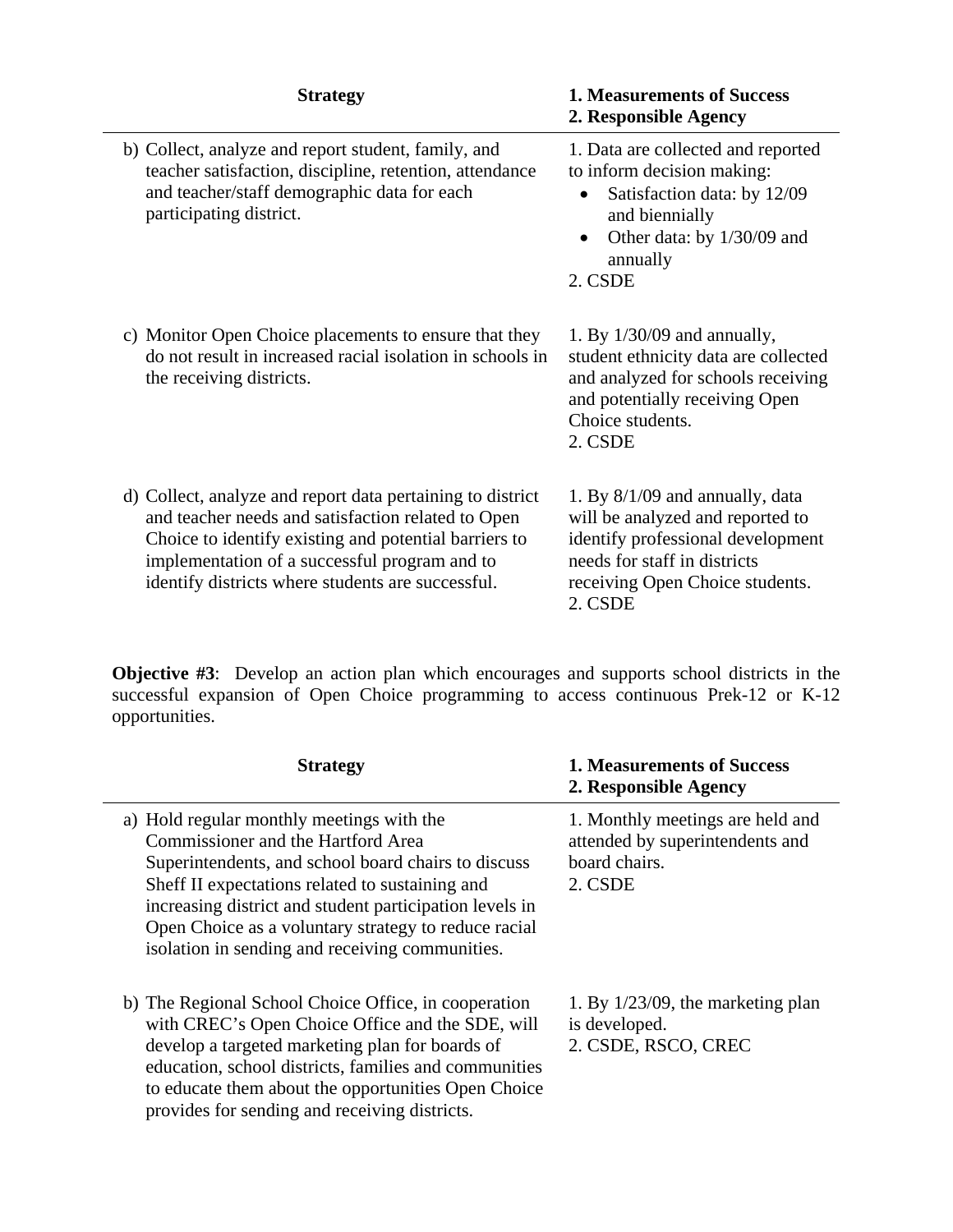| <b>Strategy</b>                                                                                                                                                                                                                                                                                                                                                                                                                  | <b>1. Measurements of Success</b><br>2. Responsible Agency                                                                        |
|----------------------------------------------------------------------------------------------------------------------------------------------------------------------------------------------------------------------------------------------------------------------------------------------------------------------------------------------------------------------------------------------------------------------------------|-----------------------------------------------------------------------------------------------------------------------------------|
| c) Prepare a legislative and funding package, based on<br>accumulated relevant data, to:<br>support the expansion, academic success<br>$\bullet$<br>and sustained enrollment of Hartford-<br>resident minority students in quality Open<br>Choice settings; and<br>establish and/or improve accountability<br>$\bullet$<br>requirements for funds disbursed to<br>receiving districts and Regional Education<br>Service Centers. | 1. By $8/1/09$ and annually, a<br>legislative package will be<br>developed to support the<br>expansion of Open Choice.<br>2. CSDE |

**Table 3** 

|                                    | <b>Projected Number of Hartford-Resident Minority Students in</b><br>Reduced-Isolation Settings (Based on 10/1/08 Estimated) |       |       |       |       |  |  |
|------------------------------------|------------------------------------------------------------------------------------------------------------------------------|-------|-------|-------|-------|--|--|
| <b>Sheff Region Open Choice</b>    | 2009-10<br>2011-12<br>2008-09<br>2010-11<br>2012-13                                                                          |       |       |       |       |  |  |
| Hartford-Resident Minority         |                                                                                                                              |       |       |       |       |  |  |
| <b>Students Attending Suburban</b> |                                                                                                                              |       |       |       |       |  |  |
| <b>District Schools</b>            | 1,123                                                                                                                        | 1,500 | 1,800 | 2,200 | 2,500 |  |  |

Please note - data will be modified in accordance with the annual October 1 collection during the applicable year.

### *Guiding Questions Relevant to the Open Choice Program*

- Do students participating in Open Choice experience academic success?
- Do students and families feel satisfied with their educational and social experiences?
- Do students experience more success in some programs than others? Why?
- Do all students, including special education students and English Language Learners, have equal opportunities for success?

### **C. Career and Technical Programs- Expansion and Support**

In its efforts to meet the goals of the Stipulation, the State will utilize its **Connecticut Technical High School System (CTHSS)** and **Regional Agricultural Science and Technology programs** in the Sheff Region to expand opportunities for Hartford students.

For the first time in 2008-09 school year, the Connecticut Technical High School System used a collaborative recruiting model between Cheney Technical High School in Manchester and A.I. Prince Technical High School in Hartford. Previously A.I Prince solely recruited students from Hartford Public Schools. The new recruitment model resulted in an unprecedented number of Hartford minority students entering the freshman class for 2008-09 at Cheney Technical High School. With intensive outreach and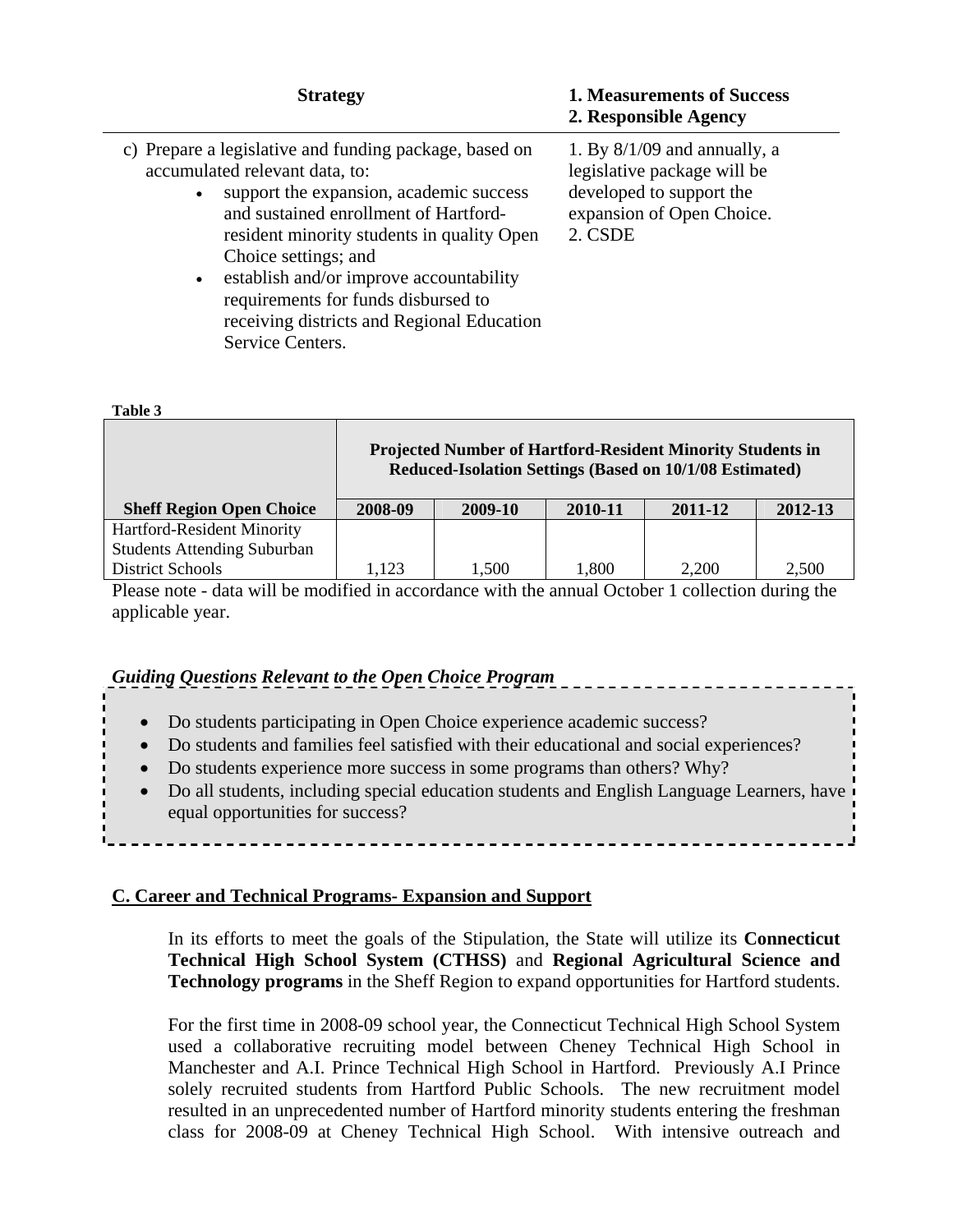recruiting being implemented in the fall 2008, the State's goal in 2009-10 is for every incoming freshman class at A.I. Prince to be Sheff compliant with the enrollment of at least 46 white children each year. To further attract area students to the technical high schools, new trade programs at A.I. Prince and Cheney in Communications and Music and Theater Production programs will open for fall 2009. The recruitment model will be expanded in the 2009-10 school year with two additional CT Technical High Schools participating in the Sheff effort: Vinal Technical High School in Middletown and E.C. Goodwin Technical High School in New Britain.

To provide incoming ninth grade students with academic and social support, during summer 2008 the CT Technical High School System implemented a trade exploratory program for students in the Greater Hartford Region. The CT Technical High Schools plans to expand the summer academic and leadership programs for the 2009 year to promote retention and increase academic and social success. In the summer of 2009, the expansion will include 7th and  $8<sup>th</sup>$  grade students in the Greater Hartford Region to increase student and parent awareness as to the educational opportunities provided by the CT Technical High School System.

The Sheff Office has also approached the Regional Agricultural Science and Technology programs in the region about having greater participation in Sheff. This led to the Suffield Board of Education approving a resolution to open up seats for Hartford children beginning in the 2008-09 school year. In the 2009 school year Glastonbury Regional Agricultural Science and Technology program will be approached to further expand the opportunities for Hartford students.

### **Career and Technical Programs Action Plan**

**Goal:** Increase recruitment, enrollment, achievement and retention of Hartford-resident minority students in quality reduced-isolation educational settings.

**Sheff II Stipulation References**: III.B.2.e-j, m, r-t (Implementation)

**Objective #1:** Expand opportunities for Hartford students to attend a Connecticut Technical High School in a quality reduced-isolation educational setting.

| <b>Strategy</b>                                                                                                                                  | <b>1. Measurements of Success</b><br>2. Responsible Agency                                                                                        |
|--------------------------------------------------------------------------------------------------------------------------------------------------|---------------------------------------------------------------------------------------------------------------------------------------------------|
| a) Collect, analyze and report enrollment and retention<br>data and educational and transportation costs relevant<br>to the CTHSS participation. | 1. By $11/28/08$ and annually, data<br>will be compiled, analyzed and<br>made available to inform program<br>expansion efforts.<br>2. CSDE, CTHSS |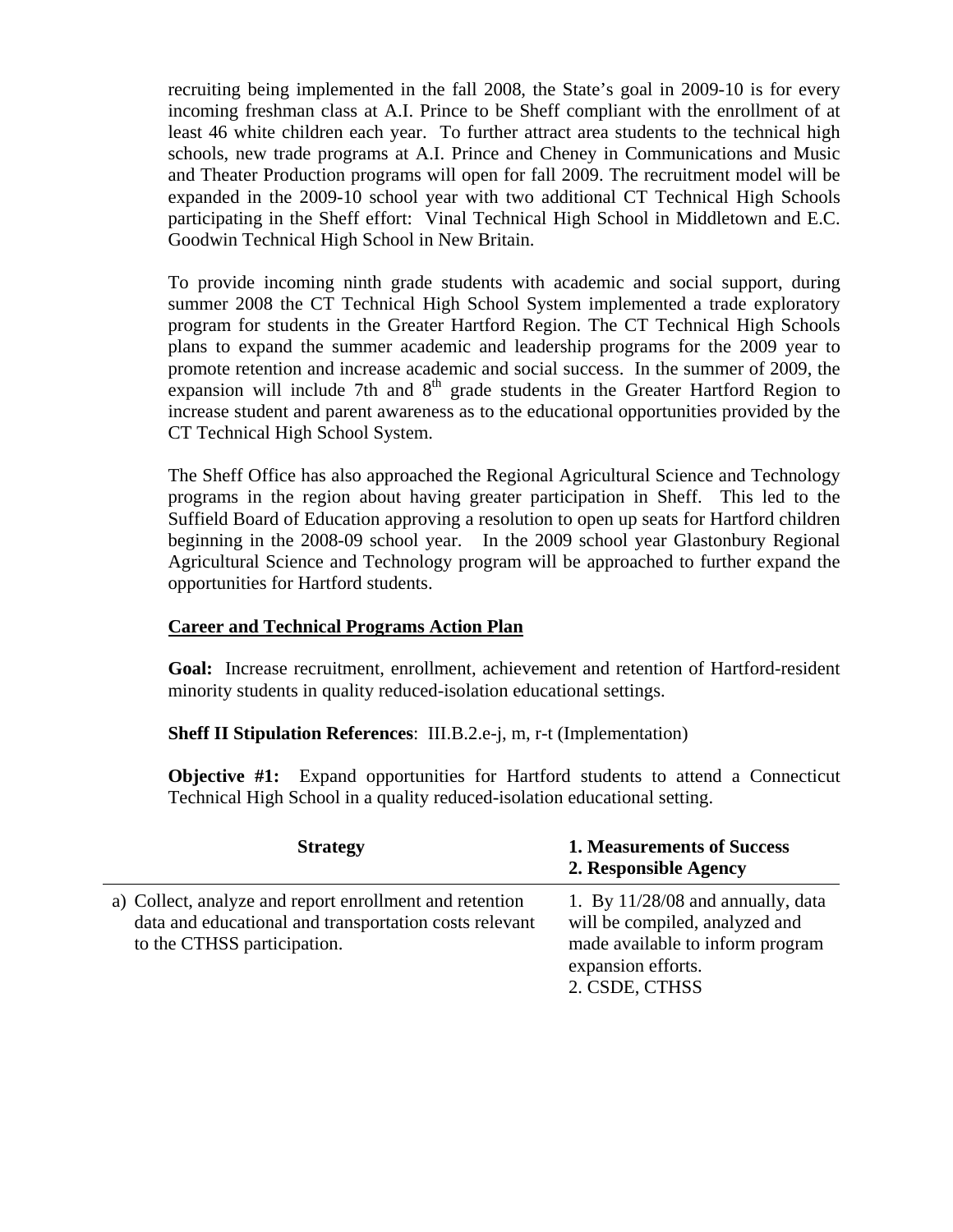| <b>Strategy</b>                                                                                                                               | <b>1. Measurements of Success</b><br>2. Responsible Agency                                                                                                        |
|-----------------------------------------------------------------------------------------------------------------------------------------------|-------------------------------------------------------------------------------------------------------------------------------------------------------------------|
| b) Develop a collaborative recruiting model for the CTHS<br>programs in the Hartford Region.                                                  | 1. By 12/15/08 and annually, a<br>collaborative recruitment model<br>will be developed and<br>implemented.<br>2. CTHSS                                            |
| c) Create a focused outreach and recruitment effort for<br>A.I Prince Technical HS in Hartford and Cheney<br>Technical HS in Manchester.      | 1. By 9/1/08 focused outreach and<br>recruitment will be implemented<br>for A.I. Prince Technical HS and<br>Cheney Technical HS.<br>2. CTHSS                      |
| d) Expand the collaborative recruitment model to include<br>Vinal Technical HS in Middletown and E.C. Goodwin<br>Technical HS in New Britain. | 1. By $12/15/08$ the collaborative<br>recruitment model will be<br>expanded to include Vinal<br>Technical HS and E.C. Goodwin<br><b>Technical HS.</b><br>2. CTHSS |
| e) Establish new trade programs at A.I Prince and Cheney<br>Technical High Schools in Communications and Music<br>and Theater Production.     | 1. By $9/1/09$ the Communications<br>and Music and Theater Production<br>programs will open at A.I Prince<br>and Cheney Technical High<br>Schools.<br>2. CTHSS    |
| f) Expand summer trade exploratory programs for $7th$ and<br>8 <sup>th</sup> grade students in the Greater Hartford Region.                   | 1. By 4/29/09 information will be<br>sent to students in the Greater<br>Hartford Region regarding a<br>summer trade exploratory<br>programs.<br>2. CTHSS          |
| g) Expand summer academic and leadership programs for<br>incoming 9 <sup>th</sup> grade students.                                             | 1. By 7/1/09 summer academic<br>and leadership programs will be<br>offered and implemented for<br>incoming 9 <sup>th</sup> grade students.<br>2. CTHSS            |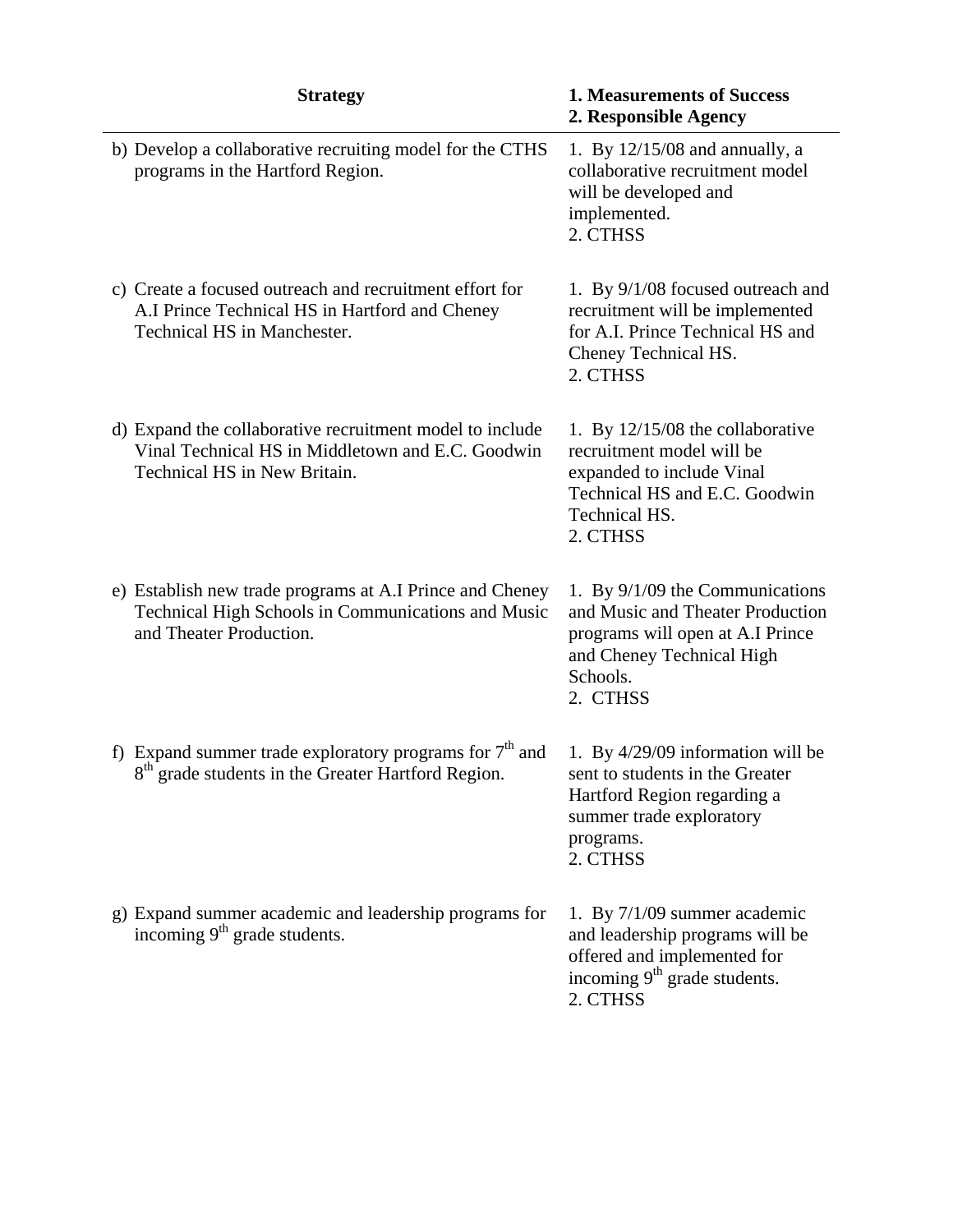| Table 4                                        |         |         |                                                                                                             |         |            |
|------------------------------------------------|---------|---------|-------------------------------------------------------------------------------------------------------------|---------|------------|
| Name of the<br><b>Technical</b><br><b>H.S.</b> |         |         | Number of Hartford-Resident Minority Students in Reduced-Isolation<br>Settings (Based on 10/1/08 Estimated) |         |            |
|                                                | 2008-09 | 2009-10 | 2010-11                                                                                                     | 2011-12 | 2012-13    |
| A.I. Prince                                    |         |         |                                                                                                             |         | 400        |
| <b>Cheney</b>                                  | 50      | 100     | 150                                                                                                         | 175     | <b>200</b> |
| Goodwin                                        |         | 25      | 25                                                                                                          | 25      | 25         |
| <b>Vinal</b>                                   |         | 25      | 40                                                                                                          | 60      | 80         |
| <b>Total</b>                                   | 50      | 150     | 215                                                                                                         | 260     | 705        |

**Note: Zero (0) in the above chart is entered where a CT Technical High School did not or is not expected to meet the Sheff Desegregation standard for that school year and therefore Hartford-resident minority students enrolled in the school could not be included in the Sheff compliant enrollment count. Please note - Data will be modified in accordance with the annual October 1 collection during the applicable year.** 

**Objective #2:** Expand opportunities for Hartford students to attend a Regional Agricultural Science and Technology program in a quality reduced-isolation educational setting.

| <b>Strategy</b>                                                                                                                                                                                                                    | <b>1. Measurements of Success</b><br>2. Responsible Agency                                                                                                                                |
|------------------------------------------------------------------------------------------------------------------------------------------------------------------------------------------------------------------------------------|-------------------------------------------------------------------------------------------------------------------------------------------------------------------------------------------|
| a) Collect, analyze and report enrollment and retention<br>data and educational and transportation costs relevant<br>to participation in the Suffield and Glastonbury<br>Regional Agricultural Science and Technology<br>programs. | 1. By $11/28/08$ and annually, data<br>will be compiled, analyzed and<br>made available to inform program<br>expansion efforts.<br>2. CSDE                                                |
| b) Create a focused outreach and recruitment effort for<br>Suffield and Glastonbury Regional Agricultural<br>Science and Technology Programs.                                                                                      | 1. By $12/1/08$ focused outreach<br>and recruitment will be<br>implemented for Suffield and<br><b>Glastonbury Regional Agricultural</b><br>Science and Technology<br>Programs.<br>2. CSDE |

| Table 5                                                                  |         |         |                                                                                                                    |           |           |
|--------------------------------------------------------------------------|---------|---------|--------------------------------------------------------------------------------------------------------------------|-----------|-----------|
| <b>Agricultural</b><br>Science &<br><b>Technology</b><br><b>Programs</b> |         |         | <b>Number of Hartford-Resident Minority Students in Reduced-isolation</b><br>Settings (Based on 10/1/08 Estimated) |           |           |
|                                                                          | 2008-09 | 2009-10 | 2010-2011                                                                                                          | 2011-2012 | 2012-2013 |
| <b>Suffield</b>                                                          |         | 20      | 30                                                                                                                 | 40        | 40        |
| <b>Glastonbury</b>                                                       | 20      | 40      | 40                                                                                                                 | 50        | 50        |
| <b>Total</b>                                                             | 25      | 60      | 70                                                                                                                 | 90        | 90        |

Please note - data will be modified in accordance with the annual October 1 collection during the applicable year.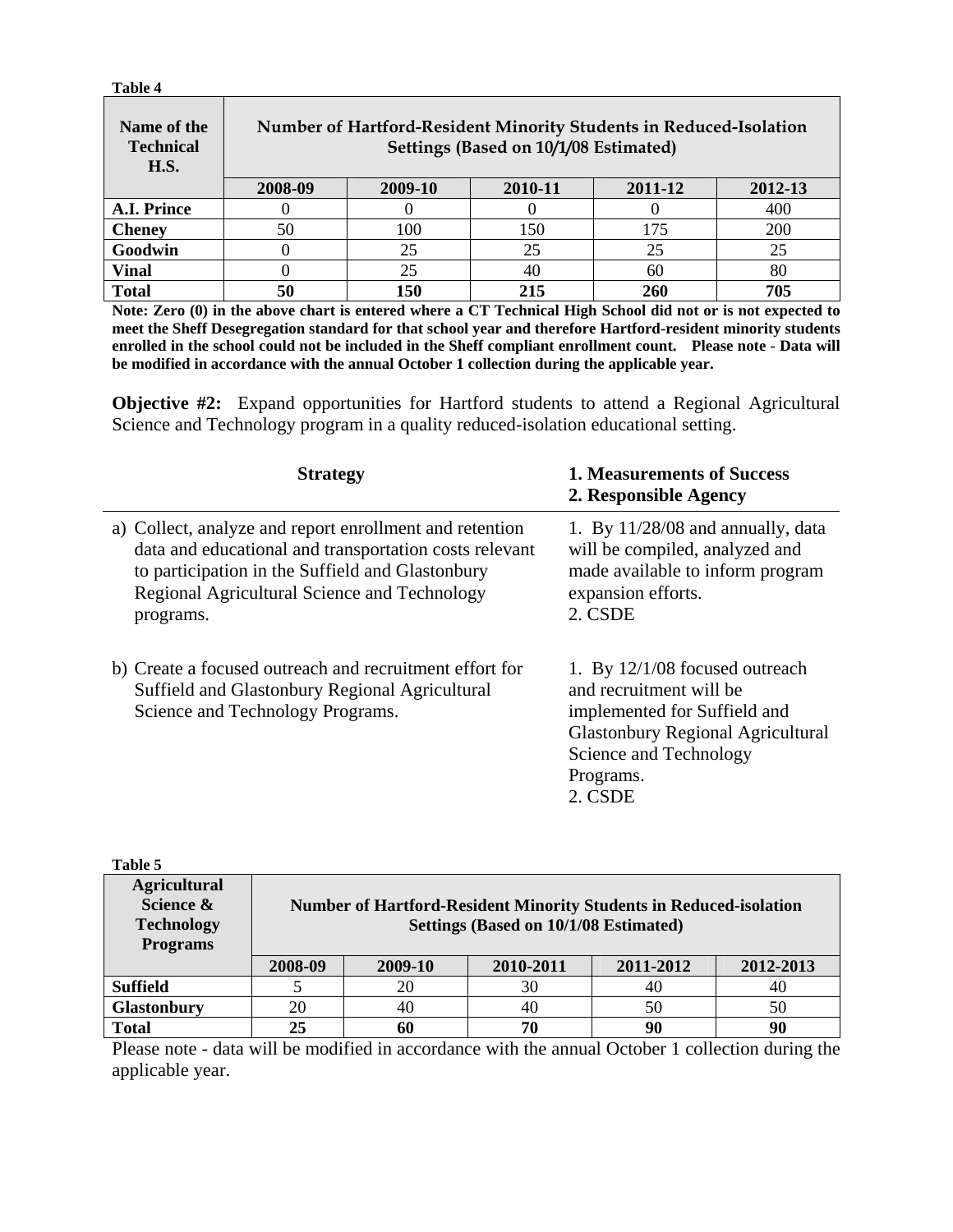- Do students participating in Career and Technical Programs experience academic success?
- Do students and families feel satisfied with their educational and social experiences?
- Do students experience more success in some programs than others? Why?
- Do all students, including students in special education and English Language Learners, have equal opportunities for success?

### **D. New Sheff Magnet & Charter Schools:**

The final prong of the State's efforts to meet the goals of the Stipulation will involve the thoughtful and strategic development of new Sheff interdistrict magnet or charter school programs. As we move to the uncertainty of what level of demand will arise from the "demand model" the state must carefully plan how much additional capacity needs to be built into the system. This is particularly important as suburban enrollments decline and schools are downsized or closed. In those instances it would be more economical for both the districts and the State if those districts absorbed additional Open Choice capacity instead of building new. In overseeing the planning and development of new Sheff magnet or charter school programming, the State intends to focus on high quality programming that has great interest with Hartford and suburban constituencies, and therefore offers the greatest possibility to open and remain Sheff compliant. For example, educational programming connected to higher education is attractive to parents of elementary and secondary students. Similarly Sheff programming sited in or on the border of suburban communities contiguous to Hartford is appealing to eligible students and families because the ride times for many students can be positively impacted, and partnership with one or two strategic suburban districts promotes Sheff compliance.

The State does recognize that to meet the interim goals of the Stipulation and the back-up position of 41% if we are unable to meet the requirements of the demand model, additional choice programming will be required. Therefore, as outlined in the table below, in addition to the reconstituted Montessori at Annie Fisher program, three new interdistrict magnet programs and one State Charter School were opened this year and several more are planned. Please note data will be modified in accordance with the annual October 1 collection during the applicable year.

**Table 6** 

| <b>New Choice</b>                       | Number of Hartford-Resident Minority Students in Reduced-<br>Isolation Settings (Based on 10/1/08 Estimated) |          |           |           |           |
|-----------------------------------------|--------------------------------------------------------------------------------------------------------------|----------|-----------|-----------|-----------|
| Programs                                | 2008-09                                                                                                      | 2009-10  | 2010-2011 | 2011-2012 | 2012-2013 |
| Mary Hooker Env.<br>Studies - Hartford* | 0                                                                                                            | $\Omega$ | 100       | 300       | 300       |
| Annie Fisher - STEM<br>$-$ Hartford*    | 0                                                                                                            | 0        | 100       | 200       | 250       |
| Goodwin College -<br><b>CREC</b>        |                                                                                                              | 75       | 125       | 150       | 200       |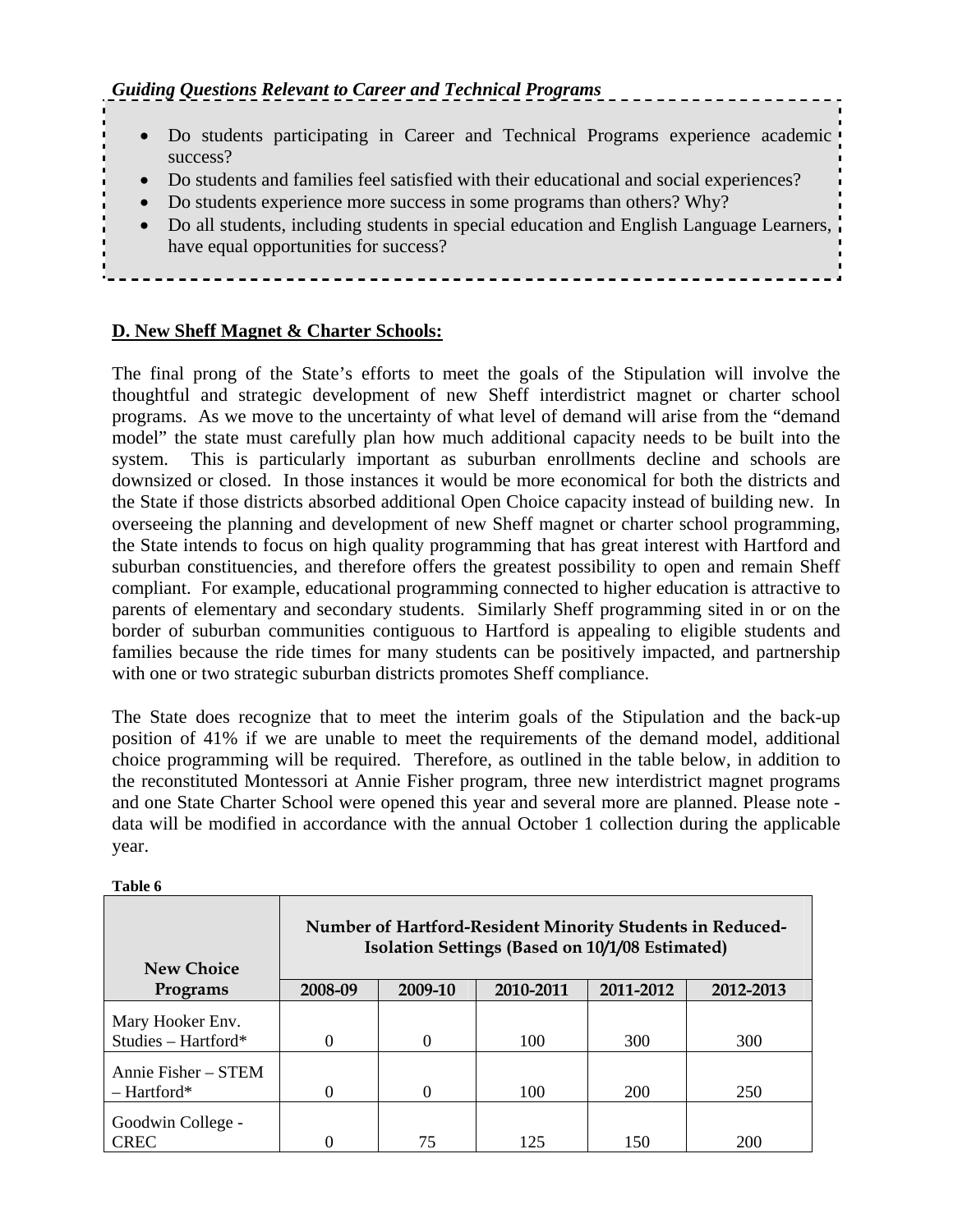|                             | Number of Hartford-Resident Minority Students in Reduced-<br>Isolation Settings (Based on 10/1/08 Estimated) |         |           |           |            |
|-----------------------------|--------------------------------------------------------------------------------------------------------------|---------|-----------|-----------|------------|
| <b>New Choice</b>           |                                                                                                              |         |           |           |            |
| Programs                    | 2008-09                                                                                                      | 2009-10 | 2010-2011 | 2011-2012 | 2012-2013  |
| <b>Allied Health - CREC</b> | $\Omega$                                                                                                     | 75      | 125       | 150       | 200        |
| Charter School for          |                                                                                                              |         |           |           |            |
| Young Children at           |                                                                                                              |         |           |           |            |
| Asylum Hill                 | 58                                                                                                           | 90      | 125       | 125       | 125        |
| Montessori at Annie         |                                                                                                              |         |           |           |            |
| $Fisher-Hartford*$          | 45                                                                                                           | 70      | 125       | 150       | 150        |
| Early Childhood-The         |                                                                                                              |         |           |           |            |
| Reggio Emilia Magnet        |                                                                                                              |         |           |           |            |
| School of the Arts -        |                                                                                                              |         |           |           |            |
| <b>CREC</b>                 | 54                                                                                                           | 105     | 150       | 175       | 200        |
| Early Childhood – The       |                                                                                                              |         |           |           |            |
| International               |                                                                                                              |         |           |           |            |
| Baccalaureate - CREC        | 60                                                                                                           | 100     | 150       | 175       | <b>200</b> |
| <b>Public Safety</b>        |                                                                                                              |         |           |           |            |
| Academy - CREC              | 59                                                                                                           | 125     | 200       | 300       | 300        |
| <b>Total</b>                | 276                                                                                                          | 640     | 1,200     | 1,725     | 1,925      |

*\*Currently the redesign and modification of two Hartford Host programs is underway. Annie Fisher Multiple Intelligences Magnet closed as a Multiple Intelligences program at the end of school year 2007- 08 and is being reconstituted as two separate interdistrict host magnet schools, one Montessori and the other Science, Technology, Engineering and Math (STEM). On August 25, 2008 the Montessori Magnet School at Annie Fisher opened as an interdistrict magnet school with 102 students, 52 which were Hartford-minority students. STEM at Annie Fisher is scheduled to open as a Sheff compliant interdistrict magnet school in the fall of 2010. The Mary Hooker Environmental Studies Magnet School, which had a minority enrollment of 93% in 2007-08, has ceased operation as an interdistrict magnet program while the curriculum is revamped and a new school building is constructed. It is anticipated that the school will re-open for school year 2010-2011 as a Sheff compliant program.*

### **New Sheff Magnet & Charter School Action Plan**

**Goal:** Create a process for meeting the need for additional Hartford-resident minority students to be placed reduced-isolation choice programming in order to meet the requirements of the Stipulated Agreement.

**Sheff II Stipulation References**: III.B.2.k - l (Implementation)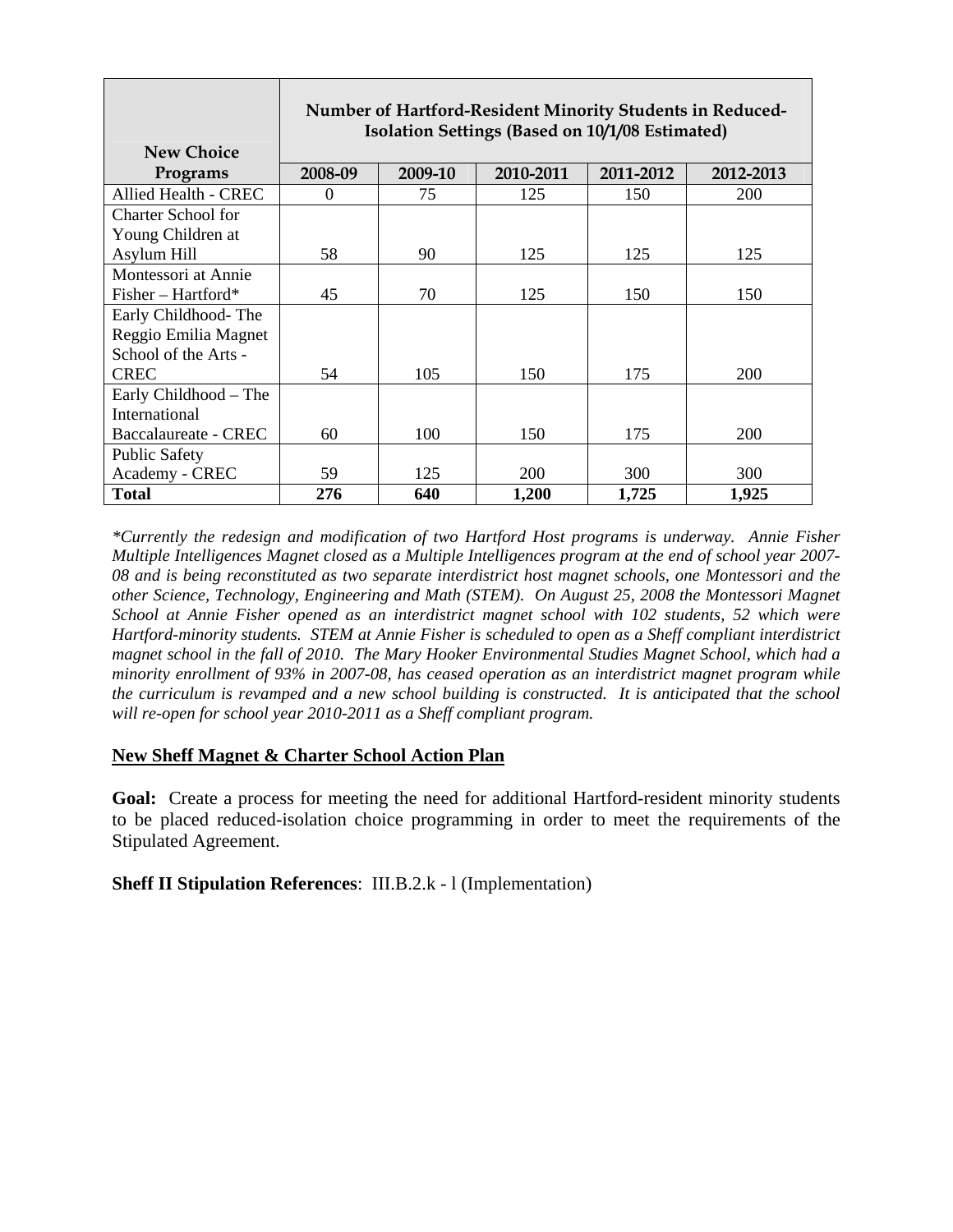**Objective #1:** Determine annually the State's compliance with the Stipulated Agreement in regards to the number of Hartford-resident minority students required to be placed in reducedisolation educational settings.

| <b>Strategy</b>                                                                                                                                                                                                                                                                     | <b>1. Measurement of Success</b><br>2. Responsible Agency                                                                                                                    |
|-------------------------------------------------------------------------------------------------------------------------------------------------------------------------------------------------------------------------------------------------------------------------------------|------------------------------------------------------------------------------------------------------------------------------------------------------------------------------|
| b) Utilize data obtained through the common application<br>process, and the October 1 district data filings to<br>determine if the State has met the number of Hartford-<br>resident minority students required by the Stipulation<br>to be educated in reduced-isolation settings. | 1. By $11/15/08$ and annually<br>thereafter, data will be compiled<br>and analyzed to determine State's<br>compliance with the Stipulated<br>Agreement.<br>2. CSDE & RSCO    |
| b) Determine how many, if any, Hartford-resident<br>minority students still need placement in reduced-<br>isolation educational settings for the State to meet its<br>obligations under the Stipulated Agreement.                                                                   | 1. By $11/15/08$ and annually<br>thereafter the number of Hartford-<br>minority students still need to be<br>placed in reduced-isolation<br>educational settings.<br>2. CSDE |

**Objective #2:** Develop additional Sheff compliant interdistrict magnet or charter schools to meet the demands of Hartford-resident minority students for placement in a reduced-isolation educational setting.

|    | <b>Strategy</b>                                                                                                                                                               | <b>1. Measurements of Success</b><br>2. Responsible Agency                                                                                                           |
|----|-------------------------------------------------------------------------------------------------------------------------------------------------------------------------------|----------------------------------------------------------------------------------------------------------------------------------------------------------------------|
| a) | Examine existing school facilities and pending<br>school construction projects to determine the<br>functional building capacity of suburban districts in<br>the Sheff Region. | 1. Annually, data will be<br>compiled, analyzed and made<br>available to inform decision-<br>making.<br>2. CSDE                                                      |
|    | b) Review locations of existing Sheff magnet and<br>charter schools and their themes. Survey region to<br>determine themes attractive to Hartford and suburban<br>families.   | 1. Annually, create a portfolio of<br>Sheff choice programming to be<br>updated to reflect current capacity<br>and the demand for additional<br>capacity.<br>2. CSDE |
|    | c) Issue, if necessary, a Request for Proposal for the<br>development of new Sheff interdistrict magnet<br>school and charter school programs.                                | 1. Create new programs that<br>accommodate unmet demand for<br>Hartford-minority students.<br>2. CSDE                                                                |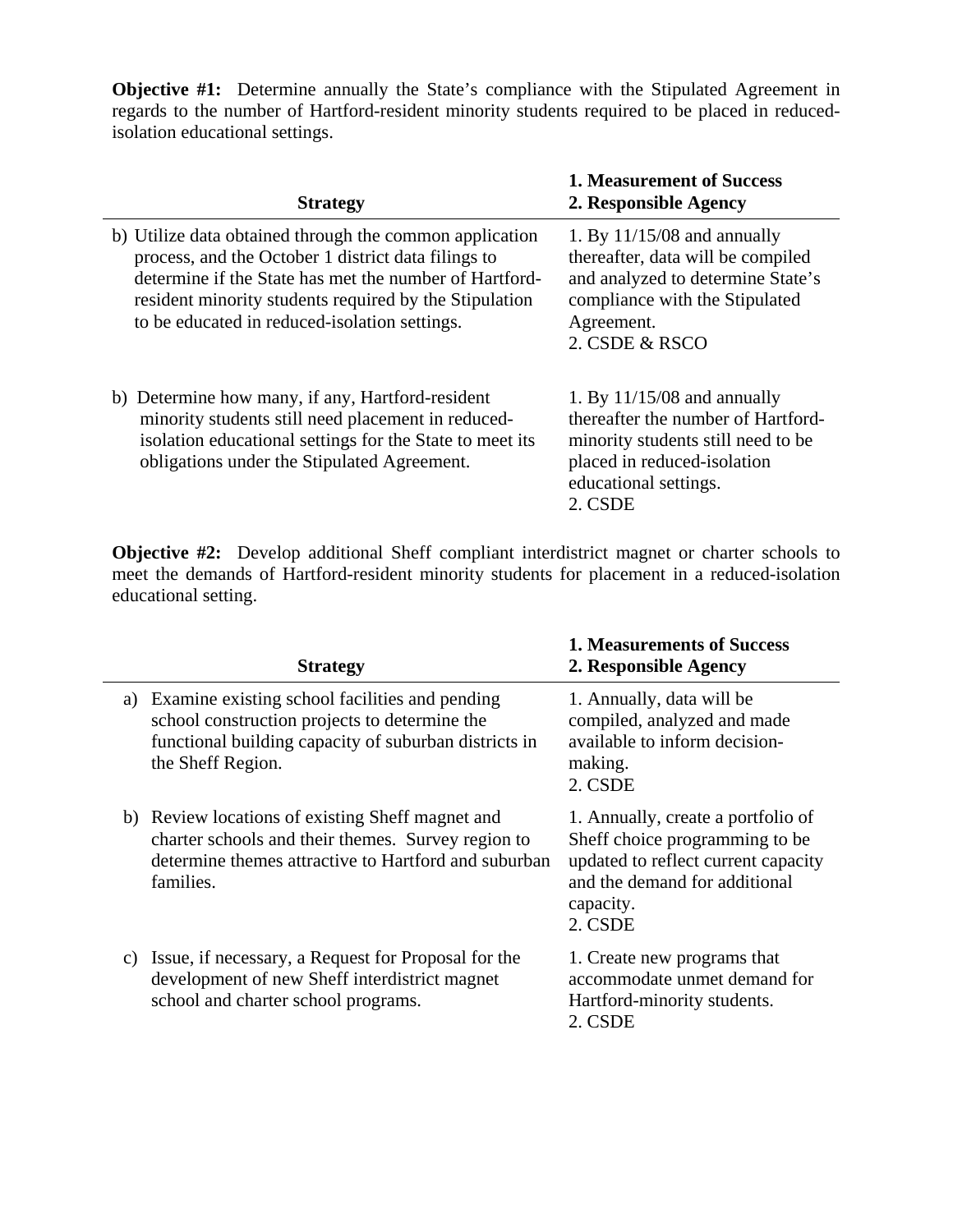### *Guiding Questions Relevant to the Development of New Sheff Programming*

- What is the current capacity of the State's Sheff program portfolio?
- Is existing capacity sufficient to meet the requirements of the Stipulated Agreement?
- Could capacity be increased in existing programs?
- Where and what type of new programs should be developed to meet the demand of Hartford-minority students?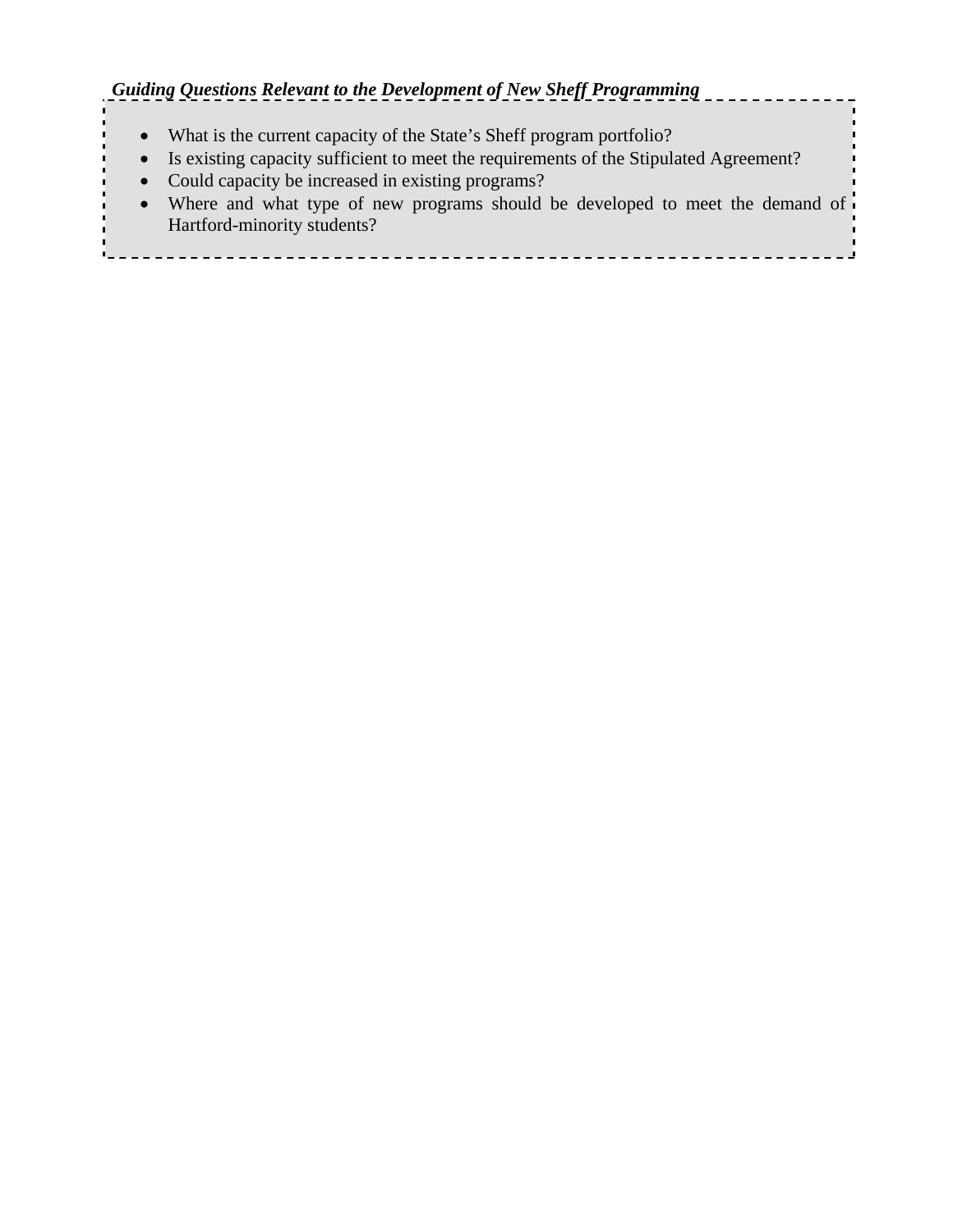### **IV. Supports Necessary for Creating and Sustaining Successful Programs**

In an effort to successfully develop and sustain the programs necessary to meet the goals of the Phase II Stipulation the following sections will: 1) detail the supports necessary to the development and expansion of opportunities for successful, continuous quality reduced-isolation school choice programs, and 2) provide for the development of the instruments necessary to measure the success of the State's efforts.

### **A. Building Demand & Capacity**

**Goal:** Oversee the responsibility of the Regional School Choice to develop, coordinate and implement a comprehensive, collaborative, multi-faceted plan to guide the marketing, recruitment, enrollment, and retention of students in quality reduced-isolation educational settings as follows: 19% for school year 2008-09 (Year 1); 27% for 2009-10 (Year 2); and thereafter as determined by the Comprehensive Management Plan to meet 80% of demand, or place 41% of Hartford-resident minority students in reduced-isolation settings by Year 5.

**Sheff II Stipulation References**: III. B.1 (Implementation); III.B.2.a-b., n-o, q, u (Implementation)

**Objective #1:** Collect and analyze data and information related to recruitment, applications, acceptance, enrollment, attrition, retention, demand for seats in reduced-isolation settings, and waiting lists by school and program to increase access to reduced-isolation educational settings for Hartford-resident minority families who choose such settings for their children, especially underrepresented special education and English Language Learner student populations.

| <b>Strategy</b>                                                                                                                        | <b>1. Measurements of Success</b><br>2. Responsible Agency                                                                                                                                                                                                                                                        |
|----------------------------------------------------------------------------------------------------------------------------------------|-------------------------------------------------------------------------------------------------------------------------------------------------------------------------------------------------------------------------------------------------------------------------------------------------------------------|
| a) Collect, analyze and report recruitment and<br>enrollment data.                                                                     | 1. By $11/28/08$ , an initial<br>compilation of historic and                                                                                                                                                                                                                                                      |
| b) Collect, analyze and report achievement data for<br>students participating in choice programs.                                      | relevant data for 1a) through 1c)<br>will be analyzed and used to<br>inform decision-making.<br>2. RSCO (CREC)                                                                                                                                                                                                    |
| c) Collect, analyze and report satisfaction data from<br>students and families in all schools participating in all<br>choice programs. | 1. By $8/1/09$ and annually<br>thereafter, data from the most<br>recent school year will be<br>collected, compiled and analyzed<br>from all Sheff programming to<br>inform decision-making for the<br>upcoming school year relative to<br>marketing, recruitment,<br>enrollment, and retention.<br>2. RSCO (CREC) |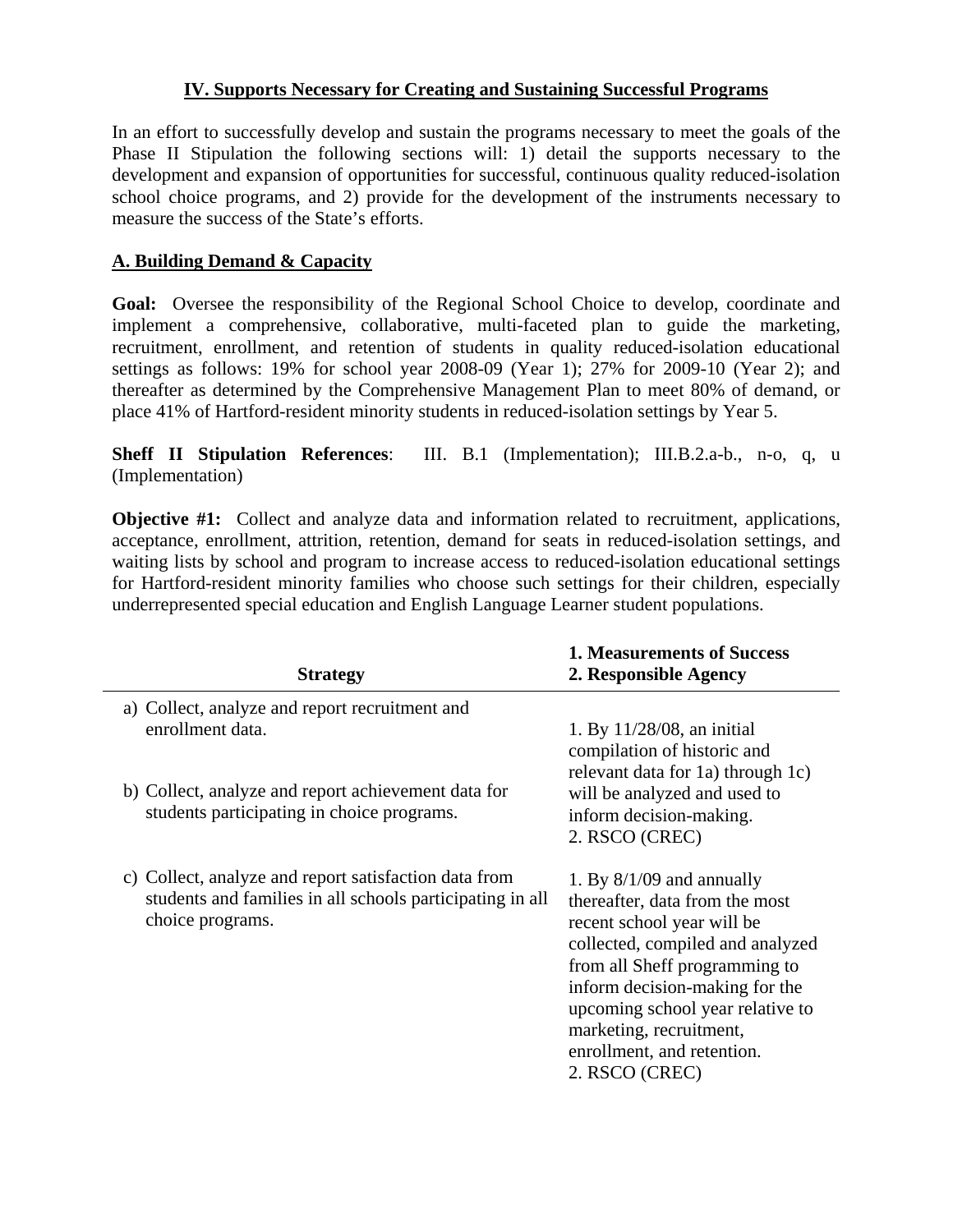| <b>Strategy</b>                                                                                                                                                                                                     | <b>1. Measurements of Success</b><br>2. Responsible Agency                                                                                                                                                      |
|---------------------------------------------------------------------------------------------------------------------------------------------------------------------------------------------------------------------|-----------------------------------------------------------------------------------------------------------------------------------------------------------------------------------------------------------------|
| a) Establish a central database of choice program<br>applicants and placements and assign appropriate<br>staff.                                                                                                     | 1. By $1/30/09$ , a central database<br>with appropriately assigned staff<br>will be established.<br>2. RSCO (CREC)                                                                                             |
| b) Establish a system and schedule for regular<br>distribution of shared application and placement data<br>and ensure regular access to data to meet the needs of<br>marketing and recruitment in the Sheff Region. | 1. By $12/31/08$ , a system and<br>schedule for regular distribution of<br>shared data and access to this data<br>will be established and made<br>available to inform marketing<br>decisions.<br>2. RSCO (CREC) |
| c) Create shared tools to collect data of common interest<br>for the purposes of marketing choice programs, such<br>as surveys and reports.                                                                         | 1. By $12/31/08$ , shared tools for<br>collecting data will be created and<br>made available.<br>2. RSCO (CREC)                                                                                                 |
| d) Establish a common application in multiple<br>languages.                                                                                                                                                         | 1. By $10/31/08$ , a common<br>application in multiple languages<br>will be developed and piloted.<br>2. RSCO (CREC)                                                                                            |
| e) Develop the capacity for linking choice program<br>applications to the State Assigned Student Identifier<br>(SASI).                                                                                              | 1. By 1/30/09, RSCO can assign<br>SASI numbers to choice program<br>applicants to examine and address<br>demand.<br>2. CSDE, RSCO                                                                               |
| f) Develop a common practice for maintaining, utilizing<br>and analyzing wait lists.                                                                                                                                | 1. By $11/28/08$ , common practices<br>for handling wait lists will be<br>established.<br>2. RSCO (CREC)                                                                                                        |

**Objective #2:** Develop the capacity to gather, access, and analyze shared choice program application and placement data between HPS, CREC, and CSDE.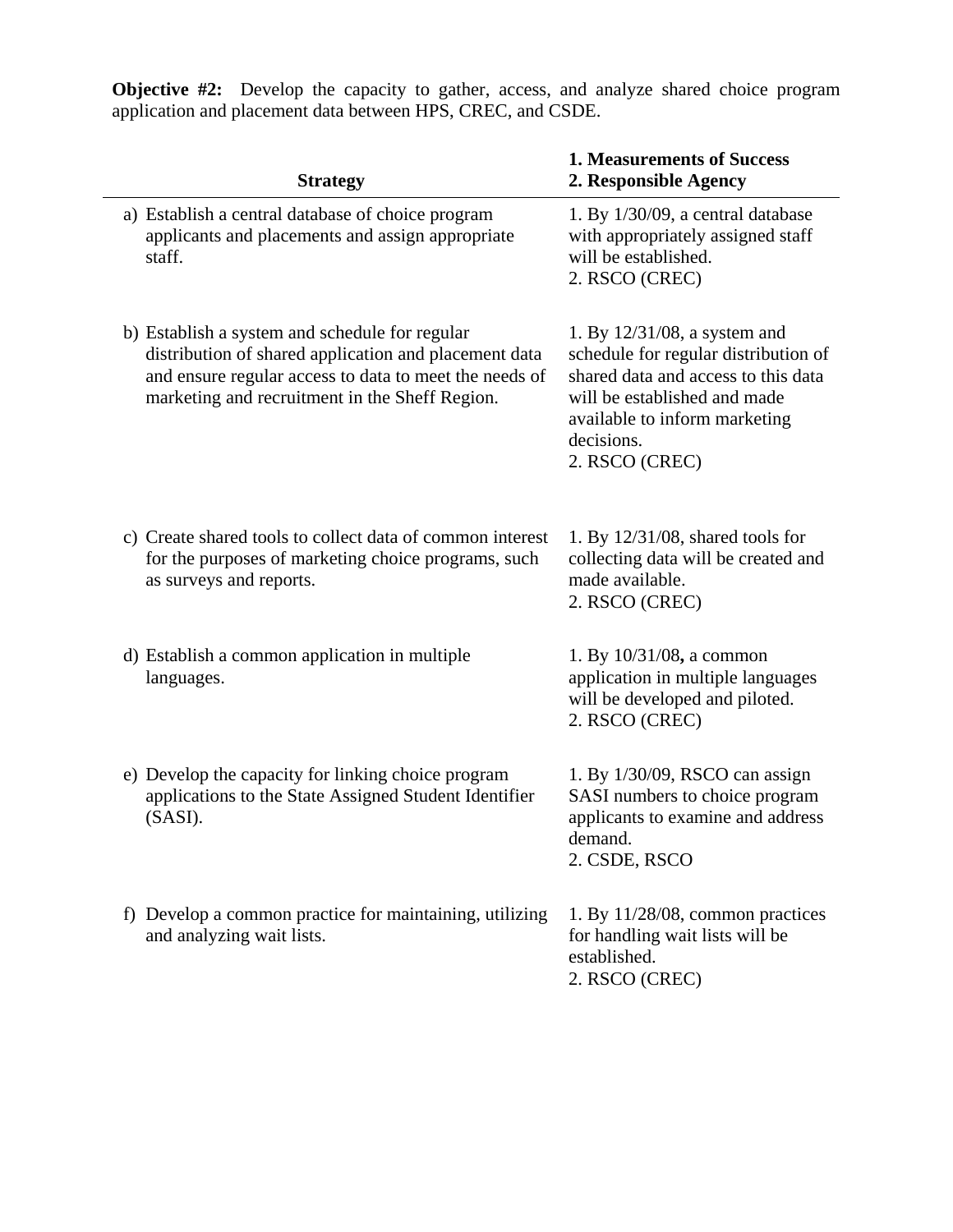**Objective #3:** Develop, implement, and continuously review a marketing plan for internal and external consumers, informed by factors that impact recruitment and retention especially of underrepresented students and staff.

| <b>Strategy</b>                                                                                                                                                                                                                                                        | <b>1. Measurements of Success</b><br>2. Responsible Agency                                                                                                                                                                                                                                                                                                                                                                                                                                                                                                                                        |
|------------------------------------------------------------------------------------------------------------------------------------------------------------------------------------------------------------------------------------------------------------------------|---------------------------------------------------------------------------------------------------------------------------------------------------------------------------------------------------------------------------------------------------------------------------------------------------------------------------------------------------------------------------------------------------------------------------------------------------------------------------------------------------------------------------------------------------------------------------------------------------|
| a) Establish a Marketing Team that will create a<br>comprehensive, multi-faceted marketing action plan<br>for the Sheff Region.                                                                                                                                        | 1. By 10/17/08, Marketing Team<br>members will be identified, the<br>first meeting scheduled, and a<br>calendar of regular meeting dates<br>and timeline for the development<br>of a work plan will be determined.<br>2. RSCO (CREC)                                                                                                                                                                                                                                                                                                                                                              |
| b) Seek out partnerships, resources, and data from<br>families, agencies and community-based<br>organizations as appropriate to coordinate messaging<br>in the Sheff region.                                                                                           | 1a. By $10/30/08$ , a mechanism for<br>gathering input from external<br>stakeholders will be developed.<br>1b. Parents/Guardians will<br>demonstrate increased awareness<br>of school choices as measured by<br>feedback from PTO Councils.<br>1c. Parents/Guardians will<br>demonstrate increased awareness<br>of school choices as measured by<br>their increased attendance at open<br>houses and informational sessions.<br>1d. Parents/Guardians will<br>demonstrate satisfaction with<br>school choices as measured by<br>written and electronic responses to<br>surveys.<br>2. RSCO (CREC) |
| b) Establish school-based recruitment teams in<br>applicable Sheff interdistrict magnet schools, Sheff<br>charter schools, CT Technical High Schools,<br>Regional Agricultural Science & Technology<br>programs contributing to Sheff and Sheff Region<br>Open Choice. | 1. By 11/14/08, school-based<br>recruitment teams will be created<br>with a calendar of training and<br>visits determined.<br>2. RSCO (CREC)                                                                                                                                                                                                                                                                                                                                                                                                                                                      |
| c) Establish a representative advisory group to provide<br>input and perspective related to the marketing plan.                                                                                                                                                        | 1. By $11/28/08$ , a marketing<br>advisory group will be established<br>with a calendar of meeting dates                                                                                                                                                                                                                                                                                                                                                                                                                                                                                          |

determined. 2. RSCO (CREC)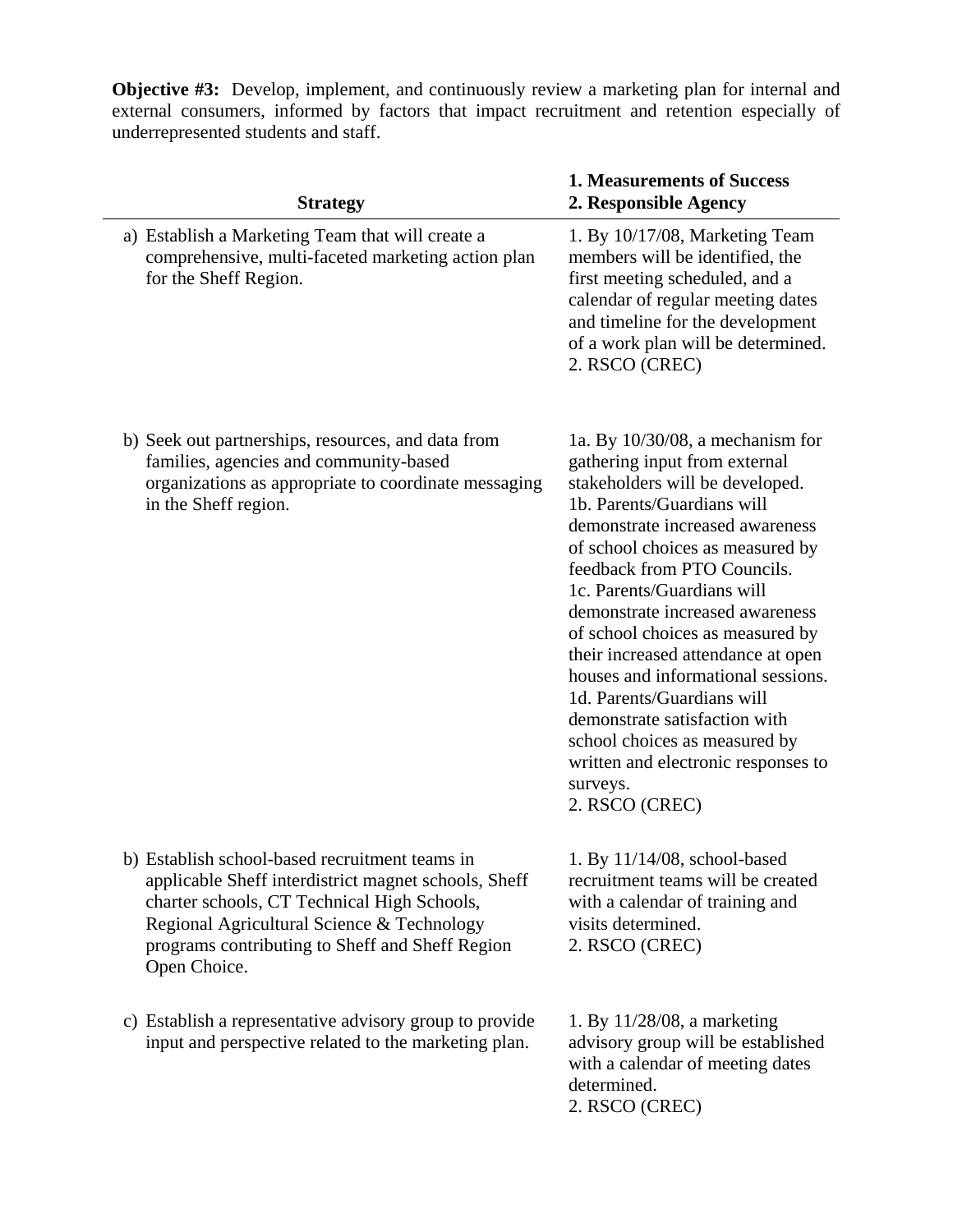| <b>Strategy</b>                                                                                                                                                                                                                                                                             | <b>1. Measurements of Success</b><br>2. Responsible Agency                                                                                                                                |
|---------------------------------------------------------------------------------------------------------------------------------------------------------------------------------------------------------------------------------------------------------------------------------------------|-------------------------------------------------------------------------------------------------------------------------------------------------------------------------------------------|
| d) Develop a system of marketing that develops and<br>targets strategies based on factors such as theme,<br>partnerships and/or the desegregation status of the<br>schools and programs in the Sheff Region.                                                                                | 1. By $12/31/08$ , a marketing plan<br>will be created based on specific<br>factors including theme and<br>desegregation status of the<br>programs in the Sheff Region.<br>2. RSCO (CREC) |
| e) Establish and utilize a School Choice Information<br>Service Center housed in the Regional School Choice<br>Office to roll out the comprehensive strategy for<br>marketing, recruitment and outreach to internal and<br>external consumers regarding Sheff programming<br>opportunities. | 1. By $1/23/09$ , the comprehensive<br>strategy and marketing plan will<br>be rolled out through the Regional<br><b>School Choice Information</b><br>Service Center.<br>2. RSCO (CREC)    |
| f) Disseminate the marketing plan and related<br>information and provide resources, direction and<br>training to school-based teams.                                                                                                                                                        | 1. By $1/23/09$ , the marketing plan<br>will be disseminated with training<br>to school-based teams.<br>2. RSCO (CREC)                                                                    |
| g) Review and adjust the marketing plan as necessary;<br>develop a cost analysis for plan implementation; and<br>identify issues for incorporation in legislative<br>initiatives to promote compliance with Sheff.                                                                          | 1. By $1/9/09$ and annually,<br>marketing plan suggestions and<br>adjustments will be made.<br>2. RSCO (CREC)                                                                             |

**Objective #4:** Develop a recruitment plan to create a diverse teaching force in the Sheff Region.

| <b>Strategy</b>                                        | 1. Measurements of Success<br>2. Responsible Agency |
|--------------------------------------------------------|-----------------------------------------------------|
| a) Develop in cooperation with CREC and incorporating  | 1. By $2/15/09$ , minority recruiting               |
| the "Report to the General Assembly, January 2008      | initiatives will be developed and                   |
| on Minority Recruiting Alliance," initiatives around:  | implemented in cooperation with                     |
| Alternate Routes to Certification; Praxis preparation; | CREC, the CSDE, and other                           |
| and pathways to teaching and higher education          | partners as appropriate.                            |
| collaboration.                                         | 2. RSCO (CREC)                                      |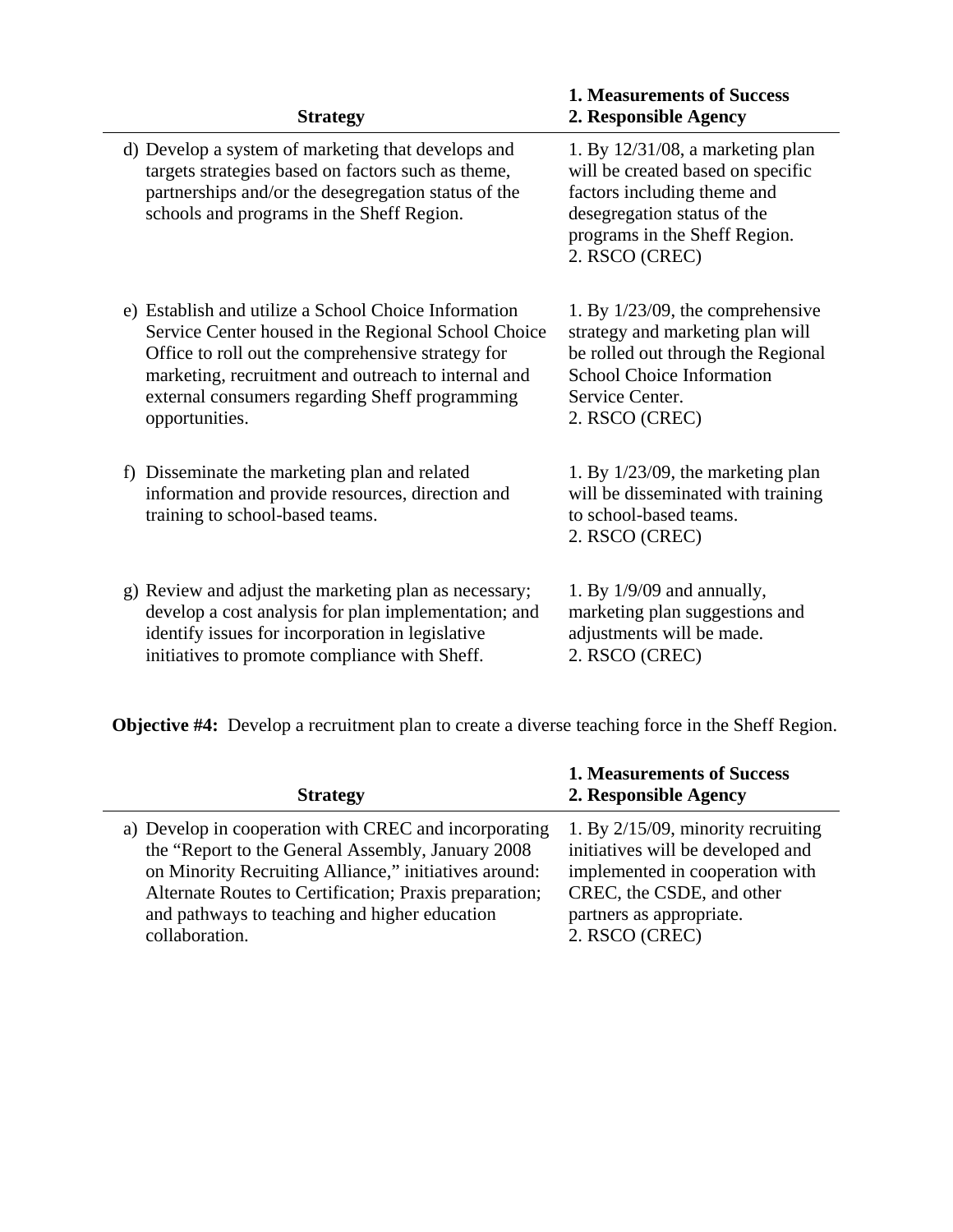| <b>Strategy</b>                                                                                                                                                                                     | <b>1. Measurements of Success</b><br>2. Responsible Agency                                                                                                                                                                              |
|-----------------------------------------------------------------------------------------------------------------------------------------------------------------------------------------------------|-----------------------------------------------------------------------------------------------------------------------------------------------------------------------------------------------------------------------------------------|
| b) Develop a partnership agreement with the CSDE<br>Bureau of Certification and institutions of higher<br>education to increase the pool of teacher applicants<br>specifically candidates of color. | 1. By $4/18/09$ , a partnership<br>agreement with the CSDE Bureau<br>of Certification and higher<br>education will be developed to<br>increase the pool of teacher<br>applicants specifically candidates<br>of color.<br>2. RSCO (CREC) |

# *Guiding Questions Relevant to Building Demand and Capacity*

- Are eligible participants aware of their Sheff Region school choice program options?
- Do they know how to access these options if they are interested in doing so?
- Do they know where to go to get assistance or information if they need it?
- Are targeted marketing/recruitment strategies for underrepresented populations and nonparticipating districts working? If not, why not?
- Do community stakeholders understand, approve of and support Sheff Region school choice programs?
- Why do some students leave Sheff Region school choice programs, and what would help them want to maintain their participation?

### **B. Academic and Social Supports**

Meeting the goals of the Phase II Stipulation order is dependent upon educating Hartfordresident minority students and white students residing in Sheff Region suburban districts in reduced-isolation educational settings. The need to attract and retain students in such settings requires us to recognize and attend to the academic and social supports students, families, and schools may require in order to ensure that their experiences are of high quality. To that end, the CMP describes below a plan for the development of a comprehensive system of supports.

Embedded in this system of supports will be opportunities to provide more immediate short term solutions as well as programs and services to meet long term goals. For example:

- In response to concerns about outcomes for Open Choice students in their districts, Avon, Farmington, Granby and Simsbury requested and received funding for a Choice Intervention Specialist to provide services to students with intent of improving attendance, academic performance, discipline, and parent involvement. For the last three months of the 2007-08 and the entire 2008-09 school year, CSDE will fund 0.5 FTE of this position, with the districts funding the other 0.5 FTE.
- In order to facilitate a smooth transition for Hartford students attending Cheney Technical High School, CSDE funded a summer program for students accepted into the school as freshmen for the 2008-09 school year. The purpose of the program was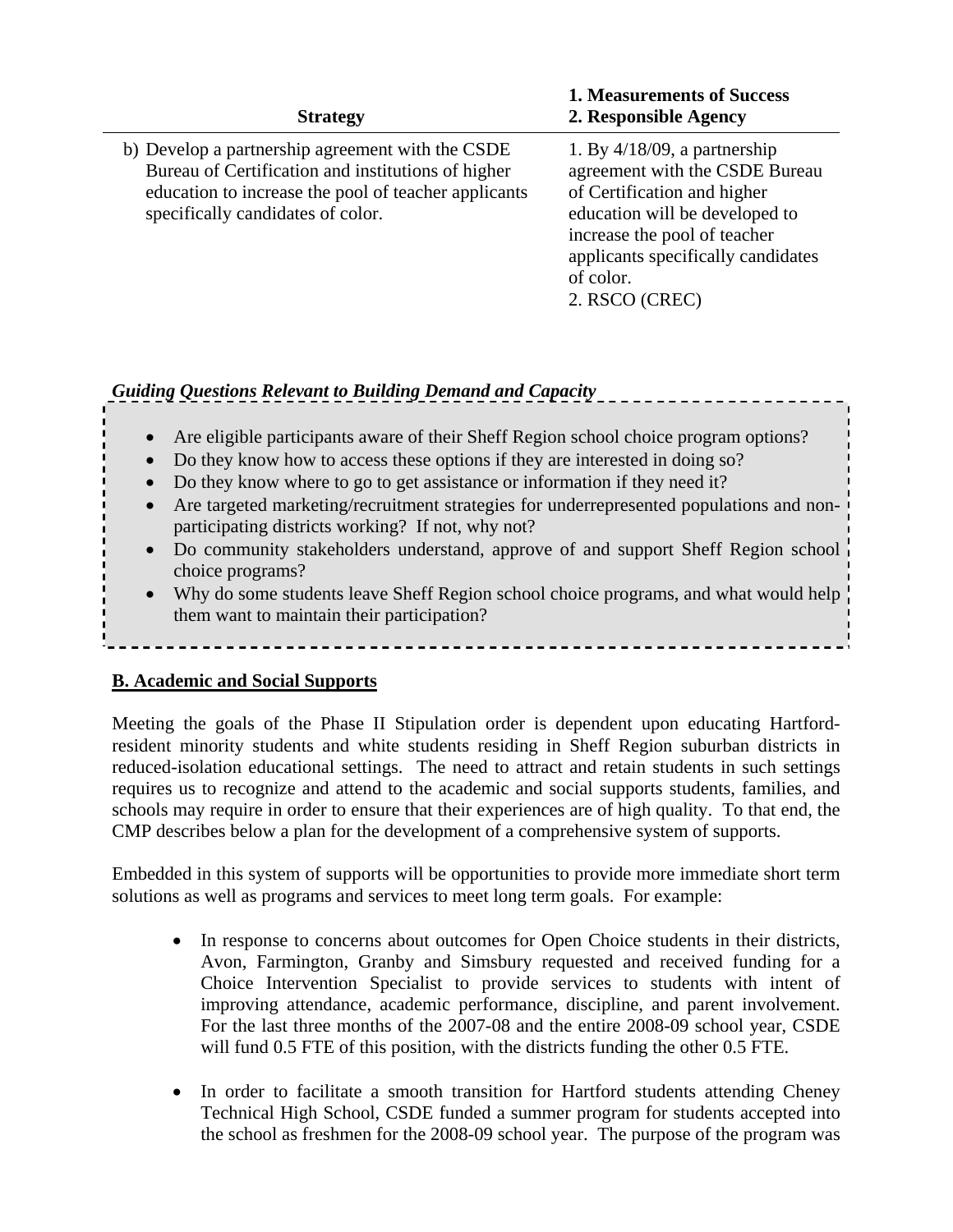to promote the retention of Hartford students accepted into the program through the provision of academic supports, leadership, and career exploration opportunities.

The outcomes of these programs are to be determined. However, the willingness of the State to engage in a process with stakeholders whereby needs are identified and met in a collaborative manner has been established. This process, hand-in-hand with a deliberate examination of available data on student, family, and staff experiences with Sheff choice programs, will provide the foundation for our system of academic and social supports.

**Goal:** Establish a process to identify, fund, and implement appropriate and adequate academic and social support services for student and school participants in school choice opportunities to ensure quality integrated education.

### **Sheff II Stipulation References**: IIIB1, IIIB2c-d, IIIB2f-h, IIIB2m, IIIB2o-p

**Objective #1:** Collect and analyze data and information related to academic and social supports provided to school choice participants to ensure that strategies with a history of successful outcomes can inform continued efforts.

| <b>Strategy</b>                                                                                                                                                         | <b>1. Measurements of Success</b><br>2. Responsible Agency                                                                                                                                                                                                                                |
|-------------------------------------------------------------------------------------------------------------------------------------------------------------------------|-------------------------------------------------------------------------------------------------------------------------------------------------------------------------------------------------------------------------------------------------------------------------------------------|
| a) Existing data and analyses will be collected on past<br>and present programs, studies, initiatives, and<br>partnerships, as available.                               | 1. By $11/28/08$ , a compilation of<br>data on existing academic and<br>social supports programs will be<br>analyzed and made available to<br>guide decisions about program and<br>service continuation and/or<br>expansion for the 2008-09 and<br>2009-10 school years.<br>2. CSDE, RSCO |
| b) Gather and report information about successful<br>academic and social supports implemented in other<br>settings for potential implementation with Sheff<br>programs. | 1. By $11/28/08$ , a compilation of<br>promising academic and social<br>supports will be made available to<br>guide decisions about the<br>implementation and/or expansion<br>of programs and services.<br>2. CSDE                                                                        |
| c) Review above data and information to determine<br>best- and promising practices                                                                                      | 1. By $12/31/08$ , a review team<br>consisting of CSDE and RSCO<br>staff will examine the above data<br>and information.<br>2. CSDE, RSCO                                                                                                                                                 |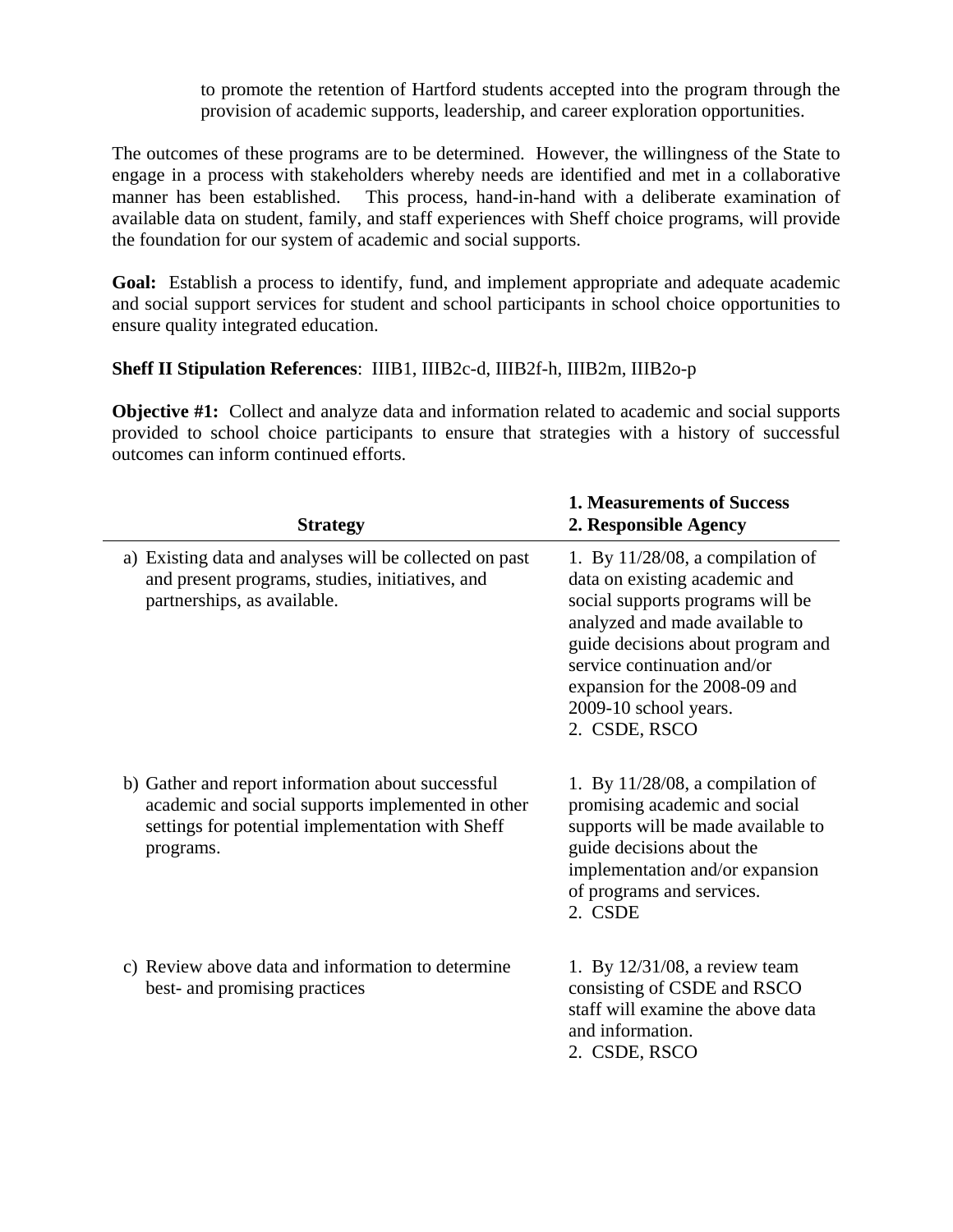| <b>Strategy</b>                                                                                                                                                                                                                                                                                                               | <b>1. Measurements of Success</b><br>2. Responsible Agency                                                                                                                                                                                                                                           |
|-------------------------------------------------------------------------------------------------------------------------------------------------------------------------------------------------------------------------------------------------------------------------------------------------------------------------------|------------------------------------------------------------------------------------------------------------------------------------------------------------------------------------------------------------------------------------------------------------------------------------------------------|
| d) Conduct a needs assessment of students and families<br>eligible for and participating in Sheff choice<br>programs to identify and address existing and<br>potential barriers to successful participation.                                                                                                                  | 1. By $1/30/09$ and biennially, a<br>report describing the needs of<br>students and families as related to<br>their participation or lack of<br>participation in choice programs<br>will be available to inform the<br>development and implementation<br>of academic and social supports.<br>2. CSDE |
| e) Collect and analyze qualitative and quantitative data<br>on the appropriateness and effectiveness of academic<br>and social supports provided to Sheff Choice program<br>participants and their families in order to revise or<br>continue to support the implementation of strategies<br>with the best chance of success. | 1a. By $8/1/09$ , a report including<br>data indicating the effectiveness of<br>2008-09 school year strategies is<br>available (exclusive of summer<br>programs).<br>2a. CSDE                                                                                                                        |
|                                                                                                                                                                                                                                                                                                                               | 1b. By $8/1/10$ and annually, a<br>report including data indicating the<br>effectiveness of strategies is<br>available.<br>2b. CSDE                                                                                                                                                                  |

**Objective #2:** Document, disseminate, and coordinate best- and promising practices in academic and social supports to provide for the successful participation of students in choice programs.

| <b>Strategy</b>                                                                                                                                                                                                                                                                                                                                                                                         | <b>1. Measurements of Success</b><br>2. Responsible Agency                                                                                                                  |
|---------------------------------------------------------------------------------------------------------------------------------------------------------------------------------------------------------------------------------------------------------------------------------------------------------------------------------------------------------------------------------------------------------|-----------------------------------------------------------------------------------------------------------------------------------------------------------------------------|
| a) Create a guidance document describing best and<br>promising practices in supporting students, parents<br>and schools with the goal of successful participation<br>in choice programs. Explicitly define potential roles<br>for both internal and external stakeholders, including<br>students, school staff, parents, business, higher<br>education, and community and faith-based<br>organizations. | 1. By $2/27/09$ , updated biennially,<br>the guidance document will be<br>available and will be used to guide<br>funding decisions and legislative<br>proposals.<br>2. CSDE |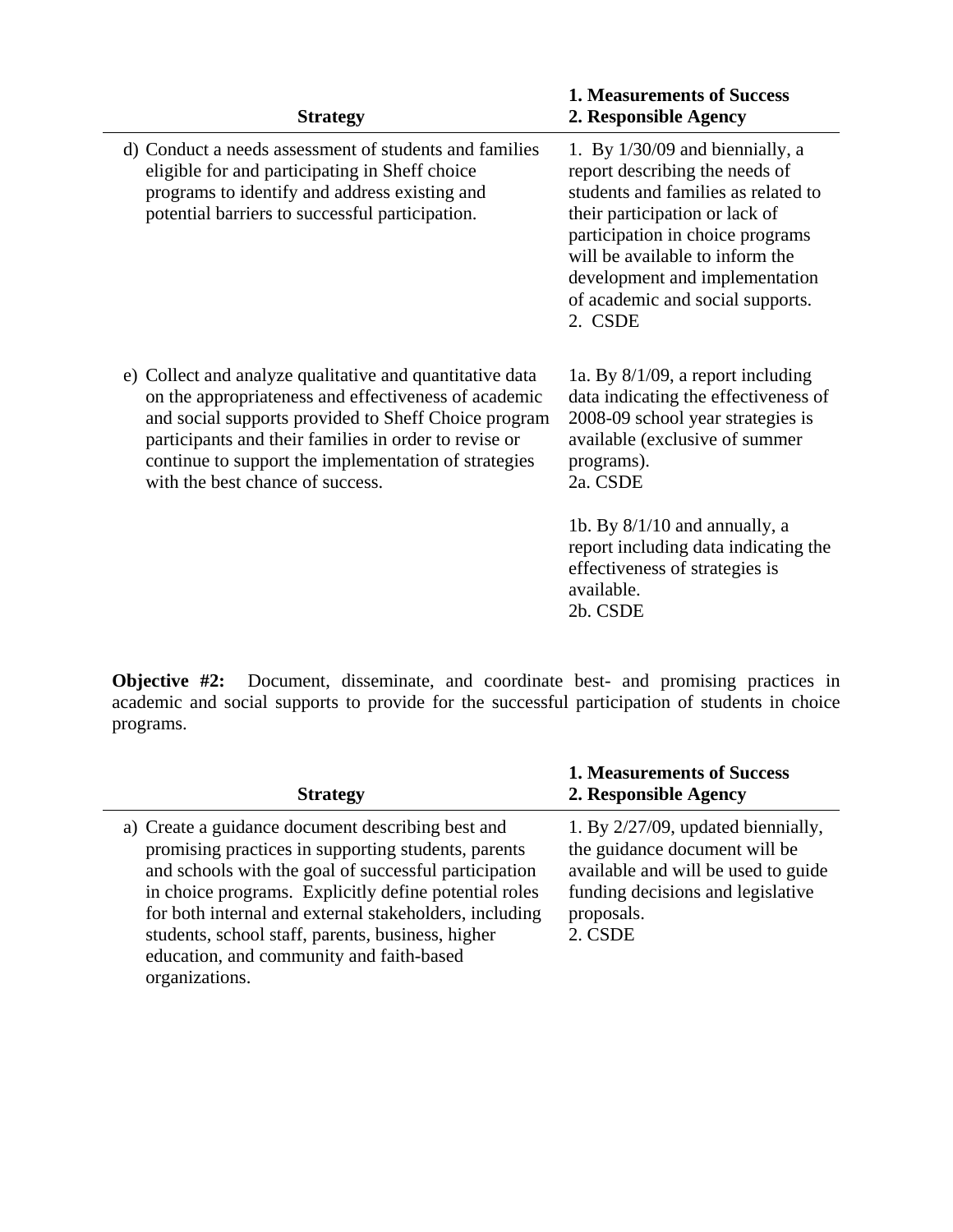| <b>Strategy</b>                                                                                                                                                                                                                                                                                                                                                                                                                                                                                                                                                                                                                            | <b>1. Measurements of Success</b><br>2. Responsible Agency                                                                                                                                           |
|--------------------------------------------------------------------------------------------------------------------------------------------------------------------------------------------------------------------------------------------------------------------------------------------------------------------------------------------------------------------------------------------------------------------------------------------------------------------------------------------------------------------------------------------------------------------------------------------------------------------------------------------|------------------------------------------------------------------------------------------------------------------------------------------------------------------------------------------------------|
| b) Develop a tiered prevention/intervention model of<br>academic and social support services for all students.<br>Disseminate information on the availability of such<br>services to both participating and potential/eligible<br>students and families.<br>Include supports for special education students,<br>$\bullet$<br>English Language Learners, and other students<br>with special needs.<br>Include services provided by neighborhood and<br>community-based organizations, in particular for<br>Open Choice students, to enhance opportunities<br>for participation in programs in the districts in<br>which they attend school. | 1. By $2/27/09$ , the model is<br>developed and will be used to<br>guide future funding decisions and<br>legislative proposals.<br>2. RSCO                                                           |
| c) Coordinate the delivery of academic and social<br>support services to reduce fragmentation and<br>duplication of services and to increase effectiveness<br>of efforts.                                                                                                                                                                                                                                                                                                                                                                                                                                                                  | 1. By $2/27/09$ and ongoing,<br>delivery of services will be<br>coordinated, using the above<br>model as a framework.<br>2. RSCO, Magnet Schools,<br>CTHSS, Vo-Ag Programs, Open<br>Choice districts |
| d) Prepare a legislative package and funding request for<br>academic and social supports based on data and<br>information collected and analyzed.                                                                                                                                                                                                                                                                                                                                                                                                                                                                                          | 1. By $8/1/09$ and annually, a<br>legislative package will be<br>developed to support professional<br>development, pairing of schools,<br>and other academic and social<br>supports.<br>2. CSDE      |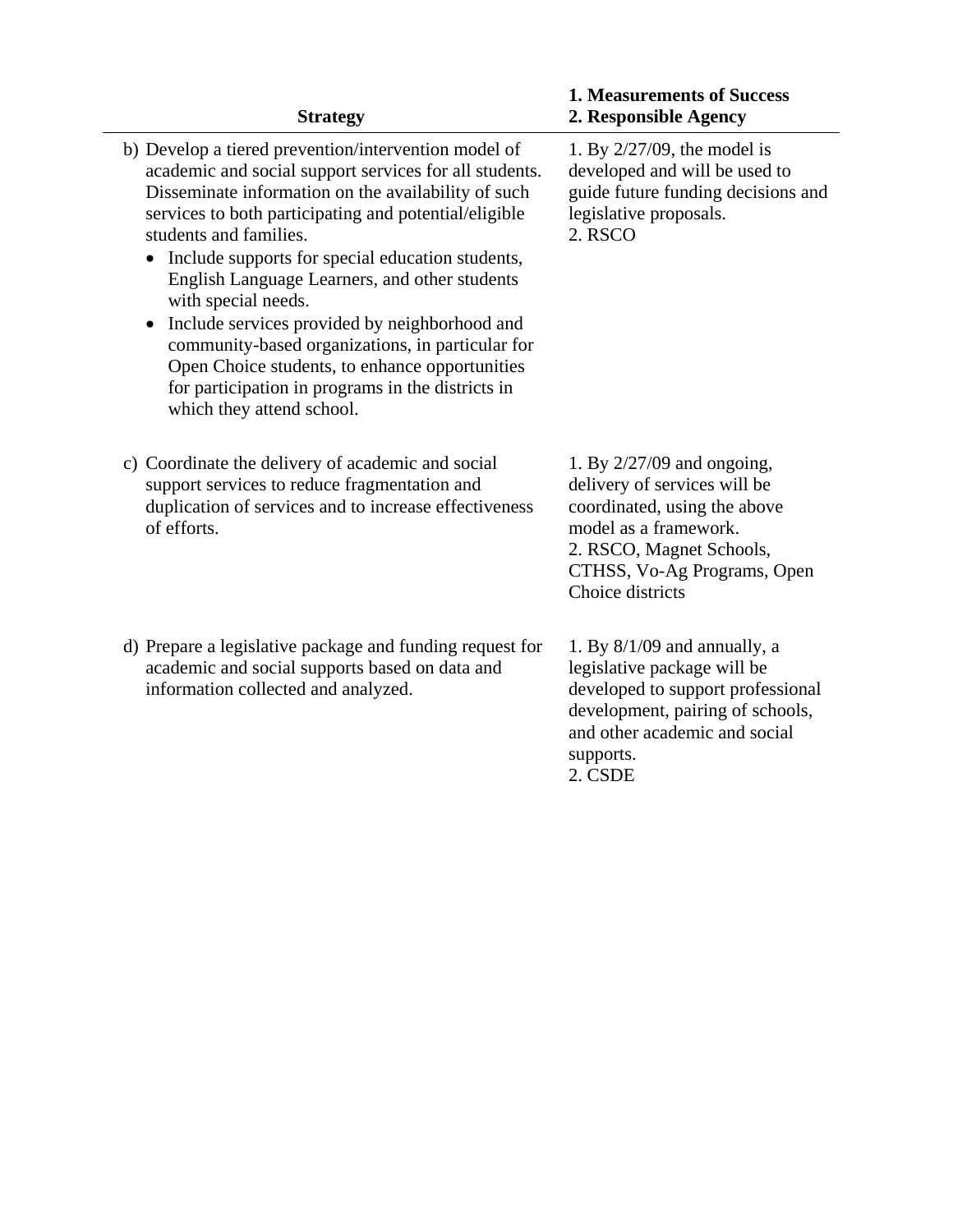**Objective #3:** Based on the analysis of gathered data and information, implement academic and social supports for students and families that support their successful participation in choice programs.

#### **Strategy**

- a) Develop and issue a request for proposals directly related to data and information analyzed, and fund programs including extended year, extended day, academic enrichment and other approaches that show the best potential for providing appropriate and adequate academic and social supports to meet the needs of participating students, families and schools.
- b) Identify existing financial and programmatic resources, including federal entitlement funds (e.g., Title I) and CSDE professional development (e.g., CT Accountability for Learning Initiative), that can be utilized by receiving districts, magnet schools, and charter schools to provide appropriate and adequate academic and social supports to meet the needs of participating students and families.
- c) Develop and implement a process for addressing emergent issues, including the needs of special education students and English language learners, with appropriate academic and/or social supports, dependent upon available funding.
- d) Provide developmentally appropriate integrated early childhood opportunities for Hartford-resident minority children emphasizing cognitive and social/emotional development.
	- Expand Early Beginnings pre-school and full day kindergarten programs for Open Choice students/children.
	- Support and enhance early childhood care and education services provided by existing magnet and charter schools, including those opened for the first time in 2008-09.

### **1. Measurements of Success 2. Responsible Agency**

1. By 3/6/09 and annually, the request for proposals is issued to fund supports for the upcoming school year. 2. CSDE

1. By 1/30/09 and annually, CSDE will create a document describing financial and programmatic resources that could be leveraged for the purposes of providing academic and social supports for Sheff choice programs. 2. CSDE

1. By 1/18/09 the process is established and communicated with stakeholders. Identification of resources to meet needs as described above. 2. CSDE

1a. By 5/1/09, an increased number of slots for Early Beginnings pre-school and full day kindergarten are identified for the 2009-10 school year, maintained or increased annually. 2a. CSDE, CREC

1b. By 3/6/09 and annually, the request for proposals is issued to fund supports for early childhood programs for the upcoming school year. 2b. CSDE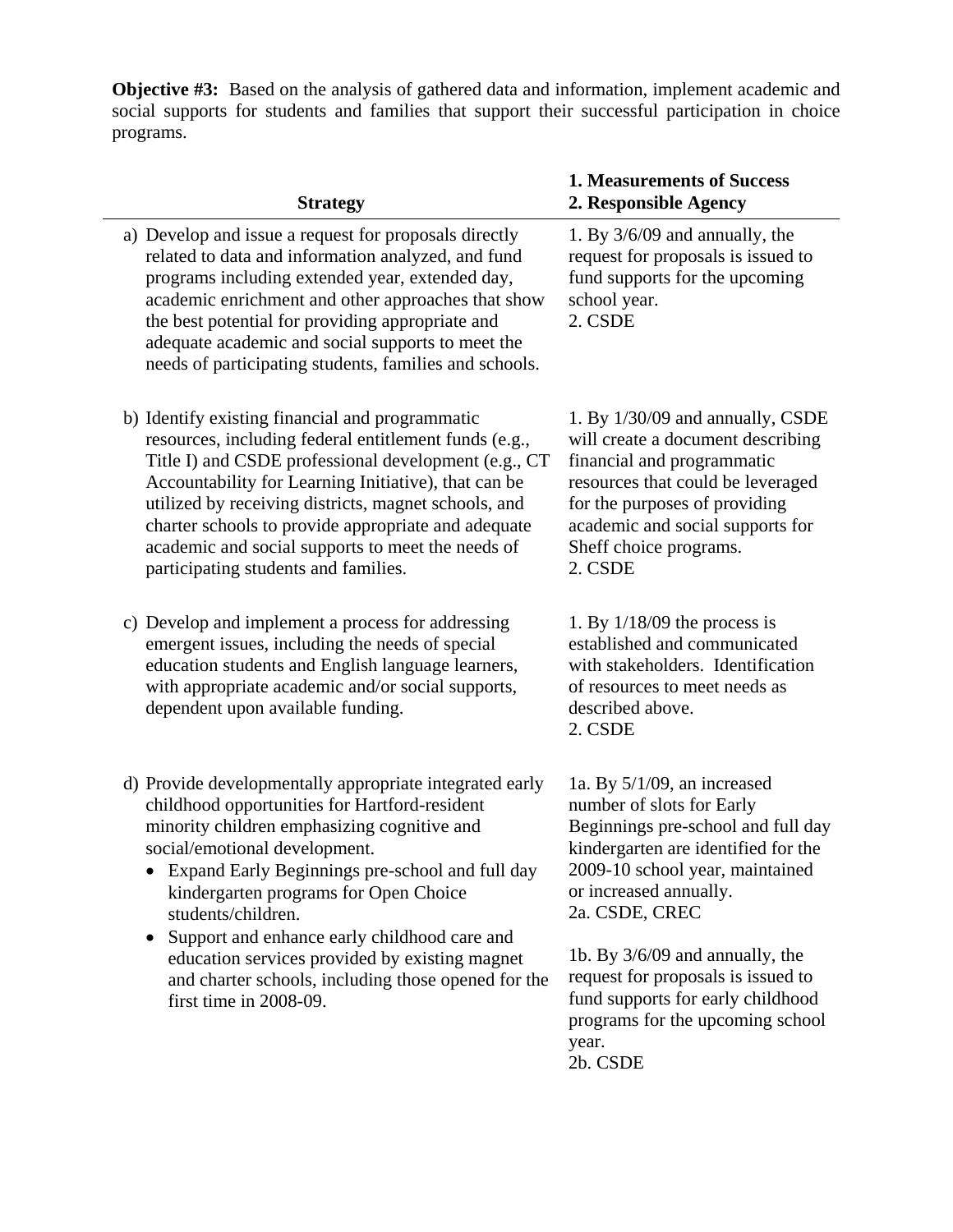**Objective #4:** Based on the analysis of gathered data and information, implement professional development and support for school staff to enable students' successful participation in choice programs.

### **Strategy**

- a) Develop a menu of professional development for staff in choice programs to prepare them to serve racially, linguistically and socio-economically diverse groups of students, including multicultural/diversity training and other modules based on grade configuration of program and identified needs. Such professional development will be provided by high performing magnet schools and other identified high quality providers.
- b) Identify existing financial and programmatic resources that can be utilized to provide appropriate and adequate supports to meet the needs of participating schools.
- c) Include in the Action Plan a provision for the pairing of Hartford regular schools, i.e., non-magnet schools with Regional Magnet Schools or Hartford Host Magnet Schools.
	- Such pairing will include shared professional development opportunities for teachers and administrators and enrichment activities for students.
	- Pairing will be based on a review of existing relationships between schools, geography, and demographic considerations.

### **1. Measurements of Success 2. Responsible Agency**

1. By 2/27/09, reviewed and updated annually, a menu of professional development is available for use in school and district planning professional for the upcoming school year related to the identified needs of students, families, and teachers participating in choice programs. 2. CSDE, CREC

1. By 1/30/09 and annually, CSDE will create a document describing financial and programmatic resources that could be leveraged for the purposes of providing academic and social supports for Sheff choice programs. 2. CSDE, RSCO

1a. By 4/4/09, pairings will be determined. 2a. HPS, CREC

1b. By 5/29/09, a joint plan describing activities for the upcoming school year will be developed. 2b. HPS, CREC

### *Guiding Questions Relevant to Academic and Social Supports*

- What supports would help students and families feel more satisfied with their educational program?
- Are supports appropriately designed to meet students' academic needs?
- Are supports provided in an integrated setting to further support the Sheff goals?
- Are adequate and appropriate supports in place to support all students, including special education students, English language learners, and others?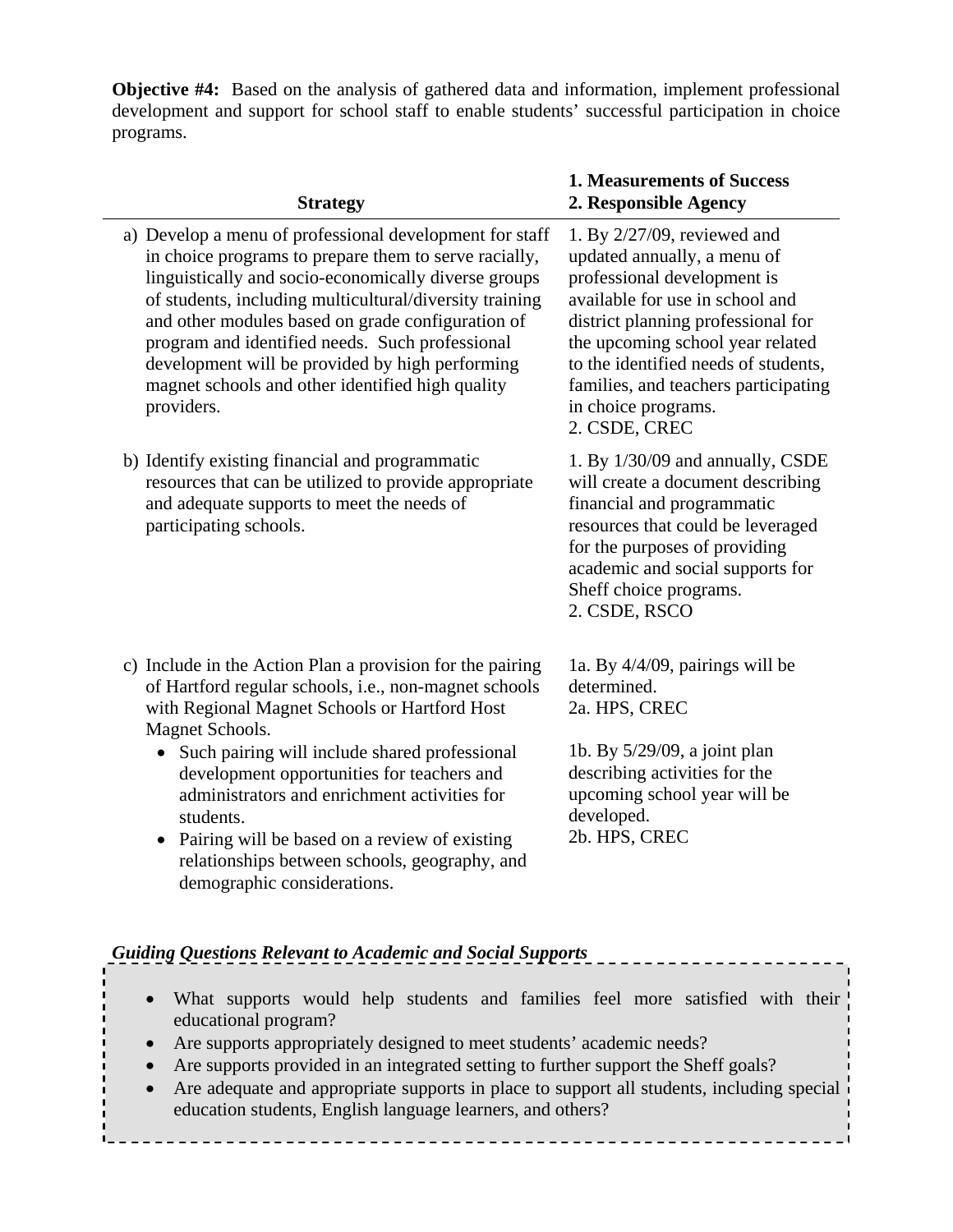### **C. Transportation**

**Goal**: Plan and implement a regional transportation system, including sufficient funding mechanisms, which encourages and supports the participation of Hartford and suburban students in Sheff programming.

### **Sheff II Stipulation References**: IIIB2j, IIIB2m

**Objective #1:** Review data and information regarding existing transportation routes, current program costs, and the geographic area encompassing the districts considered part of the greater Hartford Region.

| <b>Strategy</b>                                                                                                                                                                                                                                                                                       | <b>1. Measurements of Success</b><br>2. Responsible Agency                                                                                                                   |
|-------------------------------------------------------------------------------------------------------------------------------------------------------------------------------------------------------------------------------------------------------------------------------------------------------|------------------------------------------------------------------------------------------------------------------------------------------------------------------------------|
| a) Collect, analyze and report existing data on choice<br>program participation patterns, attrition survey data,<br>and the supporting transportation systems.                                                                                                                                        | 1. By $12/15/08$ , a compilation of<br>data on existing and projected<br>choice program participation<br>patterns and current transportation<br>models.<br>2. RSCO           |
| b) Research best practices, challenges and issues<br>confronted by others around the country who have<br>developed similar interdistrict or regional<br>transportation systems.                                                                                                                       | 1. By $1/1/09$ , a compilation of<br>promising regional transportation<br>practices at the national level will<br>be made available to inform<br>decision-making.<br>2. RSCO |
| c) Contract with a Transportation System Analysis firm<br>to review existing magnet and open choice routes.                                                                                                                                                                                           | 1. RFP to be released 12/5/2008.<br>By $2/15/09$ contract with a private<br>firm to review existing routes.<br>2. RSCO                                                       |
| d) Review above data and information to develop an<br>outline of what an effective regional transportation<br>plan may contain. This could include: modifying bell<br>times, creating maximum ride times, dividing<br>Hartford into regions with designated Open Choice<br>attendance districts, etc. | 1. By $6/15/09$ , examine the above<br>data and develop an outline of a<br>regional transportation plan.<br>2. CSDE & RSCO                                                   |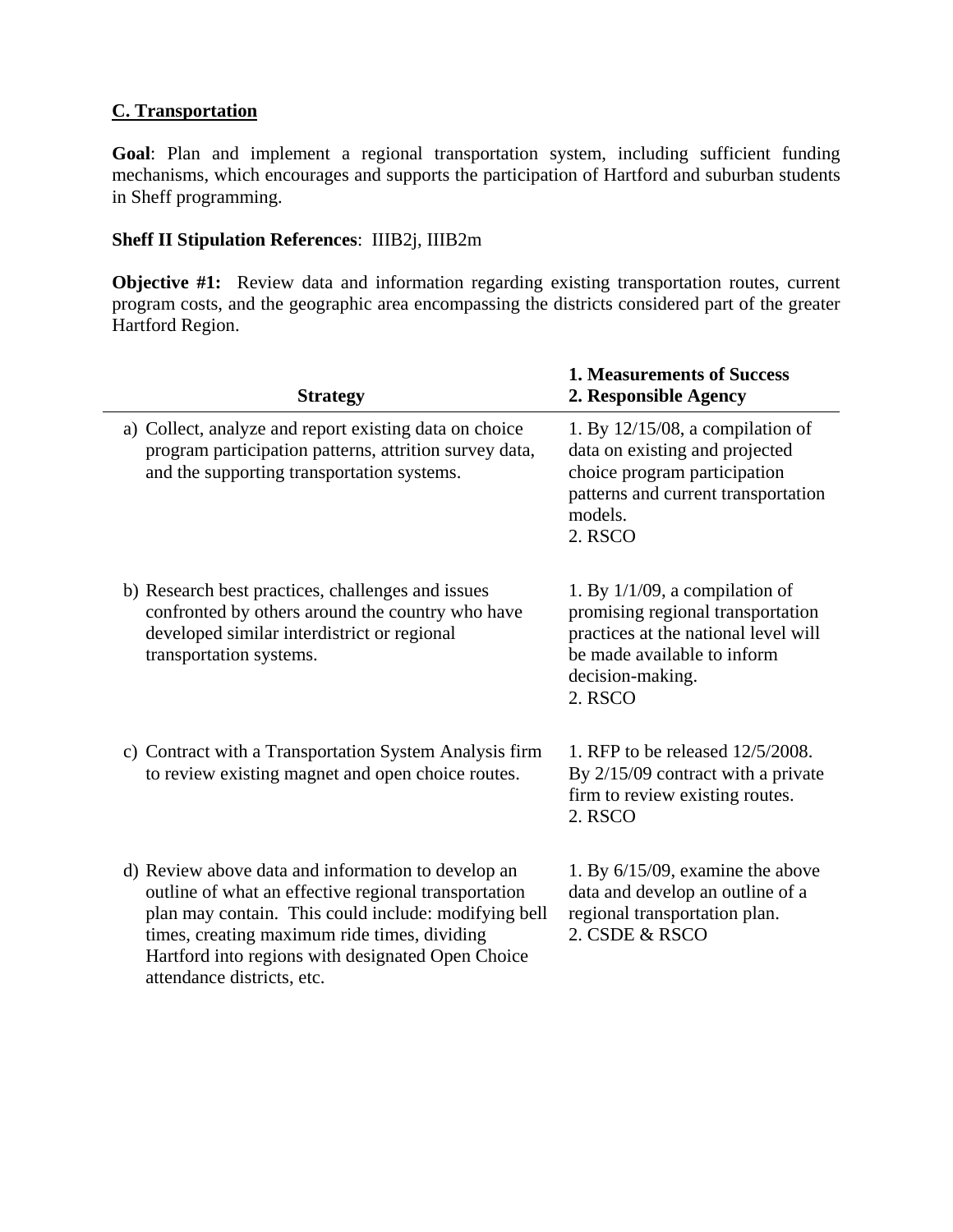**Objective #2:** Based on the analysis of gathered data and information, create an Action Plan for the development and implementation of a regional transportation system.

| <b>Strategy</b>                                                                                                                                                                                                                                                                        | <b>1. Measurements of Success</b><br>2. Responsible Agency                                                                                                                                                                                       |
|----------------------------------------------------------------------------------------------------------------------------------------------------------------------------------------------------------------------------------------------------------------------------------------|--------------------------------------------------------------------------------------------------------------------------------------------------------------------------------------------------------------------------------------------------|
| a) Create and implement a plan to pilot a regionalized<br>transportation approach.                                                                                                                                                                                                     | 1. Pilot will be ready for<br>implementation for the 2009-10<br>school-year.<br>2. RSCO                                                                                                                                                          |
| b) Identify and assess the existing financial and<br>programmatic resources that can be utilized to<br>implement the pilot and support ongoing<br>transportation mechanisms.                                                                                                           | 1. Annually create a document that<br>outlines the ongoing financial and<br>programmatic resources necessary<br>to support a regional transportation<br>system.<br>2. RSCO & CSDE                                                                |
| c) Prepare a legislative package and funding request to<br>support the Action Plan to a pilot regionalized<br>transportation system.                                                                                                                                                   | 1. By $1/1/09$ develop a financing<br>plan to fund the pilot and fully<br>support ongoing transportation<br>mechanisms. Provide for an<br>annual review of the financing and<br>support structure beginning in<br>August 2009.<br>2. RSCO & CSDE |
| d) Evaluate the success of the pilot: for example: were<br>bus times reduced, was system safe & reliable, what<br>was the impact on cost, does system encourage<br>participation in choice programming; does the state's<br>financing mechanism adequately support this new<br>system. | 1. By $10/31/09$ complete an<br>evaluation of the success of the<br>pilot program.<br>2. RSCO                                                                                                                                                    |
| e) Make necessary modifications, based on the<br>evaluation of the pilot program to fully implement a<br>regional transportation strategy.                                                                                                                                             | 1. If pilot is successful begin full<br>implementation of a regional<br>transportation model in the<br>2010-11 school-year.<br>2. RSCO                                                                                                           |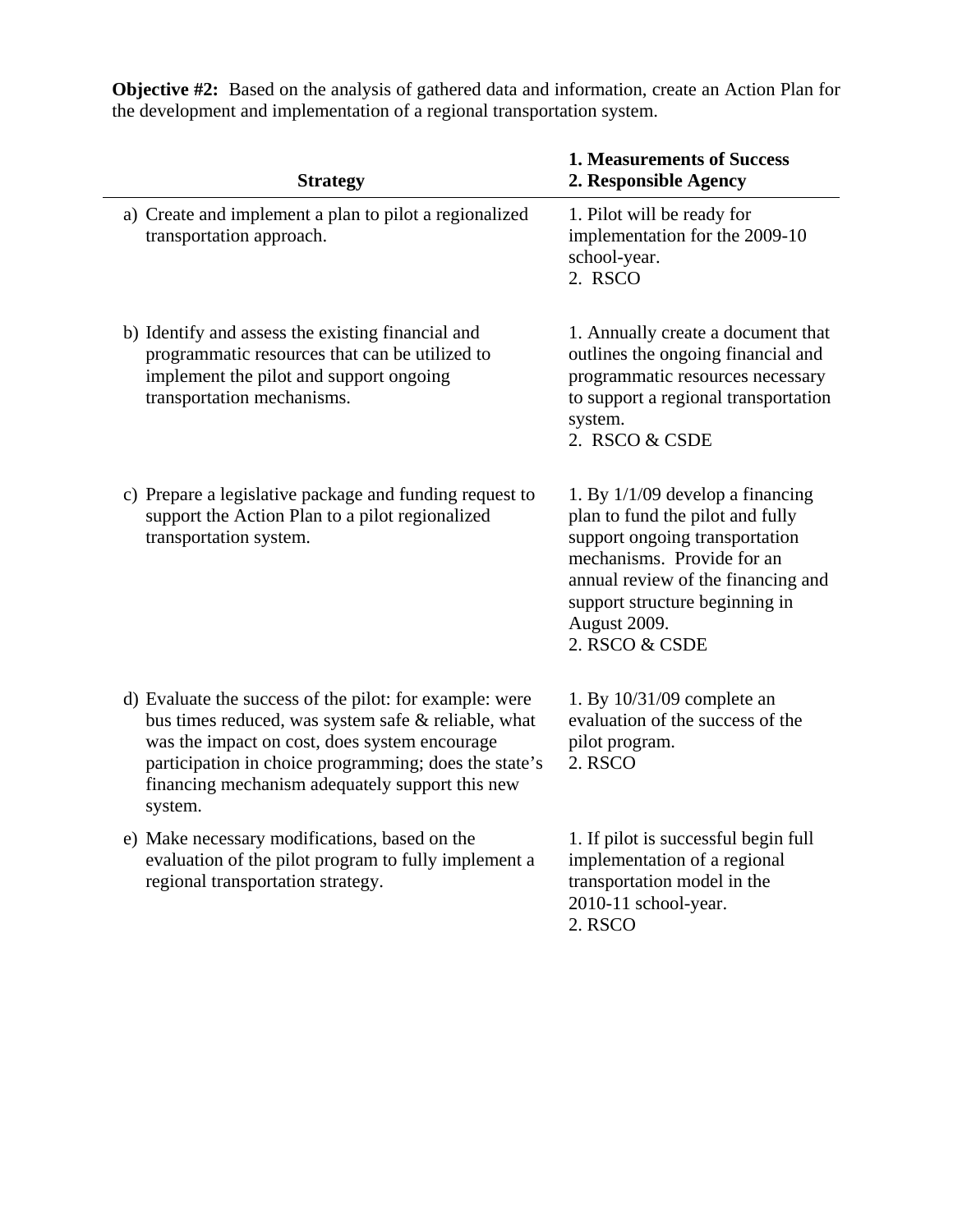- Has the regional transportation plan successfully minimized ride time and costs?
- Are families satisfied with the transportation system? What are families' preferences with regards to transportation?

---------------

• Has the transportation plan resulted in increased participation and satisfaction with choice options, or decreased participation and satisfaction?

### **D. Legislation, Policy and Funding**

**Goal**: Develop a process for making recommendations to the Commissioner and the State Board of Education regarding legislative and budgetary changes necessary for the ongoing financial and programmatic support of all Sheff Voluntary Interdistrict Programs.

### **Sheff II Stipulation References**: IIIB2m, IIIB2p

**Objective #1:** Annually review data and information around the voluntary interdistrict programs regarding their success, limitations, and any significant obstacles.

| <b>Strategy</b>                                                                                                                     | <b>1. Measurements of Success</b><br>2. Responsible Agency                                                                                                  |
|-------------------------------------------------------------------------------------------------------------------------------------|-------------------------------------------------------------------------------------------------------------------------------------------------------------|
| a) Collect, analyze and report, annually, data on choice<br>program participation patterns and the supporting<br>financial systems. | 1. By May annually, compile data<br>on existing and projected choice<br>program participation patterns and<br>their financing structures.<br>2. CSDE & RSCO |
| b) Review, analyze and report collected data and<br>information to develop an outline of programmatic<br>and funding modifications. | 1. By July 1 annually, examine the<br>above data and develop an outline<br>of potential programmatic and<br>funding modifications.<br>2. CSDE & RSCO        |

**Objective #2:** Based on the outline developed by CSDE and RSCO, create a package of legislative and budgetary recommendations pertaining to Sheff programs for consideration by the Commissioner and State Board of Education.

| <b>Strategy</b>                                                                                          | <b>1. Measurements of Success</b><br>2. Responsible Agency                                                                                           |
|----------------------------------------------------------------------------------------------------------|------------------------------------------------------------------------------------------------------------------------------------------------------|
| a) Develop and cost a package of suggested funding and<br>programmatic changes as supported by the data. | 1. By July 15 annually, develop<br>draft budgetary and legislative<br>recommendations for Sheff for<br>review by the Commissioner.<br>2. CSDE & RSCO |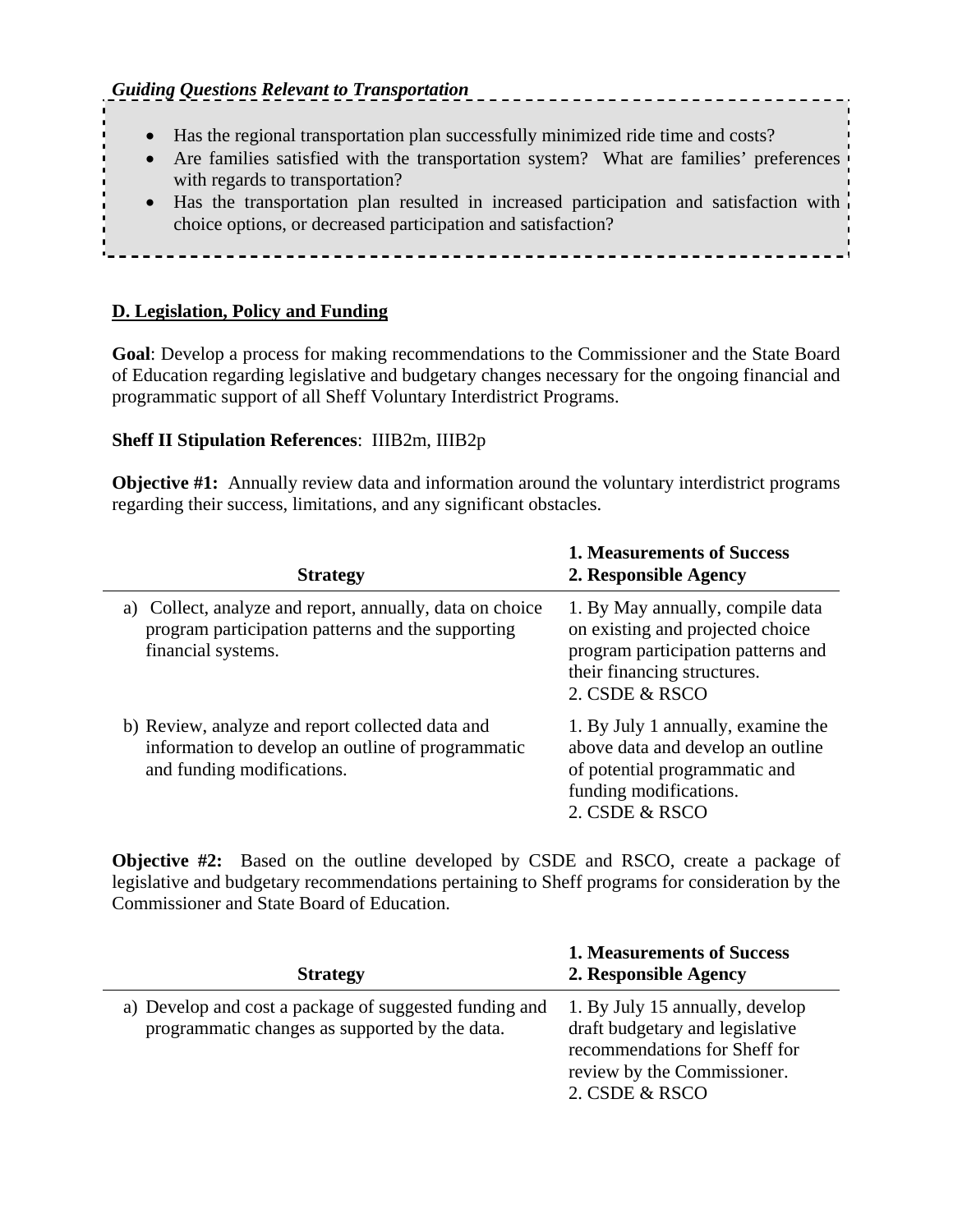| <b>Strategy</b>                                                                                                                | <b>1. Measurements of Success</b><br>2. Responsible Agency                                                                                     |
|--------------------------------------------------------------------------------------------------------------------------------|------------------------------------------------------------------------------------------------------------------------------------------------|
| b) Share proposed budgetary and legislative package<br>with the Plaintiffs and the City of Hartford for review<br>and comment. | 1. By July 30 annually, share draft<br>budgetary and legislative changes<br>with the Plaintiffs and the City of<br>Hartford.<br>2. CSDE & RSCO |
| c) Prepare final package for submission to the<br>Commissioner and the State Board of Education.                               | 1. By September 1 annually,<br>finalize changes and submit to the<br><b>Commissioner and the State Board</b><br>of Education.<br>2. CSDE       |

### **E. Data Collection and Evaluation**

**Goal**: Develop and implement a uniform system of data collection, analysis and reporting in order to 1) enhance communication and reporting of data between stakeholders to increase program effectiveness; 2) measure the effectiveness of strategies described in the CMP; and 3) measure progress toward performance benchmarks and goals outlined in the Stipulation with regards to numbers of Hartford-resident minority students educated in quality reduced-isolation settings.

### **Sheff II Stipulation References**: IIIB2a-u

**Objective #1:** Collect, analyze and report data relevant to:

- i) implementing academic and social supports for students participating in choice programs relevant to this CMP, for the purposes of program planning and evaluation;
- ii) executing a plan for marketing, recruitment and retention of students participating in choice programs relevant to this CMP, for the purposes of supporting and revising strategies as necessary;
- iii)applying cost-effective transportation strategies that support the participation of students in choice programs described in this CMP, for the purposes of continuing or revising strategies as necessary;
- iv)evaluating the successful participation of Hartford-resident minority students in choice programs, for the purposes of providing appropriate supports for participating students and school districts, and determining and sharing best- and promising practices to promote the success of all participating students; and
- v) measuring the performance benchmarks and goals detailed in the stipulation agreement pertaining to the numbers of Hartford-resident minority students in reduced-isolation educational settings.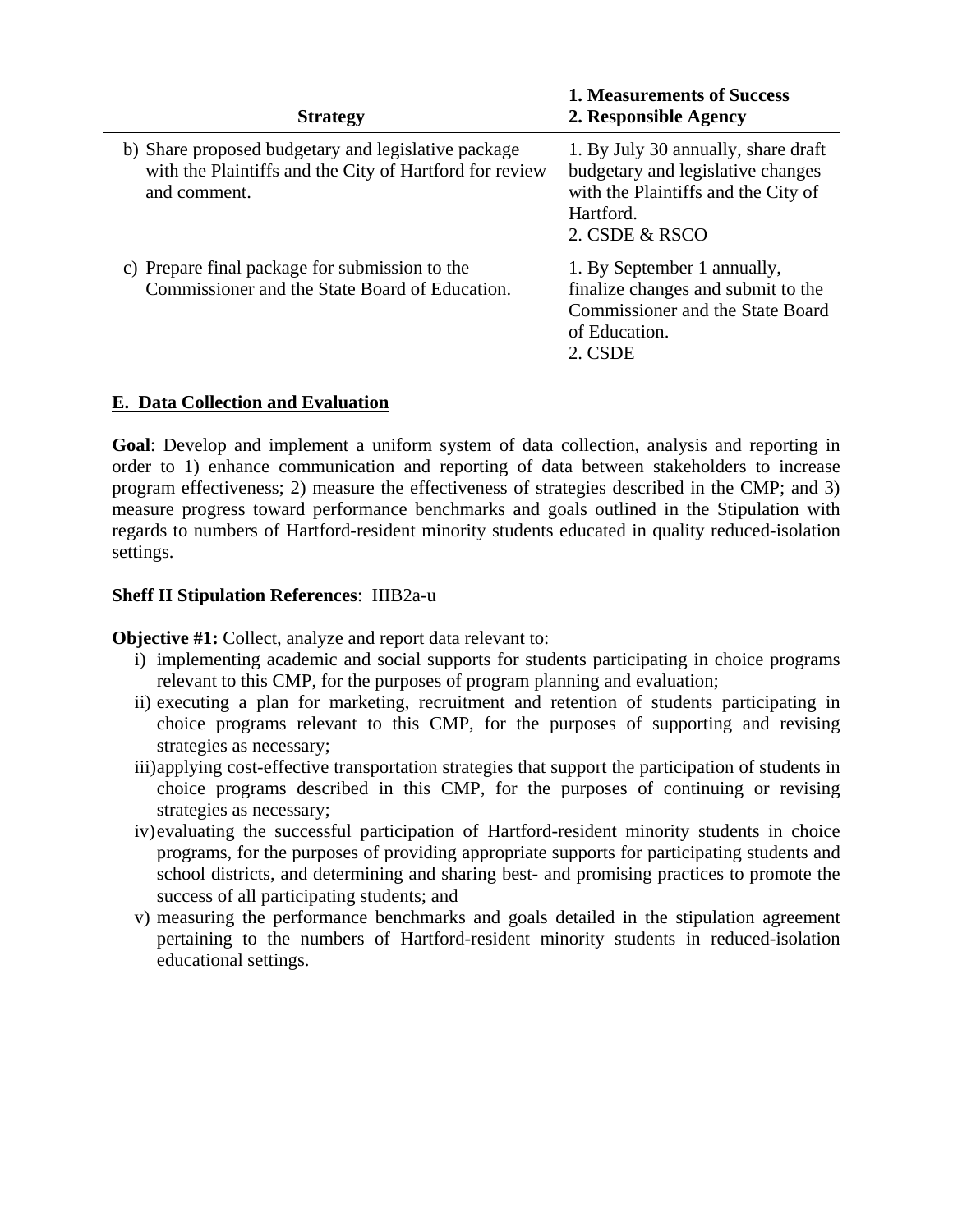| <b>Strategy</b>                                                                                                                                                                                                                                                                                                                                                                                                                                                                                                                                                                                              | <b>1. Measurements of Success</b><br>2. Responsible Agency                                                                                                                |
|--------------------------------------------------------------------------------------------------------------------------------------------------------------------------------------------------------------------------------------------------------------------------------------------------------------------------------------------------------------------------------------------------------------------------------------------------------------------------------------------------------------------------------------------------------------------------------------------------------------|---------------------------------------------------------------------------------------------------------------------------------------------------------------------------|
| a) Collect existing data and analyses, on i-iv stated<br>above, regarding strategies implemented up to and<br>including the 2008-09 school year for the purposes of<br>identifying effective practices for continuation and<br>enhancement.<br>Disaggregate data when possible by student<br>demographic indicators, including race, English<br>language learner status, special education status,<br>gender, and grade level.                                                                                                                                                                               | 1. By $11/28/08$ , a compilation of<br>data on existing programs and<br>strategies will be analyzed and<br>made available to inform decision-<br>making.<br>2. CSDE, RSCO |
| b) Assemble a data team, to carry out the strategies<br>associated with each objective on i-v stated above,<br>made up of representatives from the following:<br><b>CSDE Sheff Office</b><br><b>CSDE Bureau of Choice Programs</b><br><b>CSDE Bureau of Student Assessment</b><br>$\bullet$<br>CSDE Bureau of Data Collection, Research and<br>Evaluation<br><b>RSCO</b><br>Others as appropriate                                                                                                                                                                                                            | 1. By $10/17/08$ , data team(s) will<br>be established, and a regular<br>schedule of meetings set.<br>2. CSDE                                                             |
| c) Determine data needs for i-v stated above, for the<br>purposes of monitoring and evaluating successful<br>implementation.<br>Qualitative and quantitative measures of success<br>will be considered, such as student achievement<br>levels; participation, enrollment and retention<br>rates; student and parent satisfaction; and others as<br>appropriate.<br>Data will be disaggregated when possible by<br>student demographic indicators, including race,<br>gender, region (i.e., both location of program and<br>student home address), special education, and<br>English language learner status. | 1. Data collection, analysis, and<br>reporting strategies are finalized<br>by 3/6/09.<br>2. CSDE                                                                          |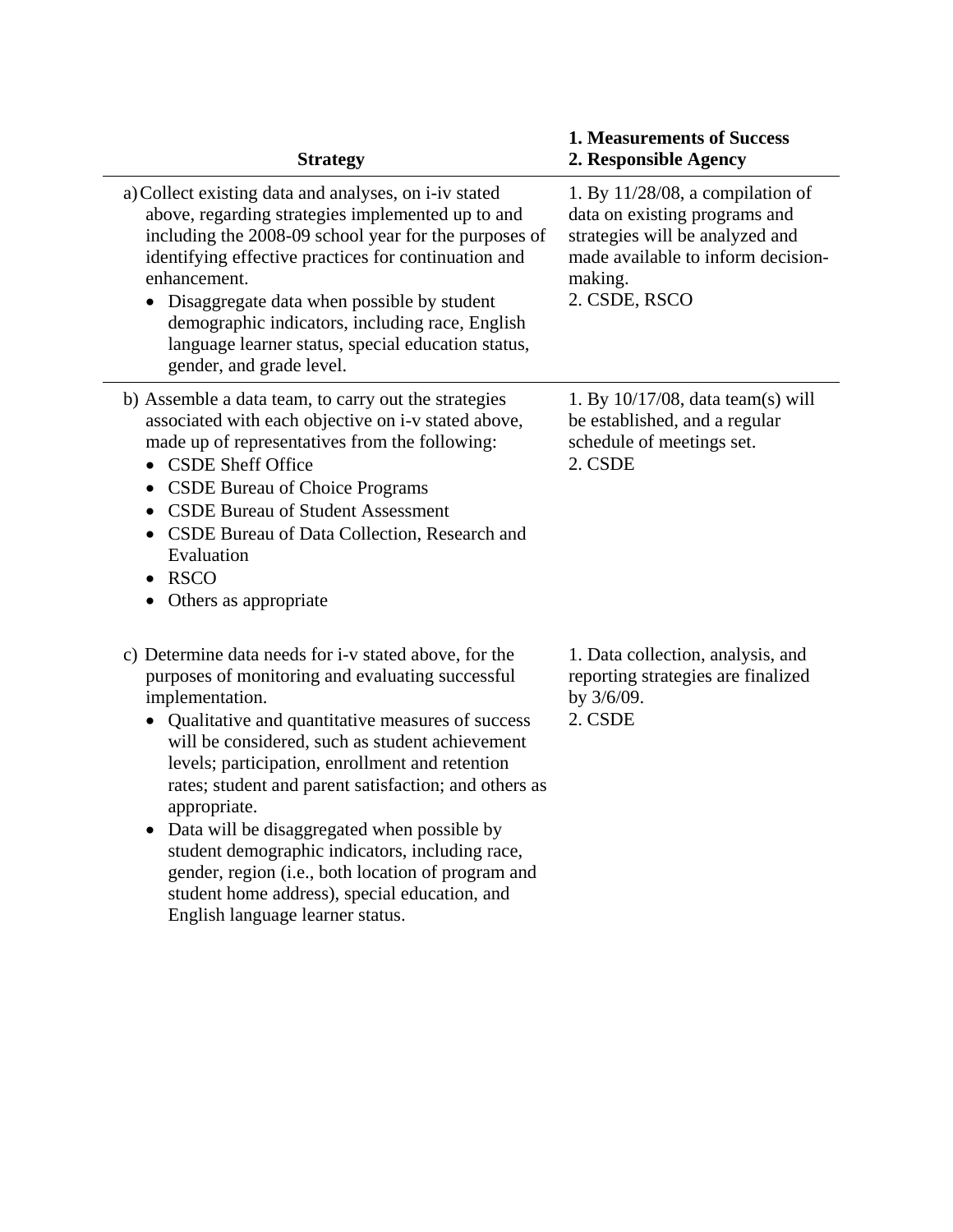| <b>Strategy</b>                                                                                                                                                                                                                                                                                                                                                                                                                                                                                         | <b>1. Measurements of Success</b><br>2. Responsible Agency                                                                                                              |
|---------------------------------------------------------------------------------------------------------------------------------------------------------------------------------------------------------------------------------------------------------------------------------------------------------------------------------------------------------------------------------------------------------------------------------------------------------------------------------------------------------|-------------------------------------------------------------------------------------------------------------------------------------------------------------------------|
| d) Implement appropriate data collection and analysis<br>techniques to support decision-making for i-v stated<br>above related to the enhancement, continuation,<br>modification, or elimination of strategies.<br>Data currently collected by the Department will be<br>$\bullet$<br>identified, and the timelines for collection and<br>verification reviewed to minimize duplication of<br>collection<br>• Data collection methods will include surveys,<br>focus groups, and others as appropriate. | 1. Beginning with the 2009-10<br>school year and annually, by 11/28<br>data from the prior school year<br>will be collected, compiled and<br>analyzed.<br>2. CSDE, RSCO |

**Objective #2:** Determine and annually evaluate the capacity of suburban school districts to receive Open Choice students.

| <b>Strategy</b>                                                                                                                                                                                                                                                      | <b>1. Measurements of Success</b><br>2. Responsible Agency                                                         |
|----------------------------------------------------------------------------------------------------------------------------------------------------------------------------------------------------------------------------------------------------------------------|--------------------------------------------------------------------------------------------------------------------|
| a) Define criteria, in collaboration with the CSDE<br>Bureaus of School Facilities; Data Collection,<br>Research and Evaluation; and Choice Programs, to be<br>used to determine capacity.<br>• Communicate criteria to suburban school district<br>superintendents. | 1. By $12/3/08$ , criteria are<br>determined and communicated to<br>superintendents.<br>2. CSDE                    |
| b) Develop appropriate data collection techniques to<br>carry out the objective.<br>Review existing data collection tools for possible<br>$\bullet$<br>modification.<br>Develop additional tools as needed.                                                          | 1a. By $6/26/09$ , data collection<br>techniques identified and tools are<br>developed and/or revised.<br>2a. CSDE |
| Propose legislation to mandate Hartford Region<br>school district participation in data collection.                                                                                                                                                                  | 1b. By $8/1/09$ , proposed legislation<br>is drafted.<br>2b. CSDE                                                  |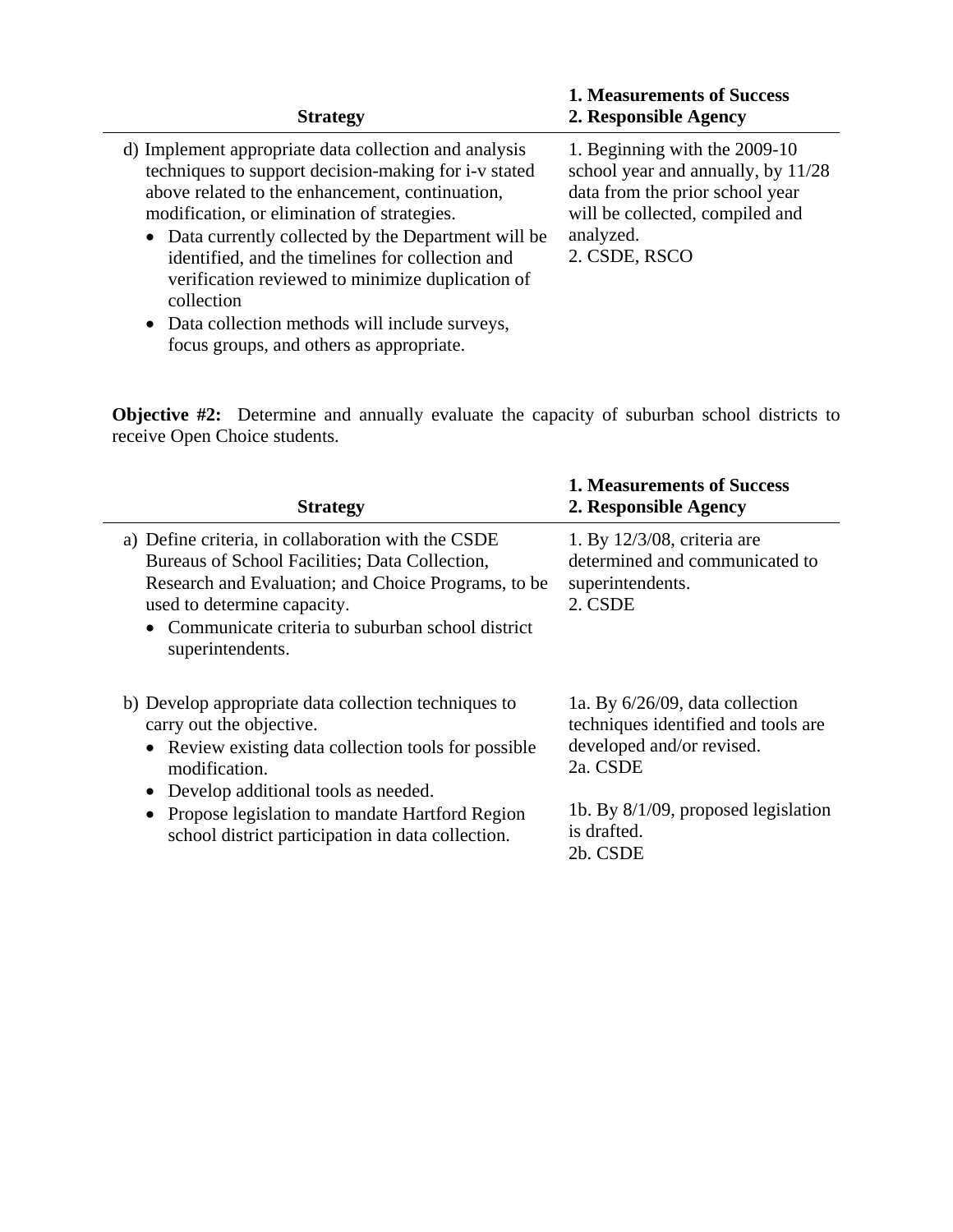| <b>Strategy</b>                                                                                                                                                                                          | <b>1. Measurements of Success</b><br>2. Responsible Agency                                                                                                  |
|----------------------------------------------------------------------------------------------------------------------------------------------------------------------------------------------------------|-------------------------------------------------------------------------------------------------------------------------------------------------------------|
| c) Analyze data regarding student achievement,<br>retention rates, family/student satisfaction and other<br>indicators to inform decision-making related to the<br>expansion of the Open Choice program. | 1a. By $11/28/08$ , existing available<br>data are identified and analyzed to<br>inform program expansion for the<br>2009-10 school year.<br>2a. CSDE, CREC |
|                                                                                                                                                                                                          | 1b. By 12/09 and annually, data<br>are analyzed to inform program<br>expansion for the upcoming school<br>year.<br>2b. CSDE                                 |

**Objective #3:** Measure the desegregation status of interdistrict magnet schools at least annually to ensure that students enrolled in such schools receive educational services in a high quality reduced-isolation setting.

| <b>Strategy</b>                                                                                                                           | <b>1. Measurements of Success</b><br>2. Responsible Agency                                                                                                                       |
|-------------------------------------------------------------------------------------------------------------------------------------------|----------------------------------------------------------------------------------------------------------------------------------------------------------------------------------|
| a) Review prior years' enrollment and retention patterns<br>to gain knowledge of successful past practices.                               | 1. By $12/08$ and annually,<br>enrollment and retention data are<br>collected and reported to inform<br>marketing efforts.<br>2. HPS, CREC, CSDE                                 |
| b) Monitor current year's application process to ensure<br>that Sheff desegregation standards are met in<br>interdistrict magnet schools. | 1. By $3/09$ and annually,<br>enrollment data are reviewed to<br>inform action steps, to be outlined<br>in an enrollment management<br>plan, if necessary.<br>2. HPS, CREC, CSDE |
| c) Analyze data to inform decision-making related to the<br>addition of new interdistrict magnet programs to meet<br>Sheff goals.         | 1. Data collection, analysis, and<br>reporting strategies are finalized<br>by $3/6/09$ .<br>2. CSDE                                                                              |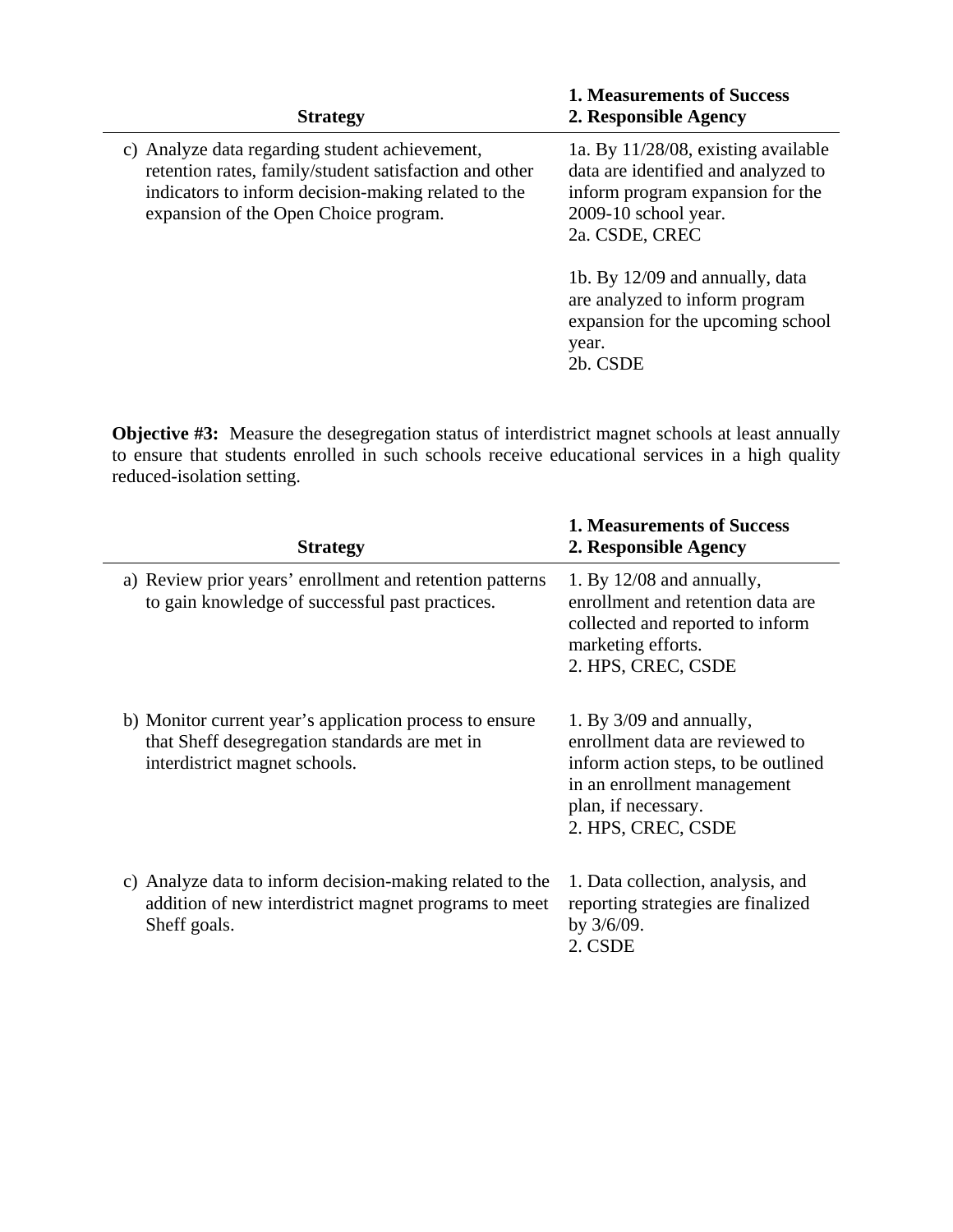### **V. Measuring Progress – The Demand Model**

**Goal**: Develop and implement a process for determining demand for each of the voluntary interdistrict programs.

### **Sheff II Stipulation References**: IIIB2a, IIIB2q

Already underway and to be completed by June 30, 2009, the State in cooperation with RSCO is developing a procedure to be utilized, beginning in school year 2010-11, to determine the demand for each of the voluntary interdistrict programs defined in Section 2 of the Stipulated Agreement. The procedure will include:

- 1. Calculating the number of Hartford minority applicants to voluntary integrated interdistrict programs that meets the desegregation standard at the time of application.
- 2. Developing a **comprehensive annual waitlist system that will be universally applied** for recording Hartford-resident minority student applicants who voluntarily apply to interdistrict programs that meet the desegregation standard but are not offered placement in any such program during the application year.
- 3. Designing and implementing a procedure that identifies families that intend to remain on the waitlist after receiving notice that the applicant has not been placed for the coming school year in a reduced-isolation voluntary interdistrict program.
- 4. Developing of a process for calculating met demand based upon the above collected data.

Based on an analysis of the demand data received during the 2010-11 school year the State will develop a process for evaluating capacity as compared to demand, and devise a system for responding to the results yielded by the 2010-11 data collection.

As a basis for informing the establishment of the demand procedure the State is taking the following measures during the 2008-09 school year.

- 1. An online and paper version of a common application, which incorporates all voluntary interdistrict programs, for use for the 2009-10 school-year has been developed in conjunction with the Regional School Choice Office. The application and brochure are in English and Spanish along with five other languages. Hartford and suburban parents are currently applying to the interdistrict programs using this form.
- 2. The State has contracted with its RSCO partners to develop a unified lottery system across all of the magnet programs with timelines that consider and align with the Open Choice, CT Technical High Schools, and Regional Agricultural Science and Technology programs lottery and placement processes. Discussions are underway to have a system in place for March 2009 to operate the lottery for the 2009-10 school-year. The State is committed to ensuring a process that attracts and includes a pool reflective of Hartford's entire minority student population, including but not limited to special education, bilingual and ELL students. This means all preferences included in the current system will be reconsidered to determine if they might discourage parents from applying.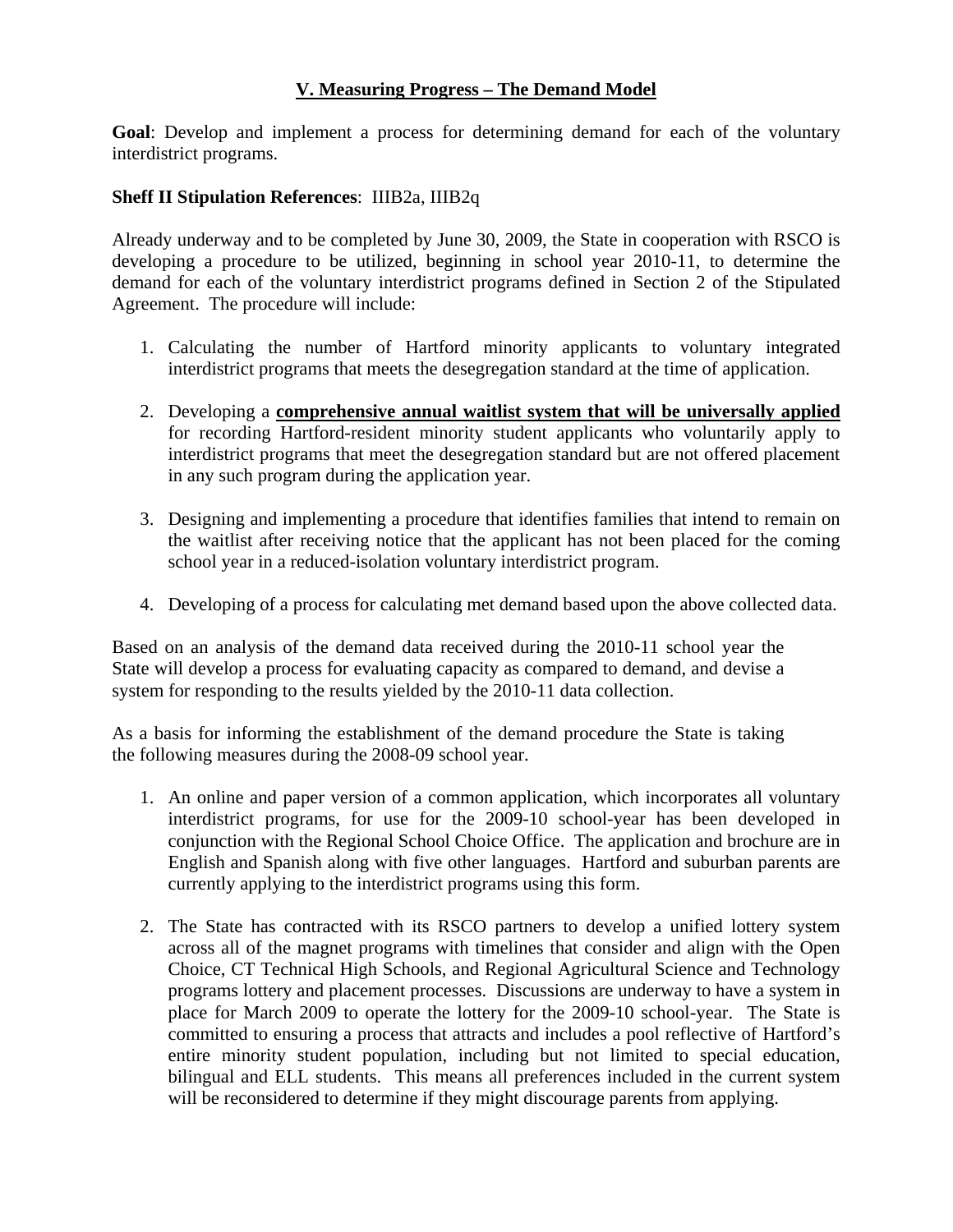3. Develop a means of identifying those families that intend to remain on the waitlist after receiving notice that the applicant has not been placed so as to familiarize them with the waitlist process that will be used in year 4 of the stipulated agreement.